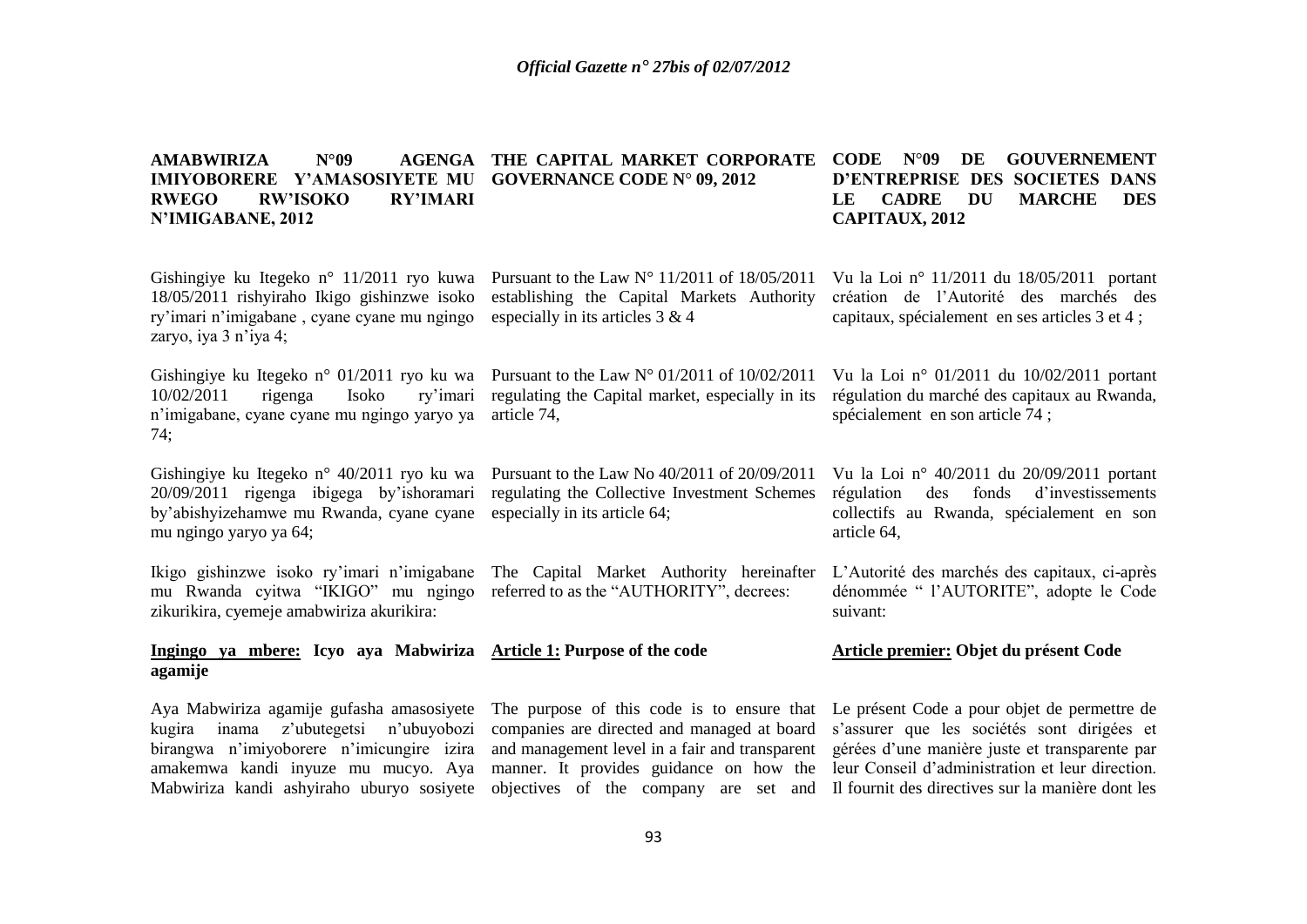ikurikiza kugira ngo ishyireho intego zayo kandi inashobore kuzigeraho. Yerekana kandi n"uburyo sosiyete ishobora gukurikirana kandi igasuzuma ibibazo ishobora guhura na byo kandi ikanagera ku mikorere myiza.

#### **Ingingo ya 2: Ibisobanuro by'amagambo**

Muri aya mabwiriza, uretse ighe byaba In this Code, unless the context otherwise Aux fins du présent Code et à moins que le biteganijwe ukundi :

**"Umugenzuzi w'imari "** bivuga umugenzuzi rw"Ababaruramari b"Umwuga;

ibijyanye n"isoko ry"imari n"imigabane mu Authority; Rwanda;

"**Sosiyete**" bivuga sosiyete yashinzwe **"Company"** means a company under the law hakurikijwe Itegeko ryerekeye amasosiyete related to Companies of 2008 as amended to y"ubucuruzi ryo mu mwaka wa 2008 nkuko date; ryavuguruwe kugeza ubu;

"**Ugize Inama y'ubutegetsi"**, bivuga umuntu ugize Inama y"ubutegetsi ya sosiyete ( hatitawe ku kuntu umwanya afite waba witwa) ndetse n"undi muntu wese usanzwe aha called) and any person in accordance with amategeko n"amabwiriza (aya mabwiriza agomba kuba atari inama abagira mu rwego rw'akazi) abayobozi b'iyo sosiyete directors of that body are accustomed to act; bakayubahiriza;

mu rwego rwa sosiyete, umuntu ugize inama corporate, means a director:

achieved, how risk is monitored and assessed, and how performance is optimized.

#### **Article 2: Definitions**

requires:

w'imari wigenga uri mu Rugaga Nyarwanda member of the Institute of Certified Public est un membre de l'Institute of Certified Public "**Auditor"** means an external auditor that is a Accountants of Rwanda;

**"Ikigo**" bivuga Ikigo cya Leta gishinzwe **"Authority"** means the Capital Markets

**"director",** in relation to a body corporate, includes a person occupying in relation to it the position of a director (by whatever name whose directions or instructions not being advice given in a professional capacity the

"**Ugize inama y'ubutegetsi wigenga**", bivuga **"Independent director",** in relation to a body

objectifs de la société sont fixés et atteints et dont les risques sont maîtrisés et évalués et dont les performances sont optimisées.

#### **Article 2: Définitions**

contexte n"exige une interprétation contraire :

«**Auditeur»** désigne un auditeur externe qui Accountants du Rwanda;

«**Autorité**» désigne l"Autorité du marché des capitaux;

«**Société**» désigne une société créée en vertu de la Loi de 2008 relative aux sociétés commerciales ;

«**Administrateur** », désigne, par rapport à une personne morale, une personne occupant par rapport à elle le poste d"administrateur (quel qu"en soit la dénomination) et toute personne dont les directives ou instructions non donnés à titre professionnel auxquelles les dirigeants de cette personne morale sont habitués à se conformer;

«**Administrateur indépendant**» désigne, dans le cadre d"une personne morale, un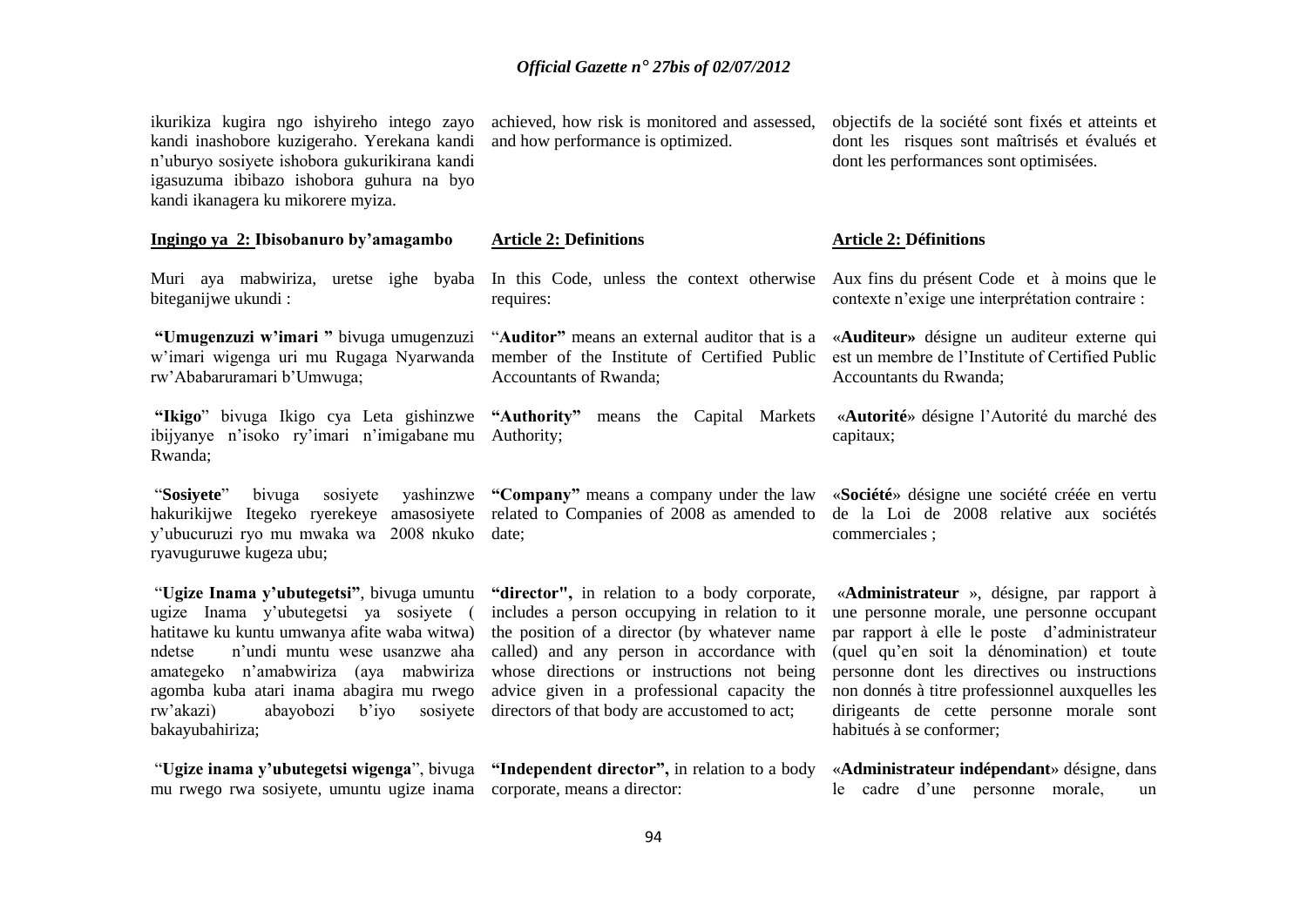# y"ubutegetsi:

- (i) utarigeze aba umukozi wa sosiyete ari ku rwego rw"ubuyobozi kandi ibyo bikaba bitarabaye mu gihe cy"imyaka ibiri (2) iheruka;
- (ii) utarigeze akorana na sosiyete ayibera umujyanama cyangwa impuguke itanga serivisi cyangwa se ngo abe yarigeze aba mu buyobozi bwa sosiyete cyangwa se umuntu ugurisha sosiyete ibyo ikeneye cyangwa umukiriya wayo w"imena mu myaka ibiri (2) iheruka kandi akaba atarigeze akorana ibikorwa by"ubucuruzi na sosiyete uretse kuba yarayikoreye serivisi nk"umwe mu bagize Inama y"ubutegetsi kandi ibyo sosiyete ikaba yari ifite inshingano yo kubimenyekanisha;
- (iii) udafite amasezerano ye bwite y"akazi yagiranye na sosiyete cyangwa se yagiranye n"umwe mu bagize ubuyobozi bwa sosiyete;
- (iv) udafitanye isano ya hafi yo mu muryango n"umwe mu bavuzwe haruguru;
- (v) utarigeze agirana imikoranire n"imwe yavuzwe haruguru n"ukorana na sosiyete ibikorwa.

**"Byemewe**" bivugako ibicuruzwa ku isoko ryimari n'imigabane by'iyo sosiyete byemewe ku isoko ry"ibicuruzwa byo ku isoko ry"imari n"imigabane ryemewe n"Ikigo;

- (i) Who has not been employed by the company in an executive capacity within the last two years;
- (ii) Is not associated with an adviser or consultant to the company or a member of the company's senior management or a significant supplier or customer of the company or within the last two years and has not had any business relationship with the company other than service as a director for which the company has been required to make disclosure;
- (iii)Has no personal service contract/s with the company or with a member of the company"s senior management;
- (iv) Is not a member of the immediate family of any person described above;
- (v) Has not had any of the relationships above with an affiliate of the company;

company in question are accepted for listing on a securities exchange approved by the Authority;

#### administrateur qui :

- (i) n"a pas été employé par la société dans une capacité d"exécution pendant les deux dernières années ;
- (ii) n"est pas associé à un conseiller ou un consultant de la société ou l"un des cadres supérieurs de la société ou un fournisseur ou un client important de la société et qui, au cours des deux dernières années, n"a eu aucune relation commerciale avec la société autre que celle d"administrateur pour laquelle la société a été requise de divulguer;

- (iii) n"a pas de contrat (s) de services personnel (s) avec la société ou avec l"un des cadres supérieurs de la société;
- (iv) n"est pas un membre de la famille immédiate d"une quelconque des personnes décrites ci-dessus;
- (v) n"a pas eu aucune des relations cidessus avec une filiale de la société;

**"Listed"** means that the securities of the «**Coté**» signifie que les titres de la société en question sont admis à la cotation sur une bourse de titres approuvée par l"Autorité;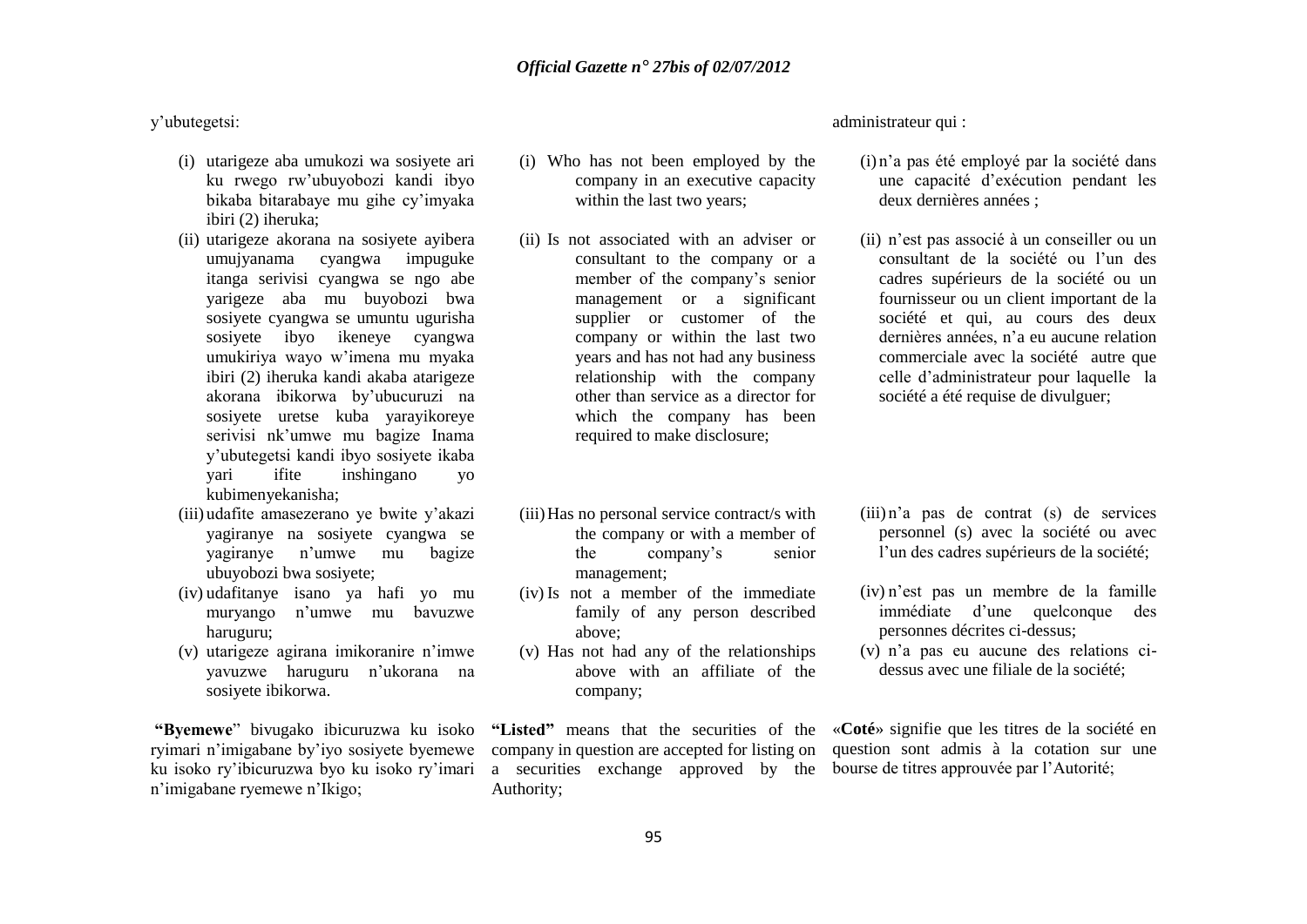**"Abayobozi basanzwe** " bivuga abayobozi bashyirwa mu nama y"ubutegetsi ariko bakaba badasanzwe bakorera sosiyete ariko na none bitewe n"uko batujuje ibisabwa kugira ngo bitwe abagize inama y"ubutegetsi bigenga bakaba badashobora gufatwa nk"abagize inama y"ubutegetsi bigenga;

**"Abagize inama y'ubutegetsi bari mu buyobozi":**bivuga abantu bashyirwa mu Nama y"ubutegetsi bakaba bari basanzwe bafite imyanya mu buyobozi bukuru bwa sosiyete kandi kugira ngo hirindwe gushidikanya uko ari ko kose bakaba barimo Umuyobozi w"ubuyobozi bukuru cyangwa se Umuyobozi w"Inama y"ubutegetsi. Mu rwego rwo kwirinda gushidikanya uko ari ko kose, Umuyobozi w"ubuyobozi bukuru (CEO) bivuga umuntu uyobora ubuyobozi bukuru bwa sosiyete hatitawe ku nyito ahabwa bitewe n"umwanya afite kandi akaba ashobora kuba ari Umuyobozi w"ubuyobozi bukuru cyangwa Umuyobozi Mukuru;

"**Mwene wabo wa haf**i" bivuga umugore **"An 'immediate family member"** means the n'abana b'umuntu uyu n'uyu uri mu nama spouse and children of the particular director; y"ubutegetsi"

**"Isosiyete ihamagarira rubanda kuyiguramo imigabane** " bivuga sosiyete defined in the law related to Companies 2008; ihamagarira rubanda kuyiguramo imigabane ivugwa mu Itegeko ryerekeye amasosiyete y"ubucuruzi ryo mu mwaka wa 2008;

**"Non-Executive Directors"** are persons who are appointed to the Board and who are not currently employed by the company, but who, either because they do not qualify to be an independent director or otherwise, cannot be considered an independent director;

**"Executive Directors"** are persons who are appointed to the Board and concurrently hold a senior management position in the company and for the avoidance of doubt includes the CEO or the general manager. For the avoidance of doubts, the CEO refers to a person who performs the functions of chief executive of the company, by whatever name called, and typically includes the general manager and managing director;

**rubanda** "Public company" is a public company as

«**Administrateur non dirigeant**» désigne des personnes qui sont nommés au Conseil d"administration et qui ne sont pas actuellement employé par la société, mais qui, soit parce qu'ils ne se qualifient pas comme administrateurs indépendants ou autres, ne peuvent pas être considérés comme administrateurs indépendants ;

**«Administrateurs dirigeants»** désigne des personnes qui sont nommées au Conseil d"administration et qui occupent simultanément un poste de direction dans la société et, pour éviter toute confusion, comprennent le Président Directeur General (PDG) ou le directeur général. Pour éviter toute confusion, le PDG désigne une personne qui exerce les fonctions de directeur général de la société, quel que soit sa dénomination et comprend généralement le PDG et le Directeur général ;

«**Membre de la famille immédiate**» désigne le conjoint et les enfants d"un administrateur donné ;

«**Société publique**» désigne une société publique telle que définie dans la Loi de 2008 relative aux sociétés commerciales;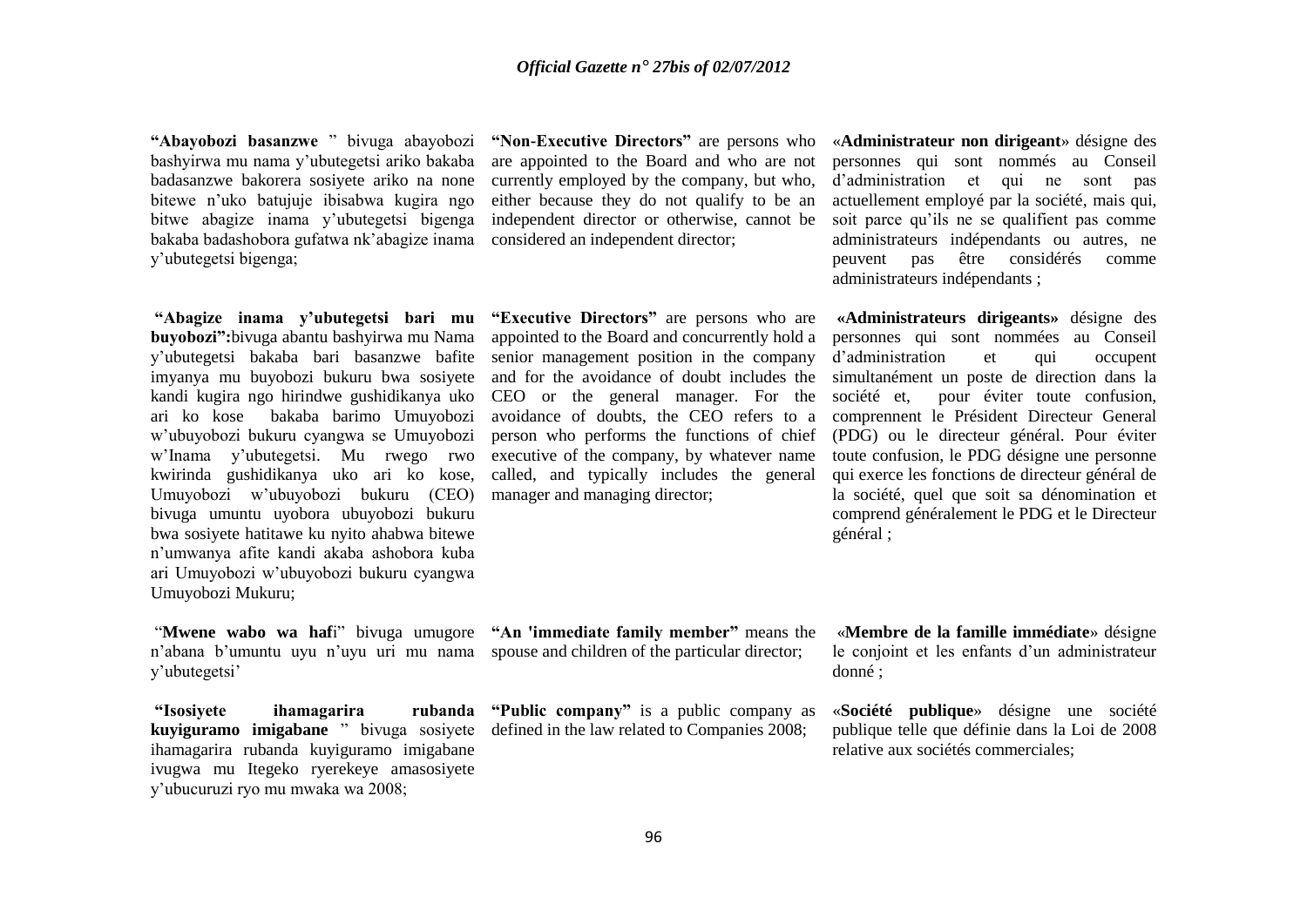"**Umugabane**" biyuga uhererekanwa utanga uburenganzira bwo voting rights in a company; kugira uruhare mu ifatwa ry"ibyemezo muri sosiyete ;

**"Umunyamigabane"** bivuga umuntu ufite bitanga uburenganzira bwo kugira uruhare mu company; ifatwa ry"ibyemezo muri sosiyete ;

"**Bitemewe**" bivugako ibicuruzwa ku isoko ryimari n"imigabane by"iyo sosiyete bitemewe ku isoko ry"ibicuruzwa byo ku isoko ry"imari n"imigabane ryemewe n"Ikigo;

#### **Ingingo ya 3: Ibirebwa n'aya Mabwiriza**

yemerewe gukorera ku isoko ry"imari regardless of the nature of their business. n"imigabane hatitawe ku miterere y"ibikorwa byayo by"ubucuruzi.

Andi masosiyete ahamagarira rubanda Other public companies are strongly D'autres sociétés publiques sont fortement kuyaguramo imigabane arashishikarizwa encouraged to comply with the provisions of encouragées à se conformer aux dispositions byimazeyo kubahiriza ibikubiye muri aya the Code. Likewise, private companies, and du présent Code. De même, les sociétés Mabwiriza. Ni muri urwo rwego kandi sosiyete especially those that intend to be listed, are zigenga cyane cyange iziteganya gusaba encouraged to comply with the provisions of l'intention de se faire coter sont encouragés à kwemererwa gukorera ku isoko ry"imari the Code. n"imigabane zirashishikarizwa kubahiriza ibikubiye muri aya Mabwiriza.

ibicuruzwa byo ku isoko ry'imari n'imigabane transferable security carrying voting rights in a transmissible assorti de droit de vote dans une

"**Unlisted"** means that the securities of the «**Non coté**» signifie que les titres de la société company in question are not accepted for en question ne sont pas admis à la cotation sur listing on a securities exchange approved by une bourse de titres approuvée par l"Autorité. the Authority.

#### **Article 3: Scope of the code**

Aya Mabwiriza agenga amasosiyete yose The Code applies to all listed companies,

isoko ry'imari n'imigabane ashishikarizwa voluntarily comply with the Code with effect conformer volontairement aux dispositions du

**"Share"** means a transferable security carrying «**Action**» désigne un titre transmissible assorti de droit de vote dans une société;

**"Shareholder"** means a holder of a «**Actionnaire**» désigne un détenteur d"un titre société;

#### **Article 3: Champ d'application du présent Code**

Le présent Code s"applique à toutes les sociétés cotées, quelle que soit la nature de leurs activités.

privées et en particulier ceux qui ont se conformer aux dispositions du présent Code

Amasosiyete yose yemerewe gukorera ku All listed companies will be encouraged to Toutes les sociétés cotées sont encouragés à se kubahiriza ku bushake ibikubiye muri aya from day it is published in the Official Gazette présent Code à compter du jour de sa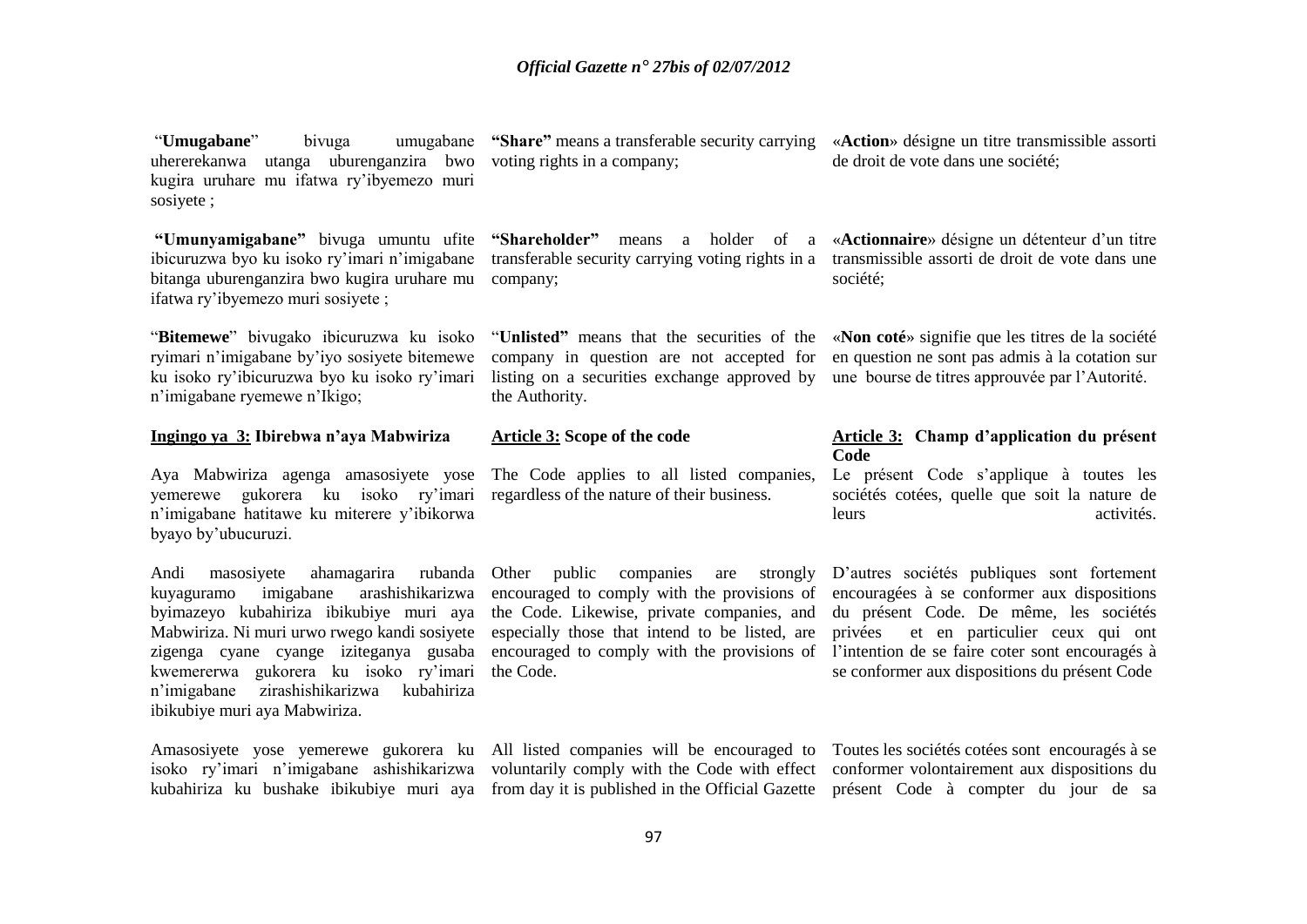Mabwiriza guhera igihe atangarijwe mu Igazeti of the Republic of Rwanda. With effect from 1 ya Repubulika y"u Rwanda. Guhera ku itariki ya 1 Mutarama 2013, amasosiyete yose yemerewe gukorera ku isoko ry"imari n"imigabane azaba afite inshingano zo kubahiriza aya Mabwiriza keretse igihe hari ingingo yihariye isonera sosiyete iyi n"iyi inshingano yo kubahiriza aya Mabwiriza.

#### **UMUTWE WA I : INAMA Y'UBUTGETSI CHAPTER I: THE BOARD**

#### **Ingingo ya 4: Inama y'ubutegetsi ikora neza Article 4: Effective Board**

Buri sosiyete igomba kuyoborwa n"Inama y"Ubutegetsi ikora neza kandi ifite inshingano yo gusobanurira abanyamigabane ba sosiyete uburyo buzuza inshingano zabo ndetse igihe bibaye ngombwa bakaba bafite inshingano yo creditors and employees of the company. gusobanurira abandi banyamigabane uburyo buzuza inshingano zabo. Muri abo banyamigabane bandi harimo abo sosiyete ibereyemo imyenda n"abakozi bayo.

nshingano yo gufasha sosiyete kugira promoting the success of the company by imikorere myiza kandi ibyo bakabikora directing and supervising the company's société en dirigeant en supervisant les affaires bayobora kandi bakagenzura ibikorwa bya affairs. sosiyete uko bikwiye.

Buri wese mu bagize Inama y'ubutegetsi Each director must be well qualified to carry agomba kuba afite ubumenyi bukwiye bukenewe kugira ngo yubahirize inshingano ze. Ubwo bumenyi bushobora kugaragazwa n"uburambe amaze kugira. Bumwe mu professional competencies must be exhibited:

January 2013, the Code will be mandatory for all listed companies, unless a specific provision is expressly exempted from such mandatory compliance.

Every company must be headed by an effective Board of Directors which is accountable to the shareholders and, as the circumstances may require, to other stakeholders, including

publication au Journal Officiel de la République du Rwanda. Le présent Code aura force obligatoire pour toutes les sociétés cotées à partir du 1er janvier 2013 à moins qu"une disposition spécifique prévoit expressément une dérogation à une telle application obligatoire.

#### **CHAPITRE PREMIER: CONSEIL D'ADMINISTRATION**

#### **Article 4: Conseil d'administration efficace**

Chaque société doit être dirigée par un Conseil d"administration efficace, qui est responsable devant les actionnaires et, lorsque les circonstances l"exigent, aux autres intervenants au nombre desquels figurent les créanciers et les salariés de la société.

out his duties. Such qualifications can be shown through relevant prior experience. As a guide, the following basic qualifications and

Abagize Inama y'ubutegetsi bahuriye ku The Board is collectively responsible for Le Conseil d'administration est collectivement responsable de la promotion du succès de la de la société.

> Chaque administrateur doit être bien qualifié pour pouvoir accomplir ses fonctions. Cette qualification peut être prouvée par son expérience antérieure en cette matière. A titre d"exemple, les qualifications et les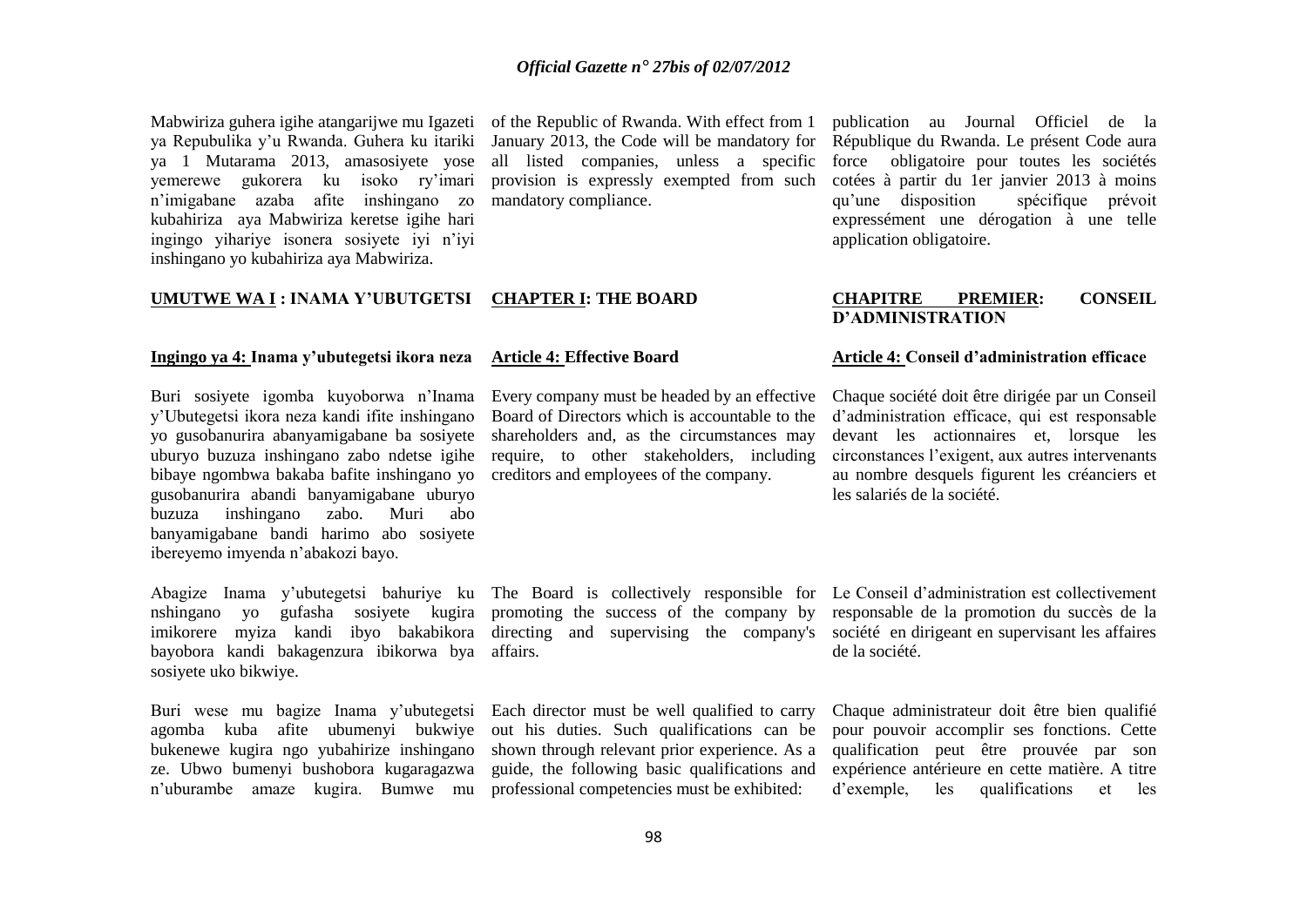bumenyi n"ubushobozi bw"ibanze agomba kugaragaza ni ubu bukurikira:

- (i) Kurangwa n"ubunyangamuganyo mu byo akora ku giti cye no mu byo akora mu rwego rw"imirimo ashinzwe.
- (ii) Kurangwa n"ubwenge n"ubushobozi mu gufata ibyemezo bikwiye;
- (iii)Kugira ubushobozi bwo gusoma no gusobanukirwa inyandiko z"ibaruramari.
- (iv) Kuba azwiho kugira uburambe mu by"ubucuruzi no kurangwa no kuba yarageze ku bikorwa by"ubucuruzi bityo bigatuma agira uruhare rufatika mu micungire ya sosiyete.
- (v) Kugira ubushobozi bwo gukorana n"abandi kandi ibyo akabikora yubahiriza inshingano ze, afata ibyemezo bihamye kandi akarangwa n"ubufatanye.
- (vi) Kugira ubushobozi bwo gukorana n"abakozi ba sosiyete no kubagisha inama kugira ngo afashe sosiyete kubahiriza ibipimo ngenderwaho by"imikorere inoze.
- (vii) Kuba azwiho kugira umumenyi n"uburambe ndetse n"ubushobozi bwo gutekereza agamije intego no kureba kure.

Buri wese mu bagize Inama y"ubutegetsi

(i) Integrity in personal and professional dealings.

- (ii) Wisdom and ability to take appropriate decisions;
- (iii) Ability to read and understand financial statements;
- (iv) An acknowledged record of business acumen and achievement so as to effectively contribute to the company's management;
- (v) Ability to deal with others with a sense of responsibility, firmness, and cooperation;
- (vi) Ability to interact with and consult with the company's employees in order to achieve high management standards;
- (vii) A track record of a range of skills and experience as well as the ability to think strategically and with foresight.

compétences professionnelles de base suivantes doivent être prouvées:

- (i) intégrité dans les relations personnelles et professionnelles.
- (ii) sagesse et capacité de prendre les décisions appropriées ;
- (iii) capacité de lire et de comprendre les états financiers ;
- (iv) être reconnu pour son sens aigu des affaires et ses réalisations de manière à contribuer efficacement à la gestion de la société ;
- (v) capacité de travailler avec les autres avec un sens de responsabilité, de fermeté et de coopération ;
- (vi) capacité d"interagir et de se consulter avec les employés de la société afin d"atteindre les normes de gestion élevées.
- (vii) faire preuve d"une série de compétences et d"expérience ainsi que d"une capacité de penser stratégiquement et avec prévoyance.

agomba kuba ashoboye kandi yiteguye Each director must be able and prepared to Chaque administrateur doit être capable et prêt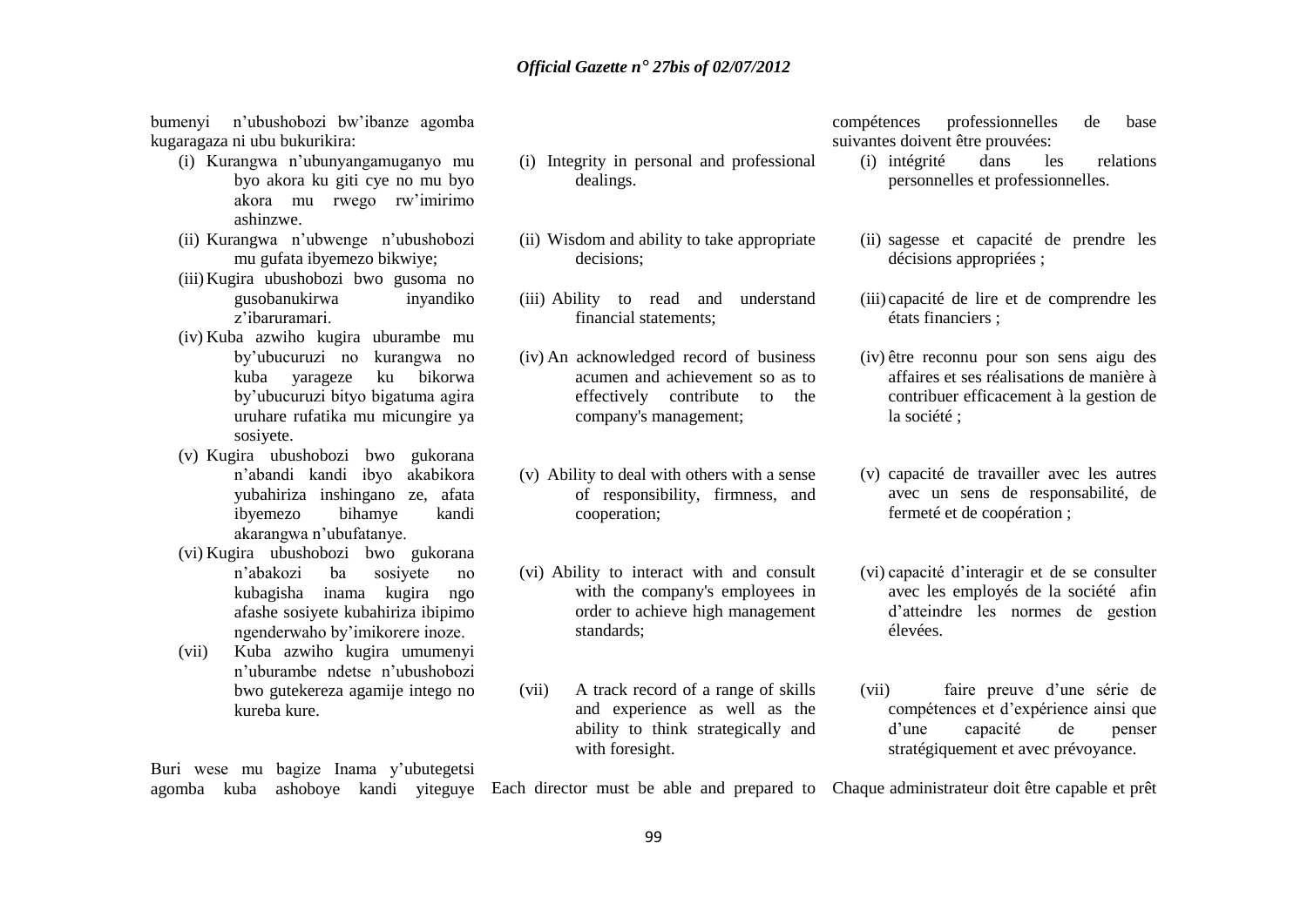gukoresha imbaraga no gufata umwanya uhagije akawugenera ibikorwa bijyanye n"inshingano ze nk"umwe mu bagize Inama y"ubutegetsi. Mu rwego rwo kwizerako umuntu uyu n"uyu uri mu bagize Inama y"ubutegetsi afite umwanya uhagije wo kuzuza public listed companies. inshingano ze, ni ngombwa ko atajya mu nama z"ubutegetsi zirenze eshatu (3) z"amasosiyete ahamagarira rubanda kuyaguramo imigabane yemerewe gukorera ku isoko ry"imari n"imigabane.

Buri wese mu bagize Inama y"ubutegetsi agomba kugirira akamaro Inama y"ubutegetsi Each director should add value to the Board yaba cyangwa ataba ari umwe mu bayigize wigenga kandi akarangwa no kutabogama no kwigenga iyo yubahiriza inshingano ze n"iyo to bear on their duties and decision making. afata ibyemezo.

Buri wese mu bagize Inama y"ubutegetsi agomba kumenyekanisha ikintu cyose cyatuma Each director must disclose any conflict of agira ikibazo cy"igongana ry"inyungu kandi akirinda kugira uruhare mu ifatwa ry"ibyemezo ibi n"ibi bifitanye isano n"iryo gongana conflicted. ry"inyungu.

Ubusanzwe abagize inama z"ubutegetsi za sosiyete zemerewe gukorera ku isoko ry"imari n"imigabane nta manda bagira. Nyamara ariko bitewe n"igihe n"imbaraga basabwa kugira ngo bubahirize inshingano zabo nka bamwe mu bagize inama y"ubutegetsi ya sosiyete yemerewe gukorera ku isoko ry"imari n"imigabane, ni byizako batarenza imyaka itandatu (6) bari mu nama y'ubutegetsi. Ni yo regard, it is strongly recommended that one administrateurs ne continuent pas d'exercer les

devote sufficient time and effort to his duties as a director. To ensure a director has sufficient time to undertake his or her duties, an individual director should not hold directorships in more than three (3) Boards of

à consacrer suffisamment de temps et d"efforts à l"accomplissement de ses fonctions d'administrateur. Pour s'assurer qu'un administrateur dispose de suffisamment de temps pour accomplir ses fonctions, il est interdit à un administrateur d"être un administrateur dans plus de trois (3) conseils d"administration des sociétés cotées.

and, whether or not an independent director, bring an independent and objective judgment

interests he may face and abstain from any decision making process where he is so

No term limit will be set for directors of listed companies generally. However, given the time and effort that directors are expected to spend in executing their duties as listed company directors; it is strongly recommended that directors do not continue as directors for more than a maximum of six (6) years. In this

Chaque administrateur doit contribuer à l"augmentation de l"efficacité de la société et, qu"il soit un administrateur indépendant ou non, émettre un jugement indépendant et objectif sur ses fonctions et sa prise de décision.

Chaque administrateur doit déclarer tout conflit d"intérêts auquel il peut être confronté et s"abstenir de participer à tout processus de prise de décisions où il est confronté à ce genre de conflit.

Les membres du Conseil d"administration des sociétés cotées n"ont pas généralement un mandat fixe. Toutefois, étant donné le temps et les efforts que les administrateurs sont tenus de consacrer à l"accomplissement de leurs fonctions d"administrateurs des sociétés cotées; il est fortement recommandé que les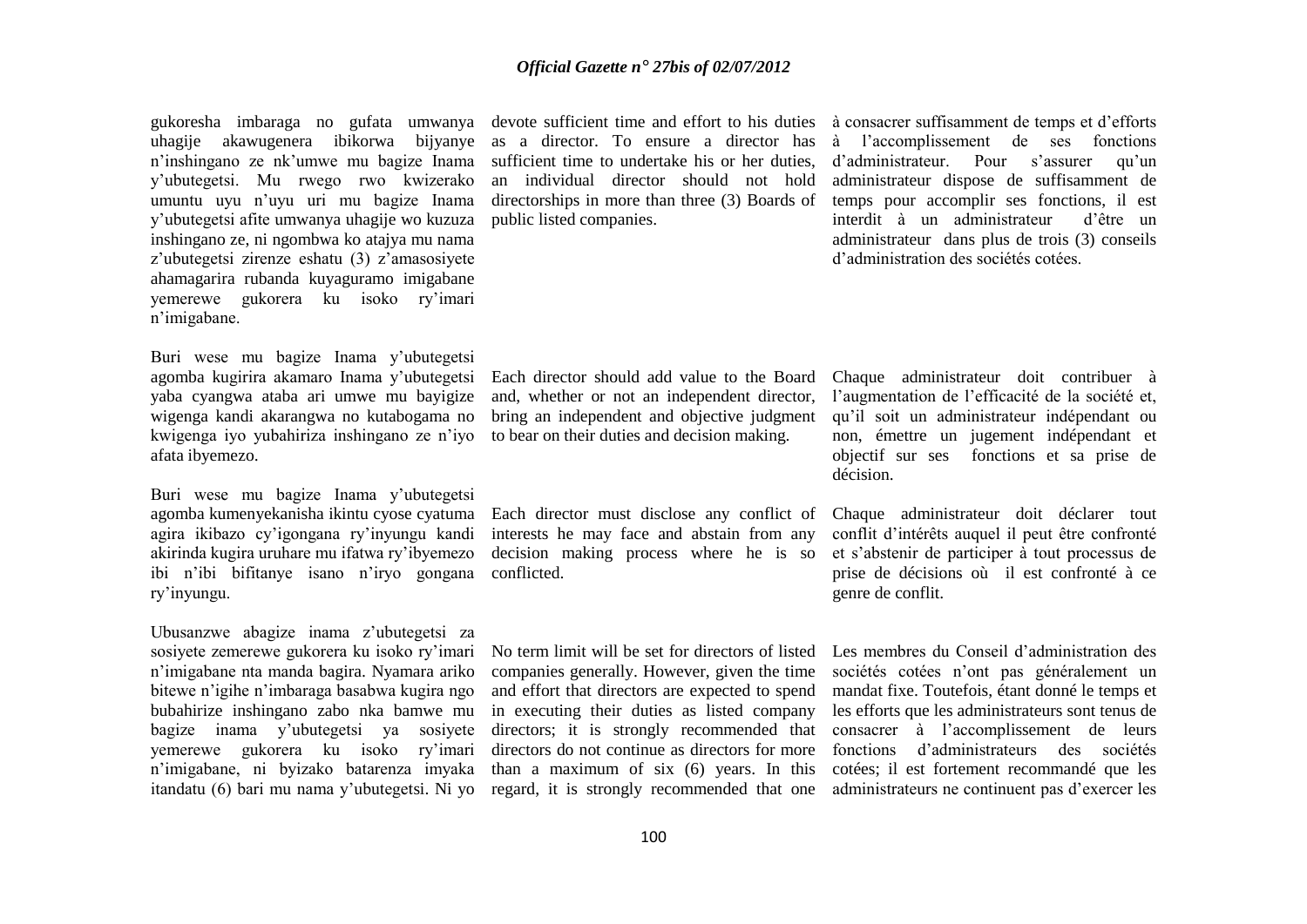mpamvu ari byizako kimwe cya gatatu third of the Board should be required to retire fonctions d"administrateurs pour plus de six cy"abagize Inama y"ubutegetsi bagomba kurangiza manda yabo inshuro imwe buri myaka ibiri kugira ngo Inama y"ubutegetsi adequately refreshed. ishobore gukomeza gukora kandi ibyo bikanatuma ishyirwamo amaraso mashya ikeneye.

Kugira ngo Inama y"ubutegetsi ishobore gukora neza, umubare usabwa kugira ngo inama zayo zishobore guterana ugomba kuba ugizwe na benshi mu bagize inama majority of non-executive and or independent y"ubutegetsi batari mu buyobozi bwa sosiyete directors. n"uw"abagize inama y"ubutegetsi bigenga.

#### **Ingingo ya 5: Abagize Inama y'ubutegetsi**

Inama y"ubutegetsi igomba kuba igizwe n"abantu benshi kugira ngo muri bo habe harimo abantu bafite ubuzobere n"uburambe bitandukanye kugira ngo bafashe sosiyete kuzuza ibyo isabwa ibi n"ibi no gukora neza ibikorwa byayo by"ubucuruzi. Ubusanzwe igipimo mpuzamahanga cyerekanako abagize inama y"ubutegetsi of the company. bagomba kuba bari hagati ya barindwi (7) n"icumi (10) bitewe n"uko sosiyete ingana.

Kugira ngo Inama y"ubutegetsi ikore ku buryo abagize inama y"ubutegtsi basanzwe ndetse independent directors.

once every two years to ensure some degree of continuity whilst ensuring that the Board is

To ensure that the Board is effective, any quorum for Board meetings must comprise a

#### **Article 5: Composition of the Board**

The size of the Board should be large enough to include directors with diverse expertise and experience to suit the specific requirements of a company and its business. As a guide, the international benchmark on board sizes range ngenderwaho from 7 to 10 directors, depending on the size

bufatika, yirinde kubogama kandi irangwe To ensure active, unbiased and diverse advice n"ibitekerezo binyuranye, mu bayigize is brought to the company, the Board should hagomba kuba harimo abari mu buyobozi, have a mix of executive, non-executive and

(6) ans. À cet égard, il est fortement recommandé que le mandat d'un tiers des membres du Conseil d"administration arrive à terme une fois tous les deux ans afin d"assurer une certaine continuité du Conseil d"administration, tout en veillant à ce que le Conseil soit suffisamment rafraîchi avec de nouveaux membres.

Pour s"assurer de l"efficacité du Conseil d"administration, le quorum nécessaire pour que le Conseil d"administration puisse se réunir doit comprendre une majorité d"administrateurs non dirigeants et/ou indépendants.

#### **Article 5: Composition du Conseil d'administration**

La taille du Conseil d"administration doit être suffisamment importante pour inclure les administrateurs possédant une expertise et une expérience nécessaires diversifiées pour répondre aux exigences spécifiques d"une société et de ses activités. A titre d"exemple, la norme internationale relative à la taille du Conseil d"administration varie de 7 à 10 administrateurs, en fonction de la taille de la société.

Pour s"assurer que la société se voit fournir des conseils actifs, sans parti pris et diversifiés, le Conseil doit se doter d"une combinaison d"administrateurs dirigeants, non dirigeants et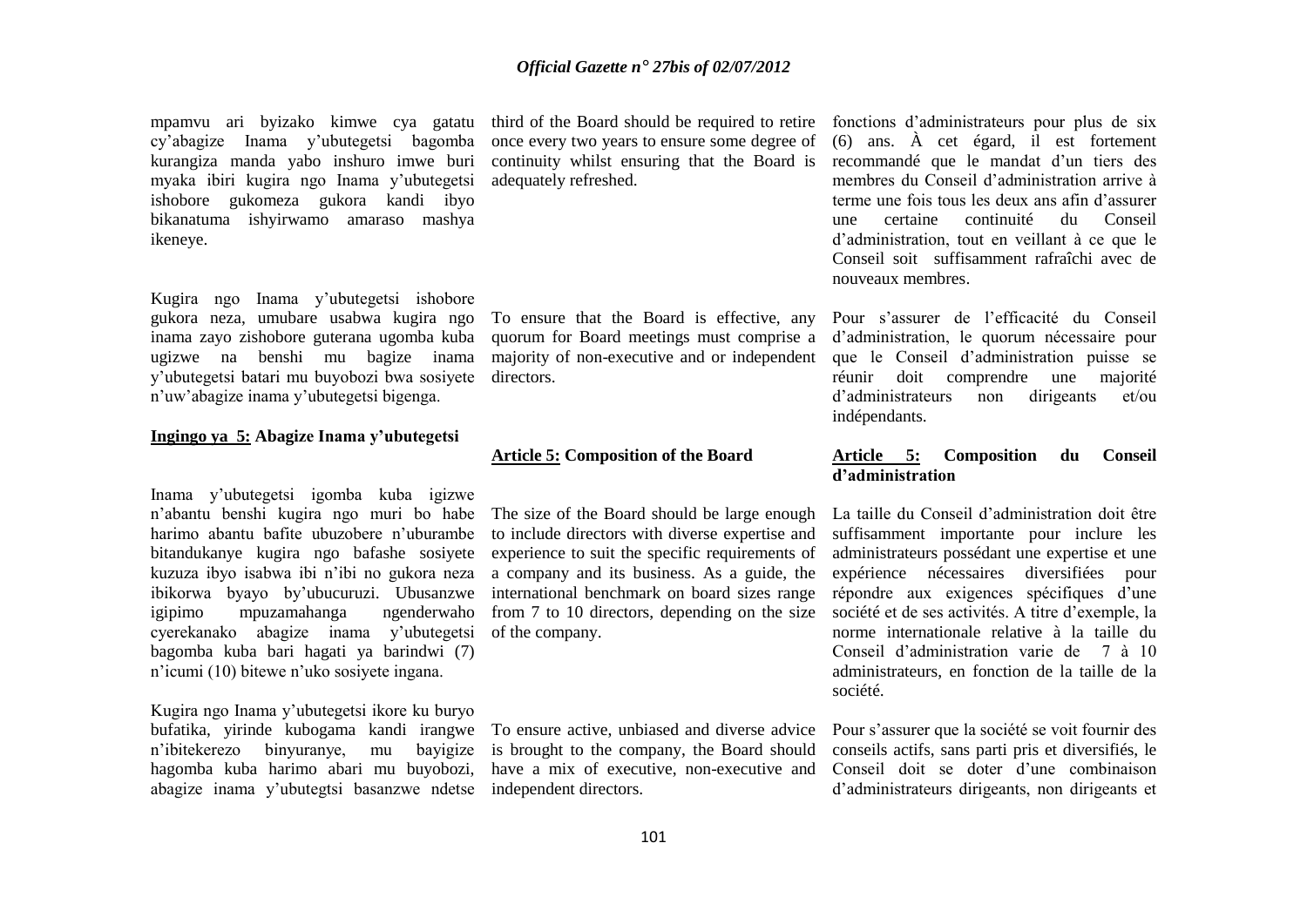| n'abagize inama y'ubutegetsi bigenga.<br>Nibura kimwe cya kabiri (1/2) cy'abagize<br>Inama y'ubutegetsi kigomba kuba kigizwe<br>n'abagize inama y'ubutegetsi basanzwe kandi<br>abenshi muri aba akaba ari abagize inama<br>y'ubutegetsi bigenga.                                           | At least half the Board should comprise non-<br>executive directors, with a majority of such<br>non-executive directors being independent<br>directors. | indépendants.<br>Au moins la moitié des membres du Conseil<br>d'administration doivent comprendre des<br>administrateurs non dirigeants dont la majorité<br>est constituée d'administrateurs indépendants.                                    |
|--------------------------------------------------------------------------------------------------------------------------------------------------------------------------------------------------------------------------------------------------------------------------------------------|---------------------------------------------------------------------------------------------------------------------------------------------------------|-----------------------------------------------------------------------------------------------------------------------------------------------------------------------------------------------------------------------------------------------|
| Nibura babiri mu bagize Inama y'ubutegetsi<br>bagomba kuba ari abagize Inama y'ubutegetsi<br>bari mu buyobozi. Umwe muri abo babiri<br>kuba<br>kandi<br>agomba<br>ari<br>umuyobozi<br>w'ubuyobozi bukuru (CEO).                                                                            | At least two members of the Board should be<br>executive directors. One such director must<br>include the Chief Executive Officer ('CEO').              | moins<br>deux membres<br>du<br>Conseil<br>Au<br>d'administration<br>doivent<br>être<br>des<br>administrateurs dirigeants dont l'un d'entre<br>eux doit être le Président directeur général<br>(PDG).                                          |
| Inama y'ubutegetsi igomba kuvugura ku buryo<br>ngaruka umubare w'abayigize n'uko igomba<br>kungana.                                                                                                                                                                                        | The board should periodically review its size<br>and composition.                                                                                       | Le Conseil d'administration doit t revoir<br>périodiquement sa taille et sa composition.                                                                                                                                                      |
|                                                                                                                                                                                                                                                                                            |                                                                                                                                                         |                                                                                                                                                                                                                                               |
| Ingingo ya 6: Ishyirwaho ry'abagize Inama<br>y'ubutegetsi bashya/ Gusubiza mu Nama<br>y'ubutegetsi bamwe mu bari bayisanzwemo                                                                                                                                                              | <b>Article 6: Nomination of New/Re-election of</b><br>existing Board Members                                                                            | Article 6: Nomination<br>de<br>nouveaux<br>du<br>Conseil d'administration/<br>membres<br><b>Réélection</b><br>des<br>membres<br>du<br>Conseil<br>existants                                                                                    |
| Komisiyo ishinzwe gushyiraho abagize Inama<br>y'ubutegetsi igomba gushaka abakandida<br>bujuje ibisabwa kugira ngo bashyirwe mu<br>Nama y'Ubutegetsi cyangwa kugira ngo<br>kuyisubizwamo<br>kandi<br>bongere<br>ikageza<br>n'ibyifuzo<br>imyanzuro<br>byayo<br>ku<br>Nama<br>y'ubutegetsi. | The Nominating Committee should identify<br>suitable candidates for Board appointments or<br>reappointments and make recommendations to<br>the Board.   | La Commission de nomination doit identifier<br>candidats<br>les<br>appropriés<br>leurs<br>pour<br>nominations aux Conseil d'administration ou<br>leur renouvellement de mandat et émettre des<br>recommandations au Conseil d'administration. |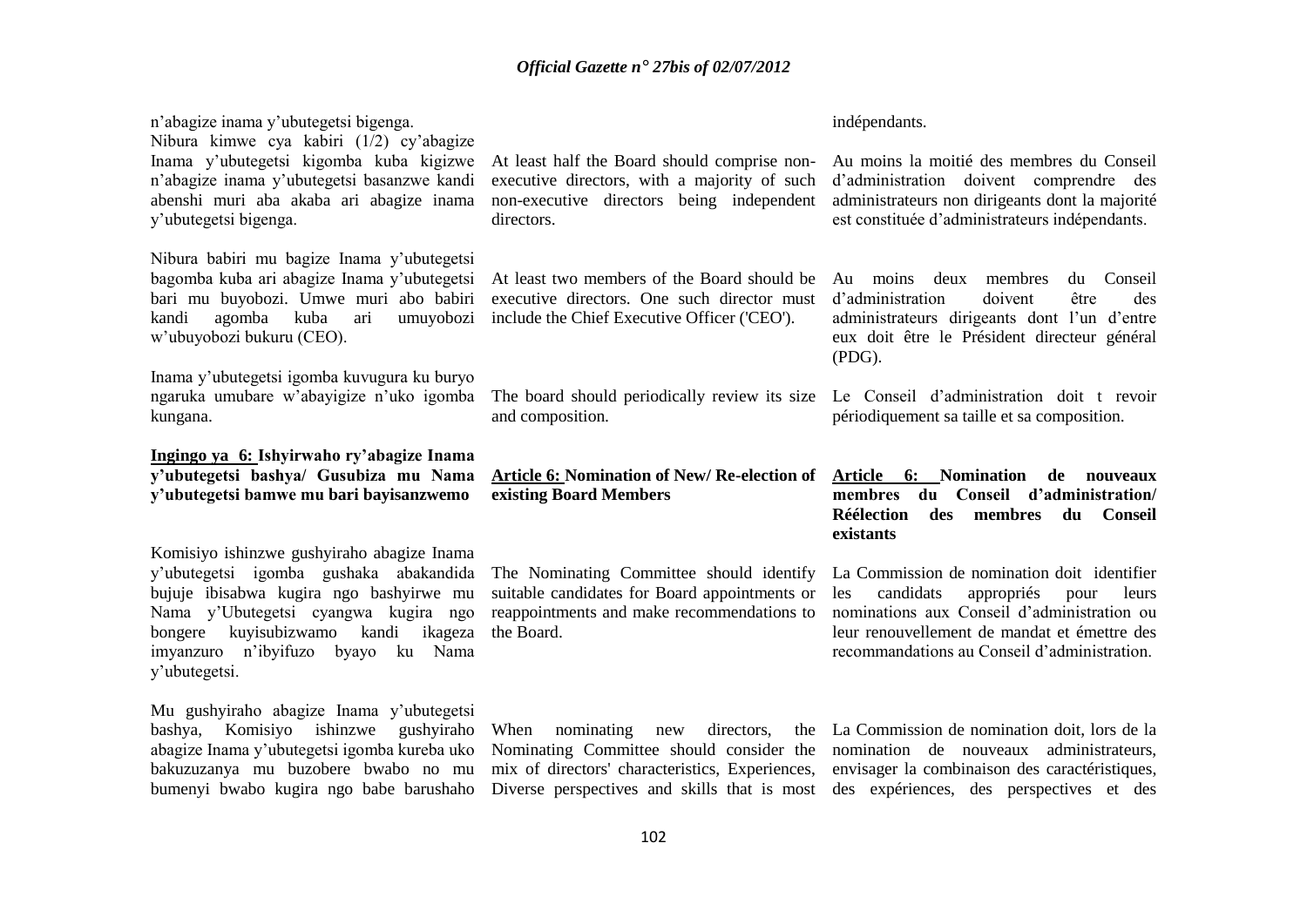kugirira akamaro sosiyete.

Abanyamigabane bagomba guhabwa umwanya wo gutoranya abakandida bo kujya mu Nama y"Ubutegetsi bakamenyeshwa ubwo burenganzira bwabo mu itangazo ribagezwaho mu gihe cy"iminsi nibura 21 kugira ngo bashobore gutoranya abakandida. Umukandida wese utoranijwe n"abanyamigabane agomba gusuzumwa na Komite ishinzwe gushyiraho abagize Inama y"ubutegetsi hakurikijwe ibishingirwaho mu kubashyiraho bivugwa mu gika kibanziriza iki.

Abakandida bose bashaka kujya mu Nama y"ubutegetsi bagomba guha Komisiyo ishinzwe gushyiraho abagize Inama y"ubutegetsi nibura amakuru akurikira:

- i) amashuri bize;
- ii) uburambe bafite;
- iii) inama z"ubutegetsi basanzwe barimo;
- iv) inyungu iyi n"iyi baba bafite muri sosiyete;
- v) Igihe ari abagize Inama y"ubutegetsi bigenga cyangwa basanzwe, kugaragaza iyindi sano yose ishobora kuba yababuza gufata ibyemezo mu bwigenge cyangwa ku buryo butabogamye.

Inama y"ubutegetsi igomba gutanga nibura amakuru avugwa mu gaka (d) kabanziriza iki abakandida bashyikiriza abanyamigabane appropriate for the company.

Shareholders should have an opportunity to nominate Board candidates, with at least 21 days notice provided to shareholders to allow them to make their nominations. Any shareholder nomination should be reviewed by the Nominating Committee in accordance with the criteria set out in the preceding Paragraph.

All candidates seeking to be a director must submit at least the following information to the Nominating Committee:

- i) education,
- ii) experience,
- iii) current directorships.
- iv) any interests in the company, and
- v) in the case of independent and non-executive directors, any other affiliation that may affect the director's ability to make Independent and Impartial decisions.

compétences diverses des administrateurs qui est la mieux appropriée pour la société. Les actionnaires doivent avoir la possibilité de désigner des candidats au Conseil, après un avis d"au moins 21 jours adressé aux actionnaires pour leur permettre de proposer des candidatures. Toute candidature proposée par les actionnaires doit être examinée par la Commission de nomination conformément aux critères énoncés à l"alinéa précédent.

Tous les candidats désireux d"être administrateurs doivent soumettre à la Commission de nomination au moins les informations suivantes:

- i) études faites;
- ii) expérience,
- iii) societies dans lesquelles ils sont actuellement administrateurs ;
- iv) quelconques intérêts qu"ils ont dans la société ;
- v) dans le cas des administrateurs indépendants et non dirigeants, tout autre lien qui peut affecter la capacité de l"administrateur à prendre des décisions indépendantes et impartiales.

The Board must release at least the Information provided in the preceding sub-à tous les actionnaires au moins les Le Conseil d"administration doit communiquer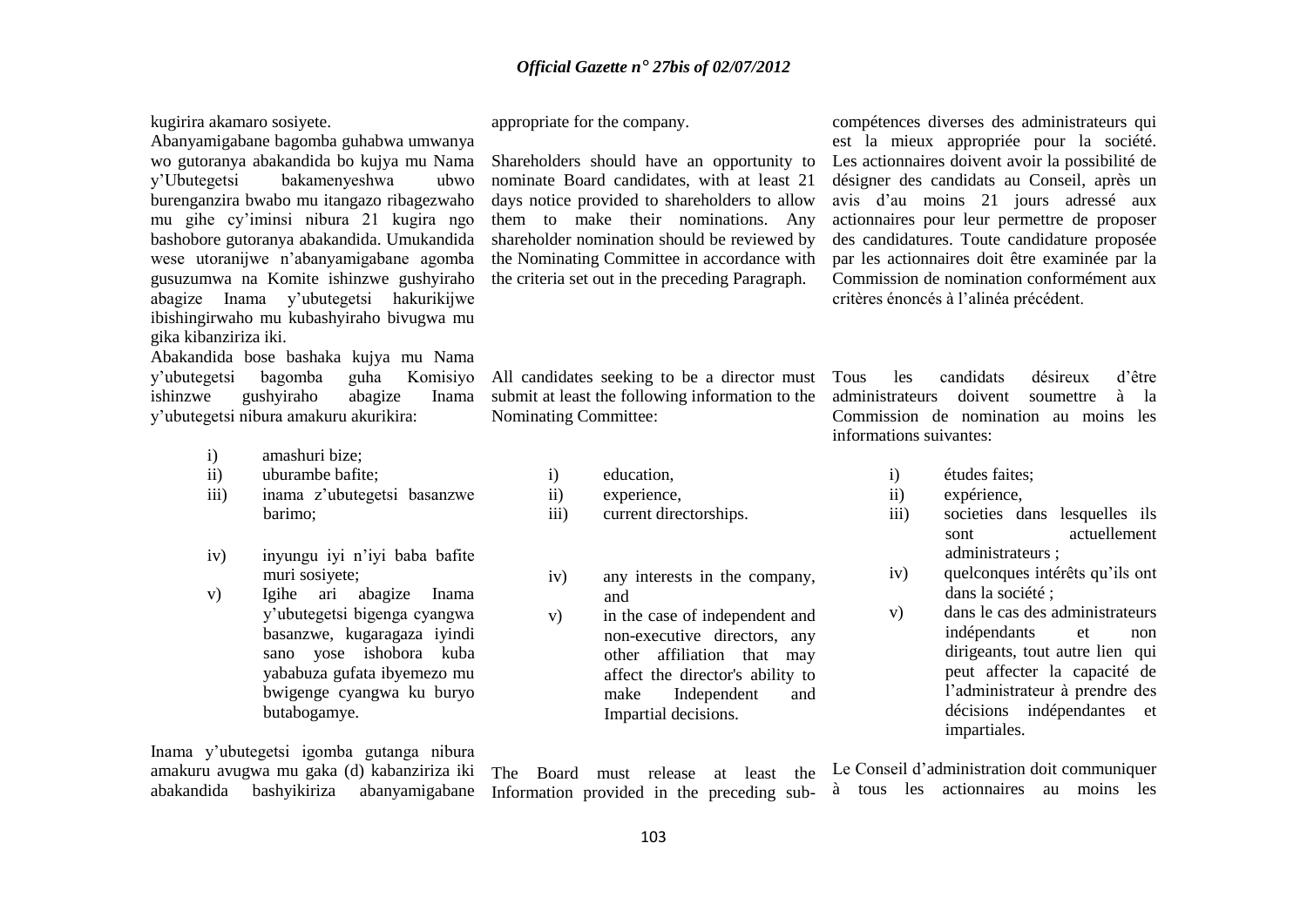ubushobozi n"uburambe by"abakandida bityo hagatoranywa abandida barusha abandi ubushobozi n"uburambe kandi agafasha n"abanyamigabane gufata ibyemezo bafite shareholders to make informed decisions. ibyo bashingiyeho bifatika.

**Ingingo ya 7: Umuyobozi w'inama y'ubutegetsi n'Umuyobozi w'ubuyobozi Article 7: Separation of Chairman and CEO bukuru (CEO) bagomba kuba ari abantu batandukanye** 

Umuyobozi w'Inama y'ubutegetsi n"Umuyobozi w"ubuyobozi bukuru bagomba kuba ari abantu batandukanye kugira ngo hatabaho kwikubira ububasha kandi ibyo power and increased accountability. bikanatuma basobanura uburyo bubahiriza inshingano zabo.

Sosiyete igomba kugaragaza isano iri hagati y"Umuyobozi w"Inama y"ubutegetsi A company must disclose the relationship n"Umuyobozi w"ubuyobozi bukuru (CEO) igihe bafitanye isano.

Umuyobozi w"Inama y"ubutegetsi agomba kubahiriza ibisabwa ku bagize inama y"ubutegetsi bigenga.

Inama y"ubutegetsi igomba kugaragaza neza kandi mu nyandiko inshingano z"Umuyobozi w'Inama y'ubutegetsi n'iz'umuyobozi w"ubuyobozi bukuru (CEO).

bose. Ayo makuru afasha kugereranya paragraph (d) submitted by the candidates to all shareholders. This Information will assist in comparing director candidates and identifying the most suitable person, as well as enable

The Chairman and CEO must be separate Le président du Conseil d"administration et le

The Chairman must meet the criteria for

The division of responsibilities between the Chairman and CEO must be clearly established

and set out in writing by the Board.

are related to each other.

independent directors.

informations fournies au sous-alinéa (d) précédent soumises par les candidats. Ces informations aident à comparer les candidats administrateurs et à identifier la personne la plus appropriée, ainsi qu"à permettre aux actionnaires de prendre des décisions éclairées.

#### **Article 7: Séparation du président du Conseil d'administration et du PDG**

persons, to ensure an appropriate balance of PDG doivent être des personnes distinctes afin de s"assurer d"un équilibre approprié du pouvoir et d"une reddition des comptes accrue.

between the Chairman and CEO where they Une société doit donner des informations sur le lien entre le président du Conseil d"administration et le PDG s"ils ont un certain lien.

> Le président du Conseil d"administration doit répondre aux critères requis pour les administrateurs indépendants.

> La répartition des responsabilités entre le président du Conseil d"administration et le PDG doit être clairement établie et énoncée par écrit par le Conseil d"administration.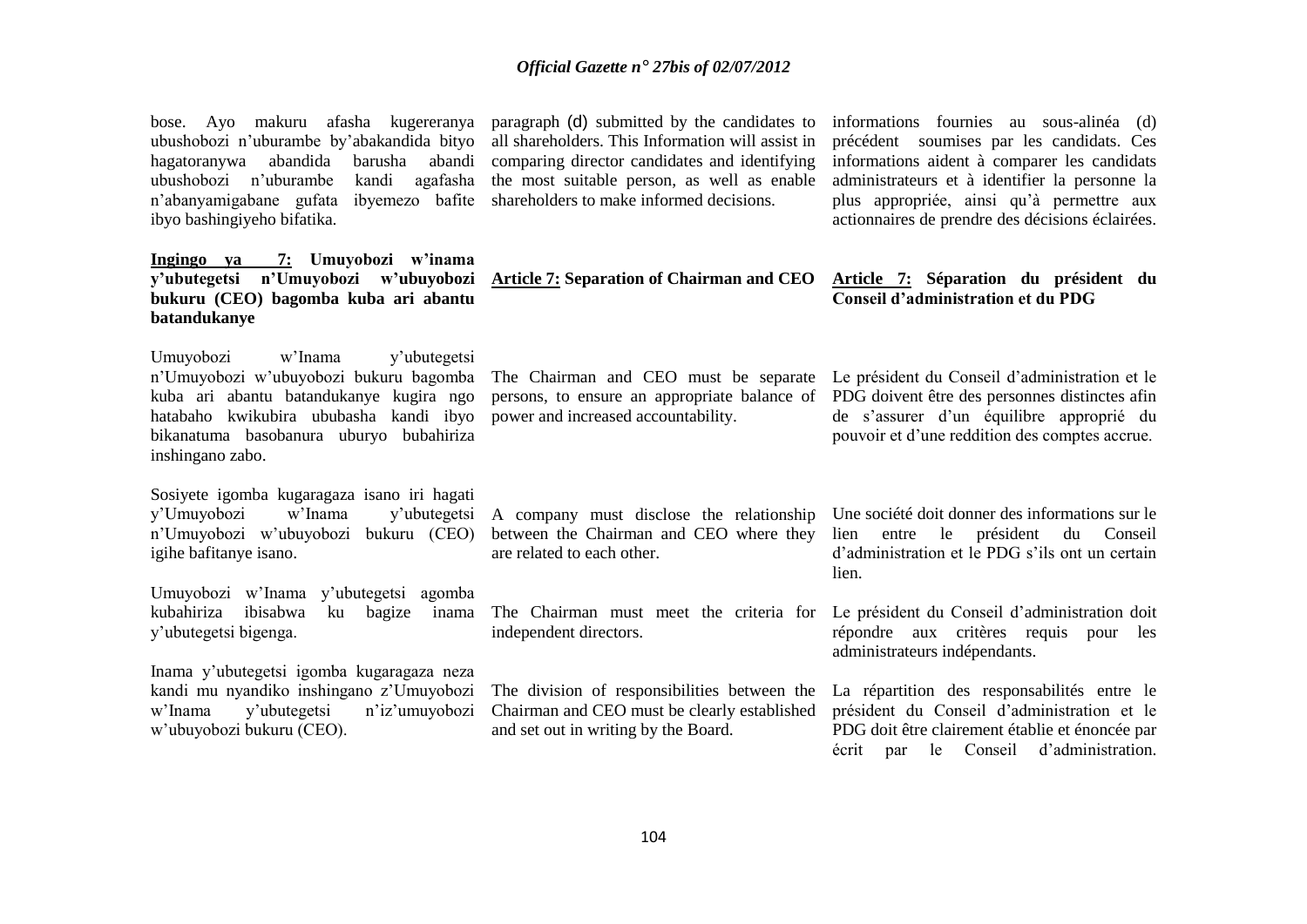# **Ingingo ya 8: Inshingano z'Inama** *iz'umuvobozi* **y'ubutegetsi n'iz'Umukuru w'Ubuyobozi Chief Executive Officer bukuru**

Inshingano z"impande zitandukanye zivugwa aha zigamije gushingirwaho ariko na none ntizigomba gufatwako ari inshingano zose z"uruhande uru n"uru kuko hari izitagaragaramo. Kugira ngo hirindwe gushidikanya uko ari ko kose, abagize Inama y"ubutegetsi bagomba gukorera hamwe kandi na muntu n"umwe mu bagize Inama y"ubutegetsi ushobora gushyiraho politiki ubwe cyangwa andi mabwiriza atabanje kubigeza ku Nama y"ubutegetsi mu nama yayo kugira ngo ibijyeho impaka kandi byemerwe na buri wese mu bagize Inama y"ubutegetsi.

Inshingano z"Inama y"ubutegetsi ni izi zikurikira:

- i. kuyobora neza sosiyete, gushyiraho ingamba z"igihe kirekire, guha ubuyobozi bwa sosiyete amabwiriza no gukora ku buryo sosiyete igira abakozi n"imari bikenewe kugira ngo ishyire mu bikorwa intego yihaye;
- ii. gukora ku buryo sosiyete igira imigenzurire inoze kandi nyayo ituma ibibazo sosiyete ishobora guhura na byo bisuzumwa kandi bigakemurwa

**Article 8: Role of the Board, Chairman and Article 8: Rôle du Conseil d'administration,** 

The role of the various parties outlined here Le rôle des différentes parties énoncées ici est provide guidance and should not be taken as a comprehensive list of all the duties and responsibilities of such party, For the avoidance of doubts, the Board acts collectively and no individual director can seek d"administration agit collectivement et aucun to issue policies or other directions without first raising such policy or direction at a Board meeting and discussing the policy or direction and getting the consensus of all.

The Board's role is to:

- i. provide entrepreneurial leadership, set strategic aims, provide direction to the Management, and ensure that the necessary financial and human resources are in place for the company to meet its objectives;
- ii. ensure that a framework of prudent and effective internal controls which enables risk to be assessed and

# **du Président du Conseil d'administration et du PDG**

donné à titre exemplatif et ne doit pas être considéré comme une liste exhaustive de tous les devoirs et les responsabilités desdites parties. Pour éviter toute confusion, le Conseil administrateur individuel peut chercher à établir une politique ou tout autre directive sans soulever d"abord cette politique ou directive lors d"une réunion du Conseil d"administration qui doit discuter de cette politique ou directive et parvenir à un consensus de tous ses membres au sujet de cette politique ou directive.

Le rôle du Conseil d"administration consiste à:

- assurer un leadership entrepreneurial, fixer des objectifs stratégiques, fournir une orientation à la Direction et veiller à ce que les ressources financières et humaines nécessaires soient en place pour permettre à la société d"atteindre ses objectifs;
- veiller à la mise en place d'un cadre de contrôles internes prudentes et efficaces qui permet l"évaluation et la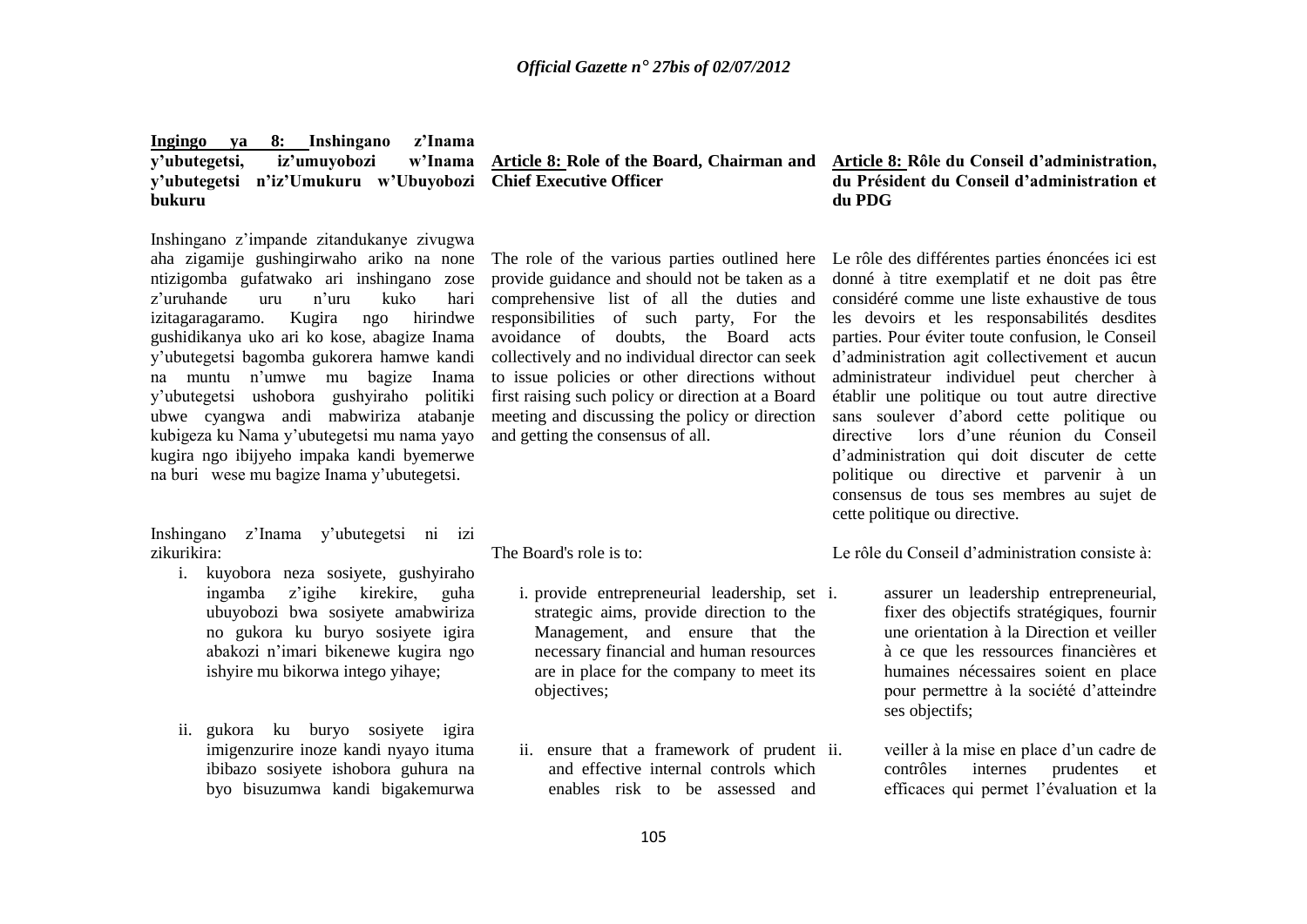kandi igakurikirana kandi igasuzuma imigendekere myiza y"iyo migenzurire yashyizweho;

- iii. gusuzuma imikorere y"ubuyobozi bwa sosiyete no kugena imishahara n"ibihembo bigenerwa abari muri ubwo buyobozi;
- iv. gushyiraho indangagaciro n"ibipimo ngenderwaho bya sosiyete no gukora ku buryo inshingano ifite ku banyamigabane no ku bandi bantu zumvikana neza kandi zikubahirizwa;
- v. gukora buri gihe igamije inyungu za sosiyete n'iz'abanyamigabane bose;
- vi. kumenyekanisha ububasha bwo gufata ibyemezo ku bibazo biyireba iba yeguriye imwe mu makomisiyo ayigize cyangwa ubwo iba yeguriye ubuyobozi bwa sosiyete.

Zimwe mu nshingano z"abagize Inama y"ubutegetsi basanzwe n"abagize Inama y"ubutegetsi bigenga ni izi zikurikira:

- i. gusuzuma ku buryo bwimbitse inyandiko zose za ngombwa z"Inama y"ubutegetsi kugira ngo bamenye neza ibikorwa by"ubucuruzi bya sosiyete n"imikorere y"Ubuyobozi bwa sosiyete;
- ii. kunenga mu buryo bwubaka ku birebana n"umurongo w"ibikorwa

managed is established, and monitor and assess the effectiveness of such internal controls established;

- iii. review Management performance and iii. determine its remuneration; and
- iv. set the company's values and standards, and ensure that obligations to shareholders and other stakeholders are understood and met;
- v. always act in the best interests of the company and shareholders as a whole;
- vi. If authority to make decisions on certain board matters is delegated by the Board to any Board Committee or to Management, such delegation should be disclosed.

role include the following:

i. review all relevant Board papers to acquire a thorough understanding of the company's business and Management's performance;

ii. constructively challenge the company's

maitrise des risques, et suivre et évaluer l"efficacité de ces contrôles internes mis en place;

examiner les performances de la Direction et déterminer sa rémunération;

- iv. définir les valeurs et les normes de la société et s'assurer que les obligations envers les actionnaires et autres intervenants sont comprises et respectées ;
- v. toujours œuvrer dans le meilleur intérêt de la société et des actionnaires dans leur ensemble ;
- vi. Si le Conseil d"administration délègue le pouvoir de prendre des décisions sur les questions le concernant à l"une de ses Commissions ou à la Direction, une telle délégation doit être communiquée.

The non-executive and independent directors' Le rôle des administrateurs non dirigeants et indépendants consiste entre autres à:

> i. examiner tous les documents pertinents du Conseil d"administration pour acquérir une compréhension approfondie des activités de la société et de la performance de la Direction;

ii. remettre en question de manière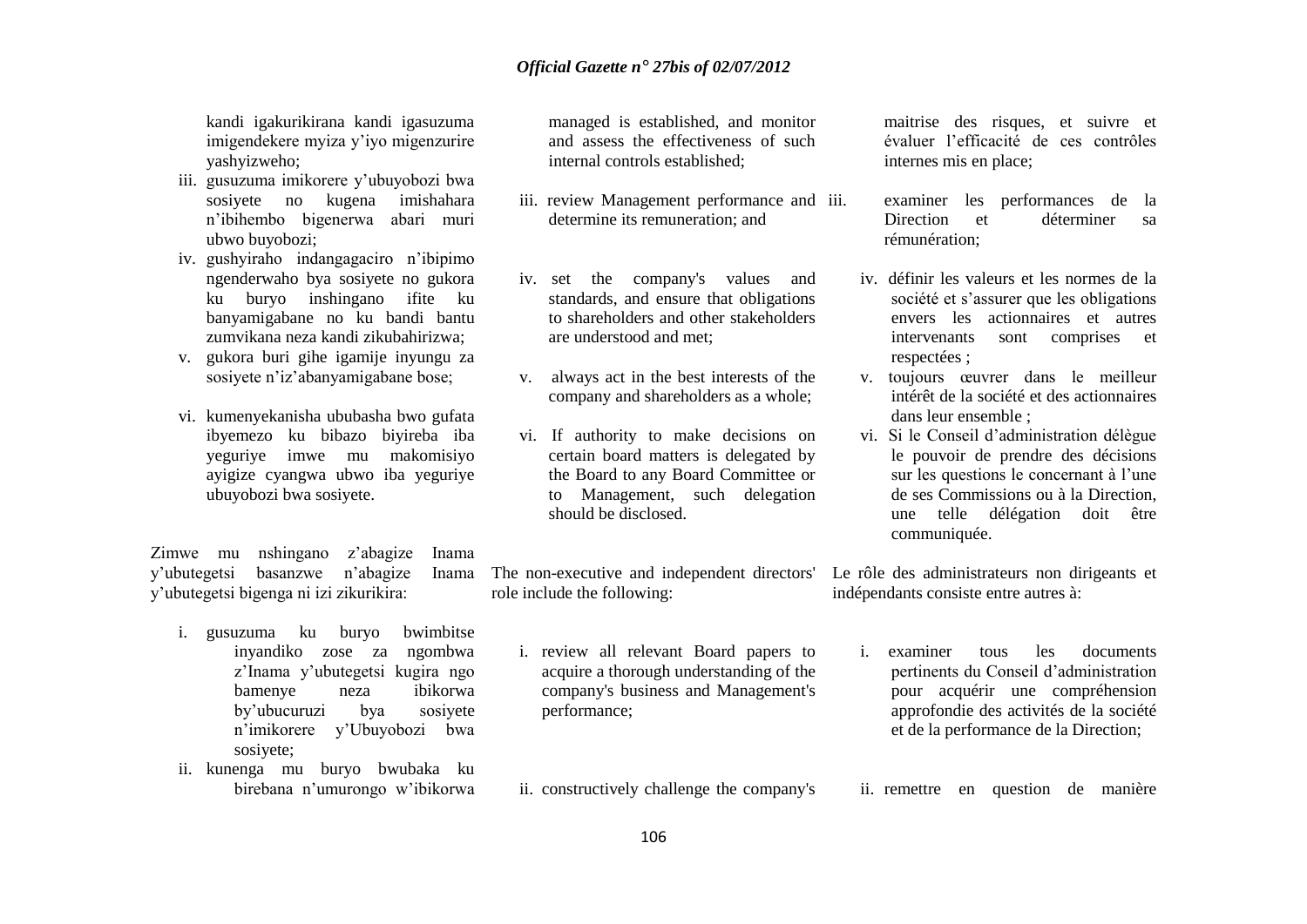by"ubucuruzi sosiyete yihaye no ku mikorere y"Ubuyobozi igihe cyose bibaye ngombwa;

- iii. gutegura ingamba z"igihe kirekire z"agateganyo za sosiyete;
- iv. gukora isuzuma hagamijwe kureba niba Ubuyobozi bwa sosiyete bugera ku ntego zumvikanweho no gukurikirana raporo ku mikorere.

Zimwe mu nshingano z"Umuyobozi w"Inama y"ubutegetsi ni izi zikurikira:

- i) kuyobora Inama y"ubutegetsi kugira ngo yubahirize neza inshingano zayo zose uko zakabaye kandi akagena na gahunda zayo;
- ii) gukora ku buryo abagize Inama y"ubutegetsi babona amakuru yuzuye, aziye ku gihe kandi asobanutse neza;
- iii) gushyigikira imikoranire yubaka hagati y"Inama y"Ubutegetsi n"Ubuyobozi bwa sosiyete;
- iv) gufasha abagize Inama y"ubutegetsi basanzwe kugira uruhare rufatika cyane cyane mu nama z"Inama y"ubutegetsi no mu bindi bitarebana n"izo nama;
- v) gushyigikira imikoranire yubaka hagati y"abagize Inama y"ubutegetsi bari mu buyobozi bwa sosiyete n"abagize Inama y"ubutegetsi basanzwe;

business directions and Management's performance as may be necessary;

- iii. develop proposals on long term strategy for the company; and
- iv. review the performance of Management in meeting agreed goals and objectives and monitor the reporting of performance.

The Chairman's role includes the following as Le set out:

- i) lead the Board to ensure its effectiveness on all aspects of its role and set its agenda;
- ii) ensure that the directors receive accurate, timely and clear information;
- iii) encourage constructive relations between the Board and Management;
- iv) facilitate the effective contribution of non-executive directors in particular during and outside of Board meetings;
- v) encourage constructive relations between executive directors and nonexecutive directors;

constructive les orientations des activités de la société et la performance de la Direction si nécessaire;

- iii. élaborer des propositions sur la stratégie à long terme de la société ;
- iv. examiner les performances de la Direction dans la réalisation des buts et objectifs convenus et faire le suivi des rapports de performance.

rôle du Président du Conseil d"administration consiste entre autres à :

- i) diriger le Conseil d"administration et s"assurer de son efficacité dans tous les aspects de son rôle et fixer son programme;
- ii) veiller à ce que les administrateurs reçoivent des informations exactes, opportunes et précises;
- iii) encourager les relations constructives entre le Conseil d"administration et la Direction;
- iv) faciliter la contribution efficace des administrateurs non dirigeants, en particulier pendant et en dehors des réunions du Conseil d"administration;
- v) encourager des relations constructives entre les administrateurs dirigeants et non dirigeants;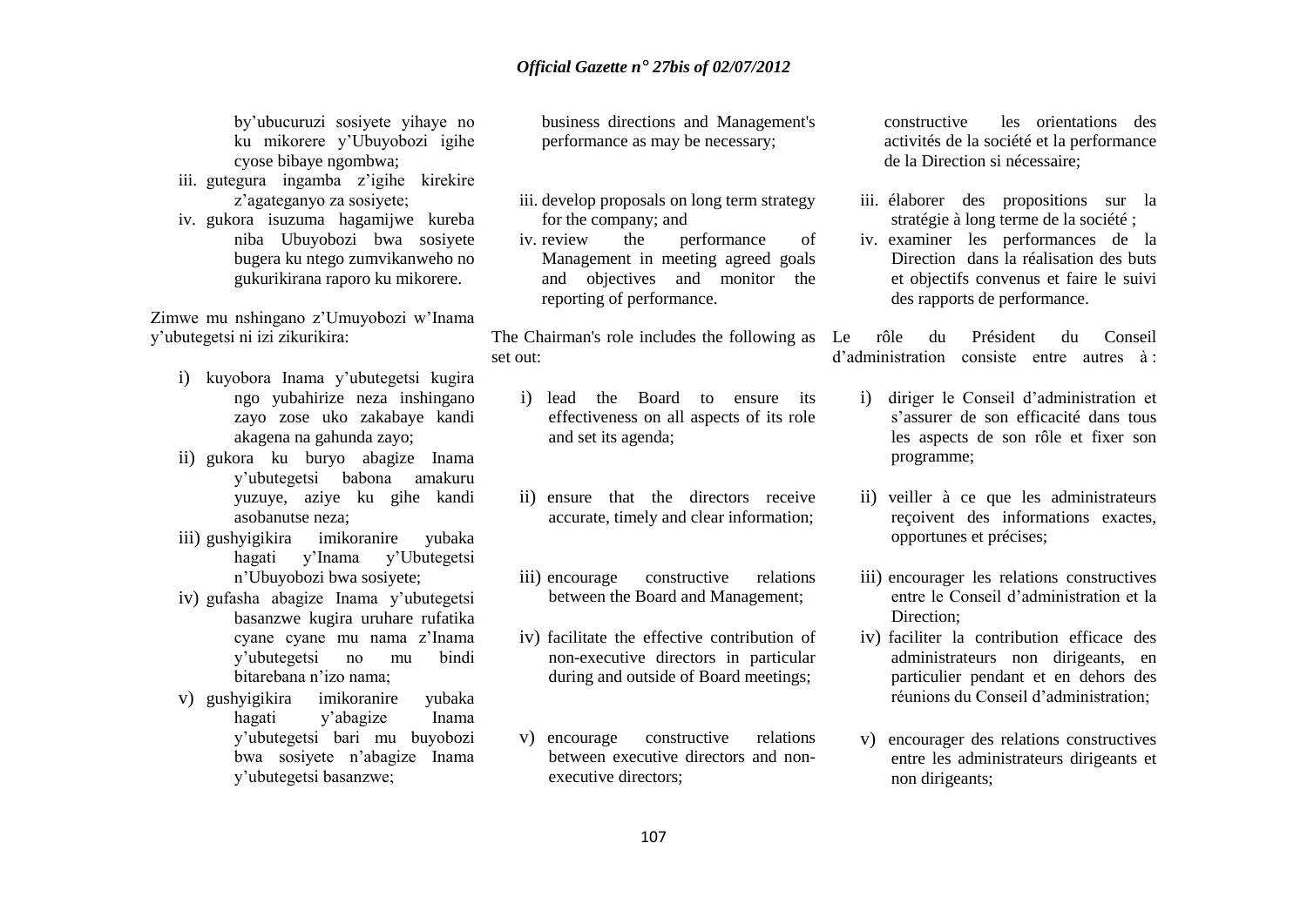- vi) kwirinda gushyiraho politiki ku giti cyabo batabanje kugisha inama Inama y"ubutegetsi yose kandi ibyo bakabikora nyuma y"impaka nyazo kandi zibwizanya ukuri;
- vii)gukora ku buryo bahanahana n"abanyamigabane amakuru ku buryo bunoze;
- viii) guteza imbere ibipimo ngenderwaho mu miyoborere myiza ya sosiyete.

#### **Ingingo ya 9: Amahugurwa**

Sosiyete zigomba kumenyako umuntu ushyirwa mu nama y"ubutegetsi aba atezweho gukora ku buryo bw"umwuga bityo akaba agomba guteganyirizwa uburyo n"amafaranga bimufasha guhugurwa no kongerera ubumenyi abagize Inama y"ubutegetsi.

Abantu bashya bashyizwe mu Nama y"ubutegetsi bagomba gukurikirana amahugurwa ku miyoborere ya sosiyete cyangwa ku mategeko, ku mabwiriza New directors must attend a corporate y"ibaruramari cyangwa ku bindi bintu bijyanye n"ubucuruzi atangwa n"ikigo kizwi cyangwa umuntu uzwi.

Abagize Inama y"ubutegetsi bagomba guhabwa amahugurwa nkarishyabwenge ku birebana n"ibintu bishya biriho mu rwego rw'amategeko, urw'ibaruramari n'urw'imisoro On a continuing basis and in any event at least Le Conseil d'administration doit de façon

- vi) not to unilaterally issue policies without consulting with the Board as a whole with full frank and discussions being completed, and
- vii) ensure effective communication with shareholders;
- viii) promote high standards of corporate governance.

#### **Article 9: Training**

Companies must recognize that a directorship is a professional appointment and therefore they should provide opportunities and funds for training of individual directors and the development of the Board.

governance orientation or training on the law, accounting rules and other business matters, offered by a reputed institution or trainer.

- vi) ne pas émettre de façon unilatérale des politiques sans consulter le Conseil d"administration dans son ensemble et après des discussions complètes et franches ;
- vii) assurer une communication efficace avec les actionnaires;
- viii) promouvoir les normes élevées de gouvernance d"entreprise.

#### **Article 9: Formation**

Les sociétés doivent reconnaître que la nomination d"un administrateur est une nomination professionnelle et qu"elles doivent ainsi offrir des opportunités et des fonds pour la formation de chacun des administrateurs et le perfectionnement du Conseil d"administration.

Les nouveaux administrateurs doivent participer à une orientation ou à une formation en matière de gouvernance d"entreprise dans le domaine du droit, des règles comptables et d"autres questions commerciales offerts par une institution réputée ou un formateur.

kandi ayo mahugurwa bakayahabwa buri gihe once a year, the Board must go through a continue et dans tous les cas et au moins une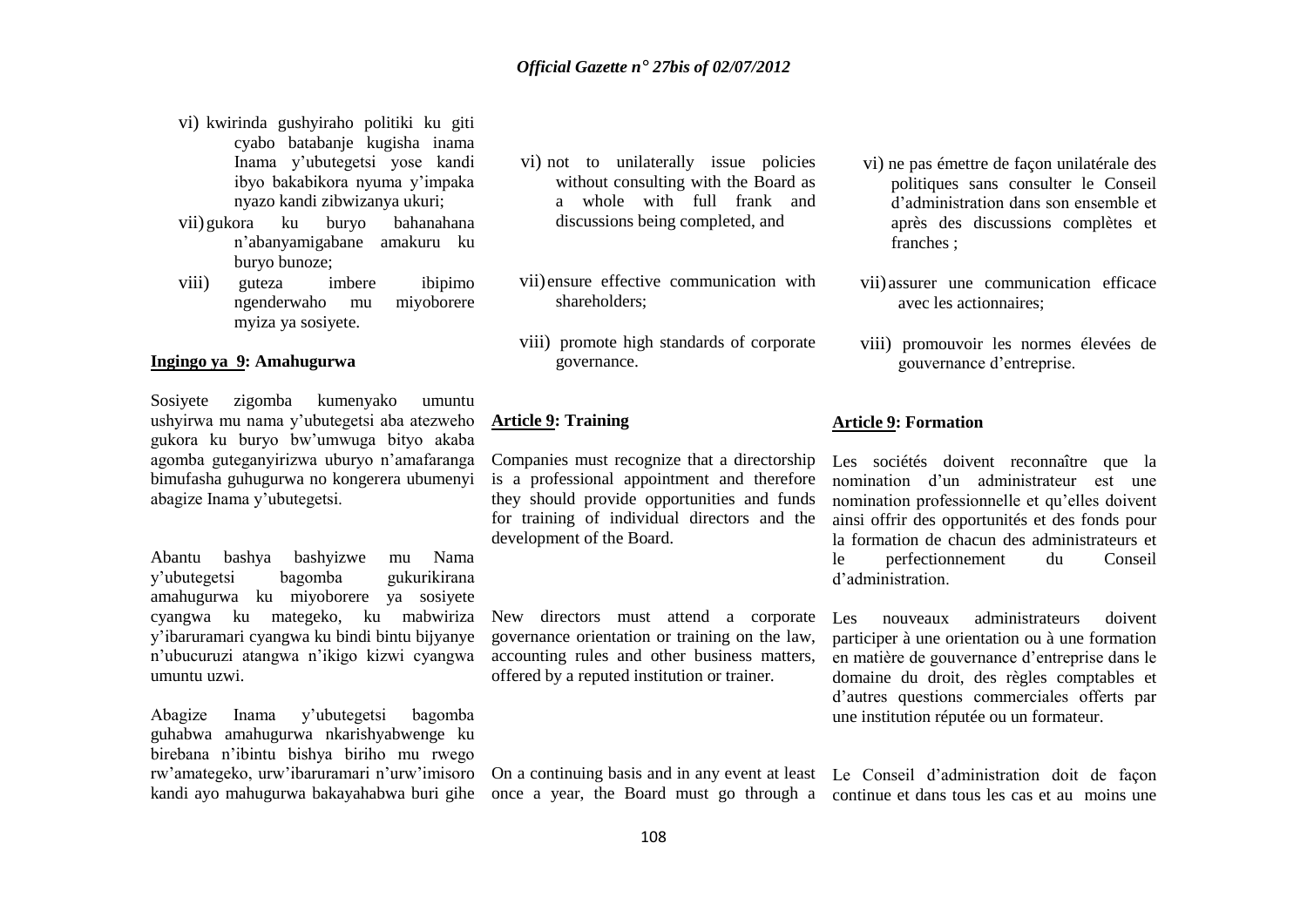of at least three (3) directors, all of whom must be non-executive, and a majority of such

Board and to the shareholders on all Board appointments after evaluating the skills, knowledge and experience of the directors

# *Official Gazette n° 27bis of 02/07/2012*

n'igihe cyose bibaye ngombwa nibura rimwe refresher course on the latest developments in mu mwaka.

relevant laws, accounting and tax matters.

**a) Nominating Committee**

Board position.

#### **Ingingo ya 10: Komisiyo z'Inama y'ubutegetsi**

#### **a) Komisiyo ishinzwe gushyiraho abagize Article 10: Board Committees inama y'ubutegetsi**

Sosiyete zigomba gushyiraho Komisiyo ishinzwe gushyiraho abagize Inama y"ubutegetsi ishinzwe kugeza ku Nama y"ubutegetsi no ku banyamigabane ibyifuzo n"imyanzuro ku birebana n"abantu bose basabye gushyirwa mu Nama y"ubutegetsi nyuma yo gukora isuzuma ry"ubushobozi bwabo, iry"ubumenyi n"uburambe byabo.

Komisiyo ishinzwe gushyiraho abagize Inama y"ubutegetsi igomba kuba igizwe nibura na batatu (3) mu bagize Inama y"ubutegetsi kandi abo bose uko ari batatu bagomba kuba ari mu bagize Inama y"ubutegetsi basanzwe kandi abenshi muri abo bagize Inama y"ubutegetsi basanzwe bagomba kuba ari abigenga harimo n"Umuyobozi w"Inama y"ubutegetsi.

Igihe umubare w"abagize Inama y"ubutegetsi udahagije cyangwa se iyo sosiyete isanga ari ngombwa, hashobora gushyirwaho Komisiyo imwe ikomatanya ibirebana n"ishyirwaho ry"abagize Inama y"ubutegetsi n"ibirebana n"igena ry"imishahara n"ibihembo. Iyo hashyizweho iyo Komisiyo ikomatanije ibyo combined as one committee. Where the nomination et celle des rémunérations peuvent

Where there are insufficient directors or if the Lorsque le nombre d'administrateurs est company deems it appropriate, the Nominating insuffisant ou que les administrateurs de la and Remuneration Committee can be société le jugent approprié, la Commission de

fois par an, bénéficier d"un cours de recyclage sur les récents progrès dans les lois en la matière, dans la comptabilité et la fiscalité.

#### **Article 10: Commissions du Conseil d'administration**

#### **a) Commission de nomination**

Companies must establish a Nominating Les sociétés doivent mettre en place une Committee to make recommendations to the Commission de nomination chargée d"émettre whose candidacy are being considered for the les compétences, les connaissances et des recommandations au Conseil d"administration et aux actionnaires sur toutes les nominations au Conseil, après avoir évalué l"expérience des administrateurs dont la candidature sont en cours d"examen pour la nomination au Conseil d"administration.

The Nominating Committee should comprise La Commission de nomination doit être constituée d"au moins trois (3) administrateurs qui sont tous des administrateurs non dirigeants et dont la majorité d"entre eux dont le Président sont des administrateurs indépendants.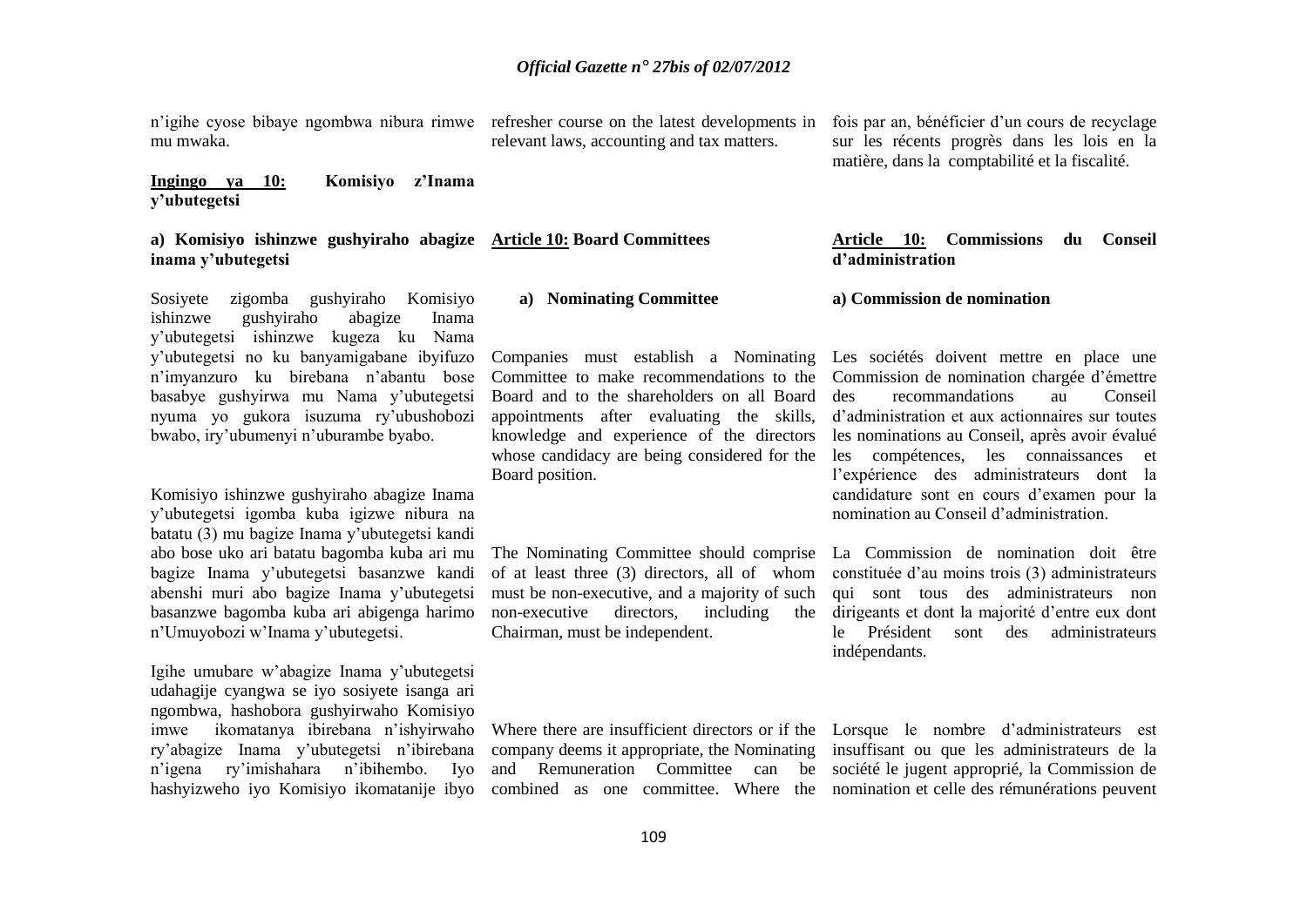byose, impamvu zatumye ishyirwaho zigomba Nominating and Remuneration Committee are kugaragazwa muri raporo y"umwaka.

Komisiyo ishinzwe gushyiraho abagize Inama y"ubutegetsi igomba gukora isuzuma rya buri mwaka igamije kureba niba abayigize bakwiye koko no kureba niba abagize Inama y"ubutegetsi bose bafata igihe gihagije bakubahiriza ishingano zabo. Igihe abagize Inama y"ubutegetsi basanzwe bahawe iyindi myanya ahandi, umuyobozi wa Komisiyo ishinzwe gushyiraho abagize y"ubutegetsi agomba kubimenyeshwa mbere y"uko hemezwako hashyirwaho abandi bagize Inama y"ubutegetsi bashya kandi Inama y"ubutegetsi igomba guhita imenyeshwa ibibazo by"igonganga ry"inyungu bishobora kuvuka.

Inama y"ubutegetsi igomba guha Komisiyo ishinzwe gushyiraho abagize Inama y"ubutegetsi inshingano zisobanutse neza ku birebana n"igihe izajya iterana, igihe inama zayo zizajya zimara na gahunda y"ibyo igomba gusuzuma mu nama zayo.

Komisiyo ishinzwe gushyiraho abagize Inama y"ubutegetsi igomba gutangaza muri raporo ngarukamwaka ya sosiyete inyandiko igaragaza ibikorwa byayo n"uburyo yakurikije mu gushyiraho abagize Inama y"ubutegetsi.

**(b) Komisiyo ishinzwe kugena imishahara** 

combined into one, the reasons for this must be disclosed in the annual report.

The Nominating Committee must review annually whether the constitution of the Board remains appropriate, and whether all directors are spending sufficient time to fulfill their duties. If the non-executive directors are Inama offered appointments elsewhere, the chairman of the Nomination Committee must be informed before any new appointments are accepted and the Board should subsequently be informed of any potential conflicts.

> The Board must provide clear terms of reference to the Nominating Committee in respect of the frequency, length and agenda of committee meetings.

> The Nominating Committee must issue a statement in the company's annual report detailing its activities and the process it has used to nominate appointments to the Board.

être combinées en une seule Commission. Lorsque la Commission de nomination et celle de rémunération sont combinées en une seule Commission, les raisons de cette combinaison doivent être communiquées dans le rapport annuel.

La Commission de nomination doit examiner chaque année si la composition du conseil d"administration demeure appropriée, et si tous les administrateurs consacrent suffisamment de temps à l"accomplissement de leurs fonctions. Si les administrateurs non dirigeants sont nommés ailleurs, le président de la Commission de nomination doit être informé avant que toute nouvelle nomination ne soit acceptée et le Conseil d"administration doit ensuite être informé des conflits éventuels.

Le Conseil doit fournir à la Commission de nomination des termes de référence clairs en ce qui concerne la fréquence, la durée et l"ordre du jour des réunions de la Commission.

La Commission de nomination doit publier une déclaration dans le rapport annuel de la société détaillant ses activités et le processus qu"elle a utilisé pour désigner des nominations au Conseil d"administration.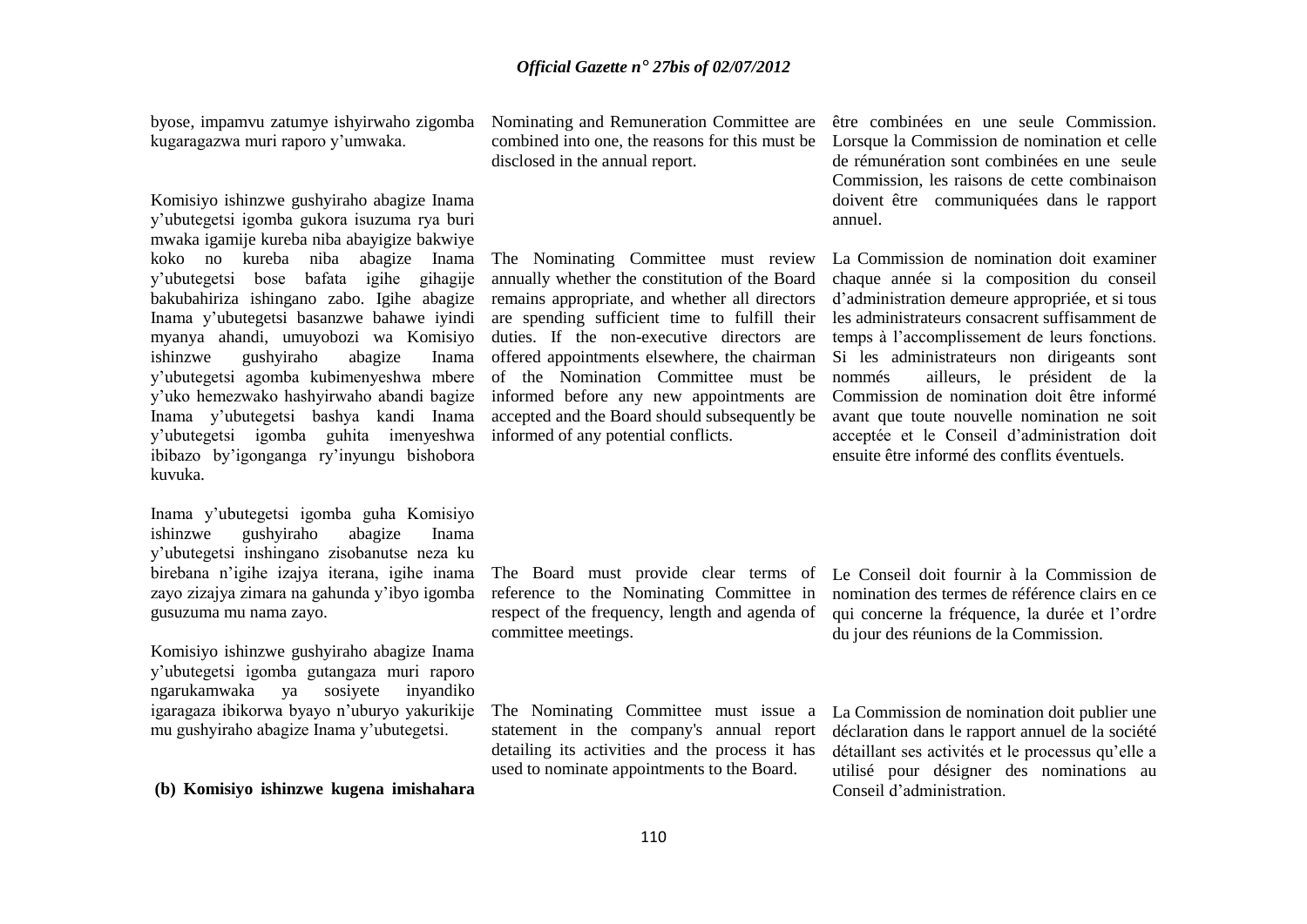#### **n'ibihembo**

Inama y"ubutegetsi igomba gushyiraho Komisiyo ishinzwe kugena imishahara n"ibihembo ifite inshingano zo gutanga ibyifuzo ku mushahara n"ibihembo bigomba The Board must set up a Remuneration kugenerwa buri wese mu bagize Inama y'ubutegetsi n'Umuyobozi bukuru (CEO). Igihe Inama y"ubutegetsi igizwe n"abantu bake, iyi nshingano ishobora gukorwa na Komite ishinzwe gushyiraho abagize Inama y"ubutegetsi.

Komisiyo ishinzwe kugena imishahara n"ibihembo igomba kuba igizwe nibura na batatu (3) mu bagize Inama y"ubutegetsi kandi bose uko ari batatu bagomba kuba ari abagize Inama y"ubutegetsi basanzwe kandi n"abenshi muri bo bagomba kuba bigenga kandi barimo n"Umuyobozi wayo.

Komisiyo ishinzwe kugena imishahara n"ibihembo igomba gushyiraho imishahara n"ibihembo bihagije bituma abagize Inama y"ubutegetsi bifuza gukorera sosiyete, kuguma kuri uwo mwanya no kugira ishyaka mu gukorera sosiyete bityo sosiyete igacungwa neza. Nyamara ariko na none iyo mishahara n"ibyo bihembo ntibigomba kuba bikabije cyane kuko iyo mishahara n"ibyo bihembo bigomba kugenwa hashingiwe ku nyungu sosiyete yinjiza.

Inama y"ubutegetsi igomba guha Komisiyo ishinzwe kugena imishahara n"ibihembo

#### **(b) Remuneration Committee**

Committee to recommend remuneration Board is small, then this function can be undertaken by the Nominating Committee.

The Remuneration Committee comprise of at least three (3) directors, all of constituée d"au moins trois (3) administrateurs whom must be non-executive, and majority of qui sont tous des administrateurs nonwhom, including the Chairman, must be dirigeants et dont la majorité d'entre eux, y independent.

remuneration packages which are sufficient to attract, retain and motivate directors to run the company successfully, but without paying more than is necessary. The level of remuneration must strike a balance between the interests of the company.

#### **(b) Commission de rémunération**

packages for each director and the CEO. If the chargée de recommander la structure des Le Conseil d"administration doit mettre en place une Commission de rémunération rémunérations pour chaque administrateur et le PDG. Si le Conseil d"administration est de petite taille, cette fonction peut être exercée par la Commission de nomination.

> La Commission de rémunération doit être compris le Président, doivent être des administrateurs indépendants.

The Remuneration Committee must establish La Commission de rémunérations doit mettre en place une structure des rémunérations qui sont suffisantes pour attirer, retenir et motiver les administrateurs en vue de leur participation à la bonne gestion de la société, mais sans payer plus de rémunérations que nécessaire. Le niveau de rémunération doit respecter un équilibre entre les intérêts de la société.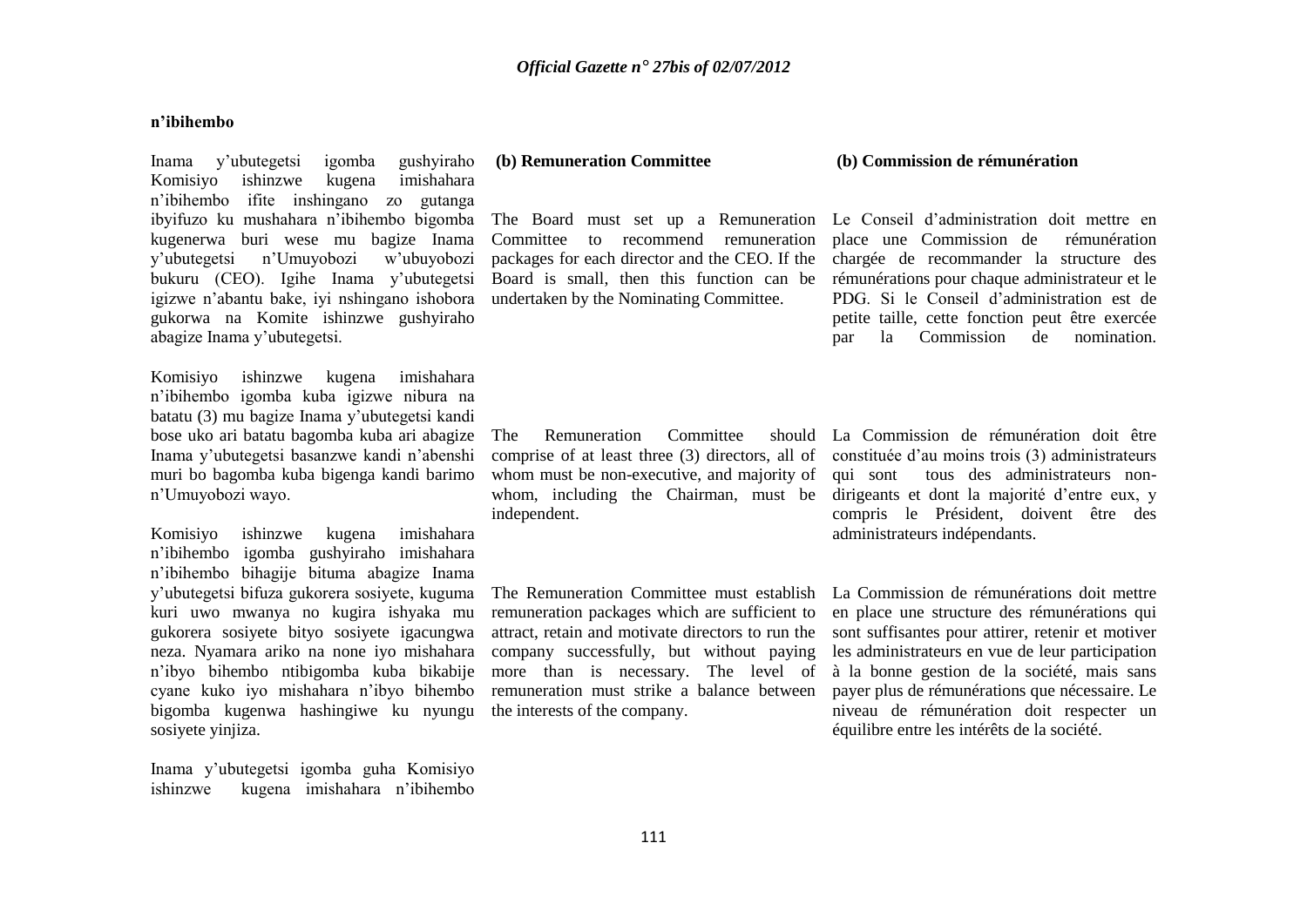inshingano zisobanutse neza ku birebana n"igihe izajya iterana, igihe inama zayo zizajya zimara na gahunda y"ibyo igomba gusuzuma mu nama zayo.

#### **(c) Komisiyo y'igenzuramutungo**

Inama y"ubutegetsi igomba gushyiraho Komisiyo y"igenzuramutungo

Komisiyo y"igenzuramari igomba kuba igizwe nibura na batatu (3) mu bagize Inama y"ubutegetsi kandi bose uko ari batatu bagomba kuba ari abagize Inama y"ubutegetsi basanzwe kandi n"abenshi muri bo bagomba kuba bigenga kandi barimo n"Umuyobozi wayo.

Inama y"ubutegetsi igomba gukora ku buryo abagize Komisiyo y"igenzuramutungo aba ari abantu bafite ubumenyi bukenewe muri bo kandi hakaba harimo nibura abantu babiri (2) bafite ubuzobere cyangwa uburambe mu by"ibaruramari cyangwa mu bindi bisa na byo mu rwego rw"ibaruramari.

Komisiyo y"igenzuramutungo igomba guterana nibura rimwe mu gihembwe kugira ngo ikurikirane raporo z"ibaruramari zakozwe n"abagenzuramutungo ba sosiyete cyangwa abigenga kandi ikaba igomba gukora inama imwe ya ngombwa mbere yo kurangiza gukora raporo z"ibaruramari ngarukamwaka.

Komisiyo y"igenzuramutungo igomba

The Board must provide clear terms of Le Conseil doit fournir à la Commission de reference to the Remuneration Committee in rémunération des termes de référence clairs en respect of the frequency, length and agenda of ce qui concerne la fréquence, la durée et committee meetings.

The Board must establish an Audit Committee.

The Audit Committee must comprise of at least three (3) directors, all of whom must be non-executive, and majority of whom, including the Chairman, must be independent.

**(c) Audit Committee**

l"ordre du jour des réunions de la Commission.

#### **(c) Commission d'audit**

Le Conseil d"administration doit mettre en place une Commission d"audit.

La Commission d"audit doit être constituée d"au moins trois (3) administrateurs qui doivent tous être des administrateurs non dirigeants et dont la majorité d"entre eux, y compris le président, doivent être des administrateurs indépendants.

The Board must ensure that the members of the Audit Committee are duly qualified with at least two (2) members with accounting or Le Conseil d"administration doit veiller à ce que les membres de la Commission d"audit soient dûment qualifiés avec au moins deux (2) membres avec une expertise ou une expérience en matière de comptabilité ou de finances.

Audit committee must meet at least once every quarter to monitor internal and external audits, with one meeting necessary before finalization of annual accounts.

related financial expertise or experience.

La Commission d"audit doit se réunir au moins une fois par trimestre pour faire le suivi des audits internes et externes et tenir une réunion nécessaire, avant la finalisation des comptes annuels.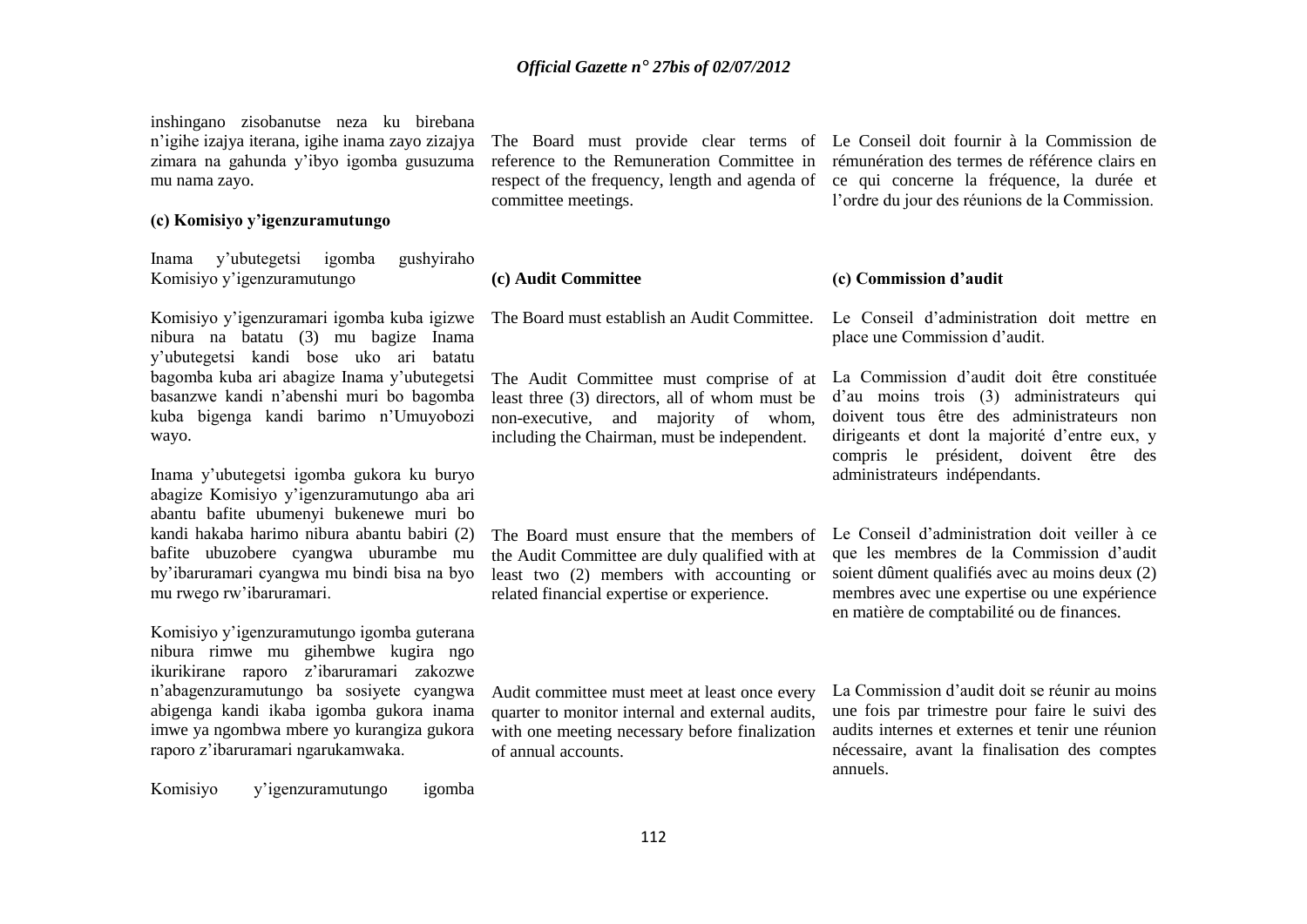gutegura raporo ku nama zose z"Inama y"ubutegetsi no gushyira raporo muri raporo ngarukamwaka ya sosiyete kugira ngo abayamigabane bose bayibone.

#### **Ingingo ya 11: Politiki y'imishahara**  of all the shareholders. **n'ibihembo**

Sosiyete igomba kugira uburyo buzwi kandi bunyuze mu mucyo bukurikizwa mu gutegura politiki y"imishahara y"abayobozi no mu gushyiraho imiterere n"ingano y"imishahara n"ibihembo bigenerwa buri wese mu bagize Inama y"ubutegetsi. Nta n"umwe mu bagize Inama y"ubutegetsi wemerewe kugira uruhare mu gufata icyemezo cyo gushyiraho umushara n"ibihembo agenerwa.

Komisiyo ishinzwe kugena imishahara n"ibihembo igomba kugena imishahara n"ibihembo bishimishije kugira ngo haboneke abagize Inama y"ubutegetsi bari mu buyobozi bafite ubushobozi busabwa bityo bagashobora kuguma kuri iyo myanya kandi bagakorera sosiyete bafite ishyaka. Nyamara ariko ni ngombwa kwirinda kubagenera imishahara necessary for this purpose. n"ibihembo bikabije.

Itangwa ry"imishahara n"ibihembo rishingiye ku musaruro wa buri wese ni ikintu kigomba gushingirwaho cyane mu kugena umushahara wose n"ibihembo byose umuntu agenerwa kandi ibyo bifasha mu gutuma abo bagenerwa imishahara n"ibihembo bakora bagamije

all meetings for the Board, and make a report in the company's annual report for the benefit

#### **Article 11: Remuneration Policy**

There must be a formal and transparent Il doit y avoir une procédure formelle et procedure for developing policy on executive remuneration and for fixing the structure and the amount of the remuneration packages of individual directors. No director must be involved in deciding his own remuneration.

The Remuneration Committee must provide the packages needed to attract, retain and motivate executive directors of the quality required but must avoid paying more than is

The performance-related elements

The Audit Committee must prepare reports on La Commission d"audit doit préparer des rapports de toutes les réunions du Conseil d"administration et insérer un rapport dans le rapport annuel de la société à l"intention de tous les actionnaires.

#### **Article 11: Politique de rémunération**

transparente suivie dans l"élaboration des politiques sur la rémunération des dirigeants et dans la fixation de la structure et du montant des rémunérations de chacun des administrateurs. Aucun administrateur ne peut être impliqué dans la prise de décision sur sa propre rémunération.

La Commission de rémunération doit fournir des rémunérations nécessaires pour attirer, retenir et motiver les administrateurs dirigeants ayant des qualités requises, mais doit éviter de payer plus de rémunérations que nécessaire.

inyungu z'abanyamigabane kandi bigatuma of executive directors and must be designed to dirigeants et doit être conçue pour aligner leurs remuneration must form a significant doit constituer une proportion importante de la proportion of the total remuneration package rémunération totale des administrateurs La rémunération basée sur les performances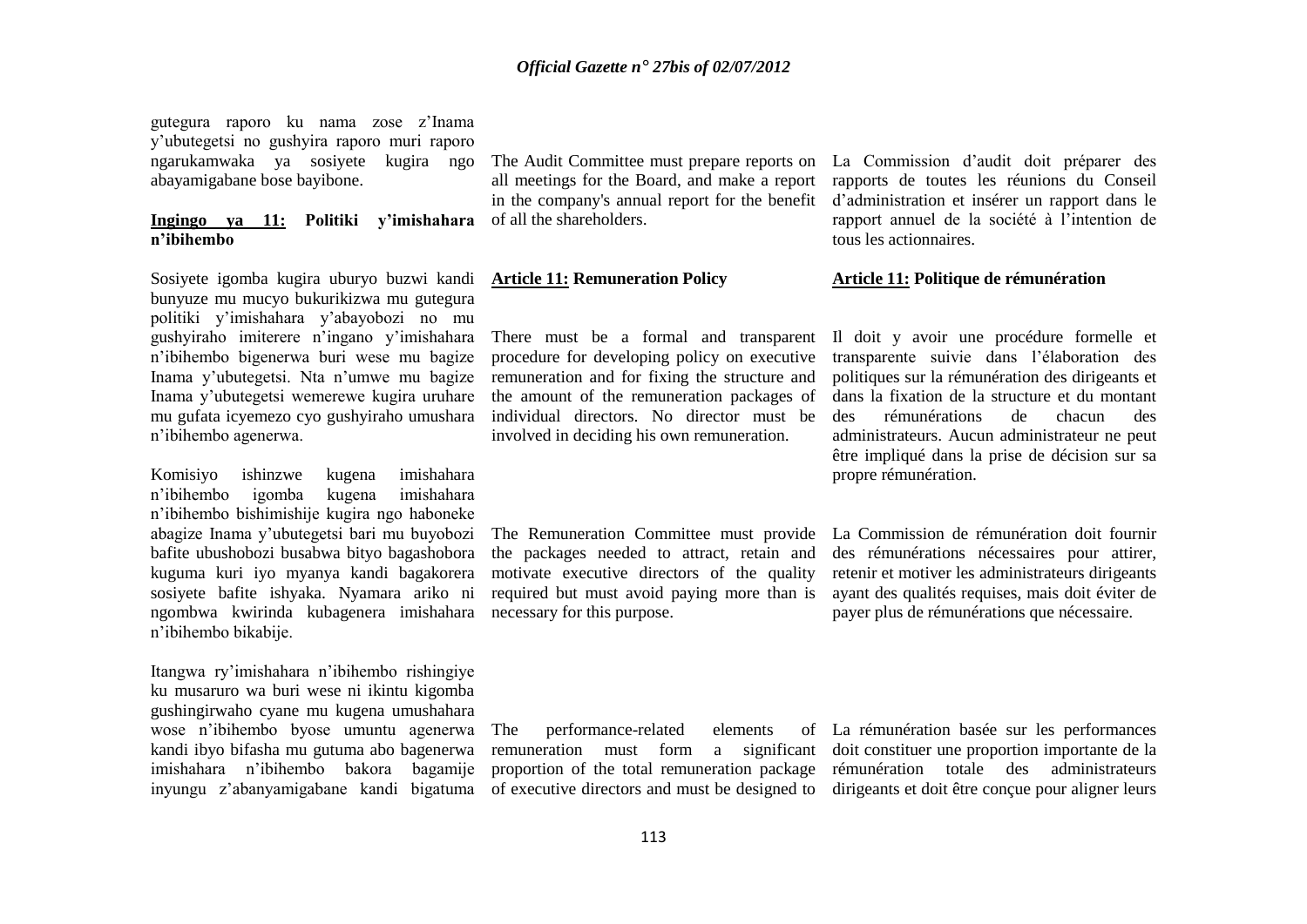banahabwa agahimbazamushyi gatuma bakora neza cyane.

Ingano y"umushahara n"ibihembo bihabwa abagize Inama y"ubutegetsi basanzwe igomba gushingira ku gihe bamara bakorera sosiyete no ku nshingano zijyanye n"imyanya barimo.

Komisiyo ishinzwe kugena imishahara n"ibihembo igomba kumenya imishahara n"ibihembo sosiyete ziri mu rwego rumwe na sosiyete yabo zitanga kandi ikita no ku musaruro uva mu mikorere y"abagenerwa iyo mishahara n"ibyo bihembo.

#### **Ingingo ya 12: Isuzumamikorere ry'abagize Inama y'ubutegetsi**

Hagomba kubaho uburyo buzwi bukurikizwa mu gusuzuma imikorere y"abagize Inama y"ubutegetsi bose no gusuzuma uruhare rwa buri wese muri bo mu gufasha sosiyete gukora neza.

Inama y"ubutegetsi igomba kwikorera isuzuma ubwayo igamije kurebera hamwe imikorere y"abayigize bose muri rusange n"iya buri wese muri bo harimo no gusuzuma imikorere y"Umuyobozi w"Inama y"ubutegetsi nibura rimwe mu mwaka kugira ngo imenye niba ikora neza kandi inashobore kuvugurura amategeko-shingiro na politiki byayo igihe ari ngombwa. Uburyo buboneye bukurikizwa mu gukora iryo suzuma bushobora kugenwa na Komisiyo ishinzwe gushyiraho abagize Inama

align their interests with those of shareholders and to give these directors keen incentives to perform at the highest levels.

The levels of remuneration for non-executive Les directors must reflect the time commitment and responsibilities of the role.

The Remuneration Committee must be aware of what comparable companies are paying and should take account of relative performance.

intérêts avec ceux des actionnaires et pour donner à ces administrateurs des incitations leur permettant de faire preuve des niveaux de performance les plus élevés.

niveaux de rémunération des administrateurs non dirigeants doivent refléter leur engagement en termes de temps et les responsabilités liées à leur rôle.

La Commission de rémunération doit s'informer des rémunérations versées par les sociétés comparables et doit tenir compte de la performance relative.

# **Article 12: Evaluation of Board Performance**

effectiveness of the Board.

The Board must evaluate its own performance, both collectively and individually including the performance of the chairman, at least once a year, to ensure it is operating effectively and adjust its constitution and policies accordingly. The exact process of evaluation can be determined by the Nominating Committee and or the Remuneration Committee.

# **Article 12: Évaluation des performances du Conseil d'administration**

There must be a formal assessment of the Il doit y avoir une évaluation formelle de effectiveness of the Board as a whole and the l"efficacité du Conseil d"administration dans contribution by each director to the son ensemble et de la contribution de chaque administrateur à l"efficacité du Conseil d"administration.

> Le Conseil d"administration doit, au moins une fois par an, évaluer sa propre performance, à la fois collectivement et individuellement, y compris la performance du président, pour s'assurer qu'il fonctionne de manière efficace et ajuster sa composition et ses politiques en conséquence. Le processus exact d"évaluation peut être déterminée par la Commission de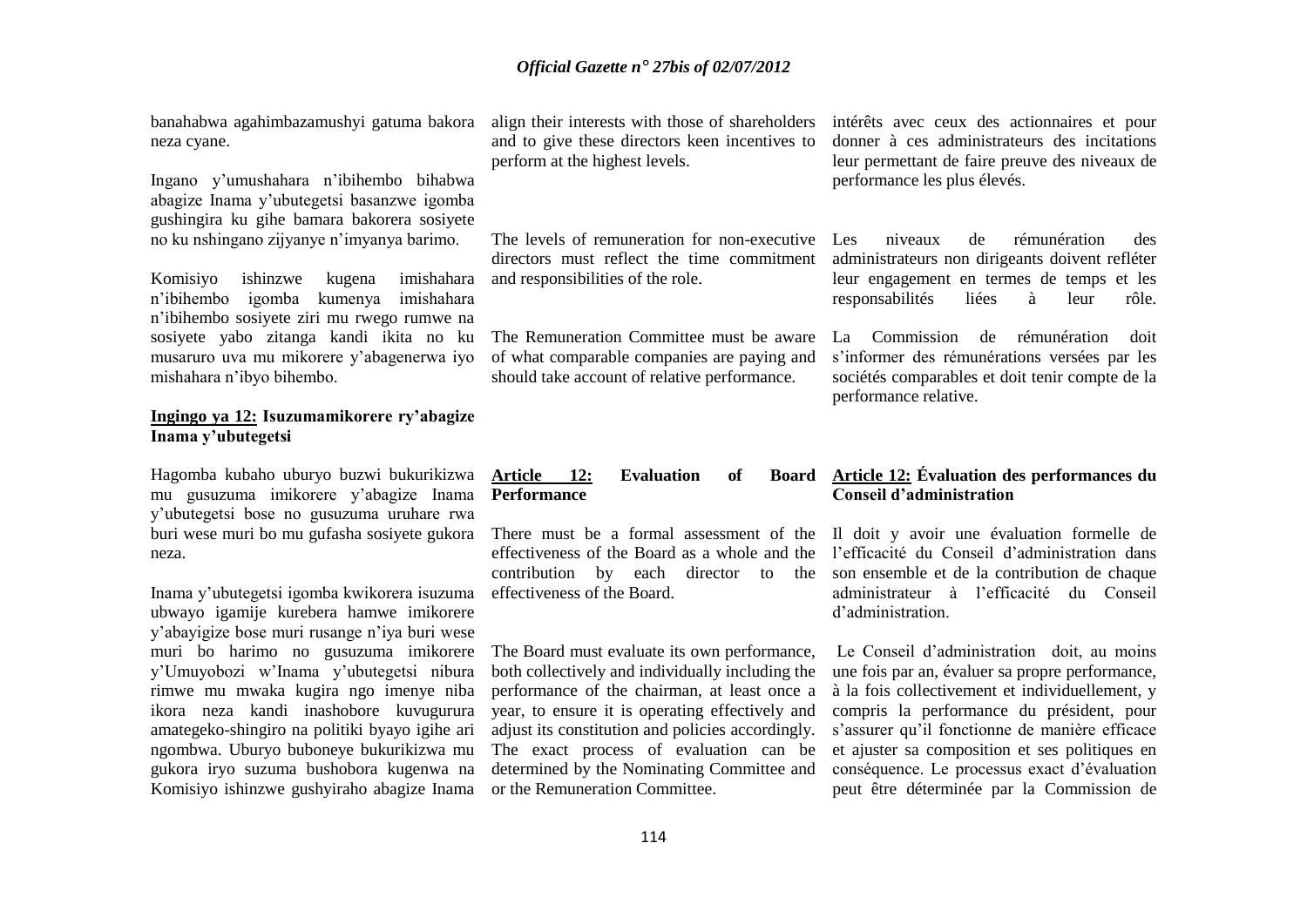y"ubutegetsi hamwe na/cyangwa na Komisiyo ishinzwe kugena imishahara n"ibihembo.

Inama y"ubutegetsi kandi ishobora gufata icyemezo cyo gukoresha inzobere yigenga ihabwa inshingano yo gukora isuzuma ry"imikorere yayo kandi iyo nzobere ikaba igomba gutanga imyanzuro n"ibyifuzo ishingiye ku isuzuma yakoze.

Inama y"ubutegetsi kandi igomba gukora isuzuma rizwi, nyaryo kandi rinyuze mu mucyo ku birebana n"imikorere y"Umuyobozi w"ubuyobozi bukuru (CEO) n"iy"abandi bayobozi bakuru b"ingenzi kandi ibyo ikabikora ishingiye ku mikorere ya sosiyete no ku bwitange bagaragaza mu guteza imbere imikorere yabo no mu kugena gahunda bagenderaho mu buyobozi bwabo.

## **Ingingo ya 13: Kumenyekanisha imishahara n'ibihembo bihabwa abagize Inama y'ubutegetsi**

Buri sosiyete igomba kumenyekanisha muri raporo yayo ngarukamwaka kandi ku buryo bugaragara politiki yayo y"imishahara n"ibihembo, ingano yabyo n"uruhurirane Each company must provide clear disclosure rwabyo ndetse n"uburyo ikurikiza mu kugena ibihembo n"imishahara by"abagize Inama y"ubutegetsi n"abandi bayobozi bakuru bayo. Sosiyete igomba kumenyekanisha amakuru Management in the company's annual report. arebana na politiki zayo z"imishahara n"ibihembo kugira ngo ifashe abashoramari

Boards may also consider using an independent consultant to conduct an external evaluation of the Board and its performance, which independent consultant shall make recommendations based on its evaluation.

The Board must also conduct a formal, rigorous and transparent evaluation of the performance of the CEO and the key top Management based on the company's performance and their success in meeting personal development and leadership plans.

#### **Article 13: Board Remuneration Disclosure**

of its remuneration policy, level and mix of remuneration, and the procedure for setting remuneration for the Board and top nomination et/ ou la Commission de rémunération.

Les conseils d"administration peuvent également envisager de recruter un consultant indépendant chargé de faire son évaluation externe et l"évaluation de sa performance, lequel consultant indépendant doit formuler des recommandations sur la base de son évaluation.

Le Conseil d"administration doit également procéder à une évaluation formelle, rigoureuse et transparente de la performance du PDG et des cadres supérieurs clés en fonction des performances de la société et de leur succès dans la mise en œuvre de leurs plans de développement personnel et de leadership.

#### **Article 13: Informations sur les rémunérations du Conseil d'administration**

Chaque société doit communiquer clairement dans le rapport annuel de la société sa politique de rémunération, le niveau et la structure de la rémunération et la procédure de fixation des rémunérations du Conseil d"administration et des cadres supérieurs.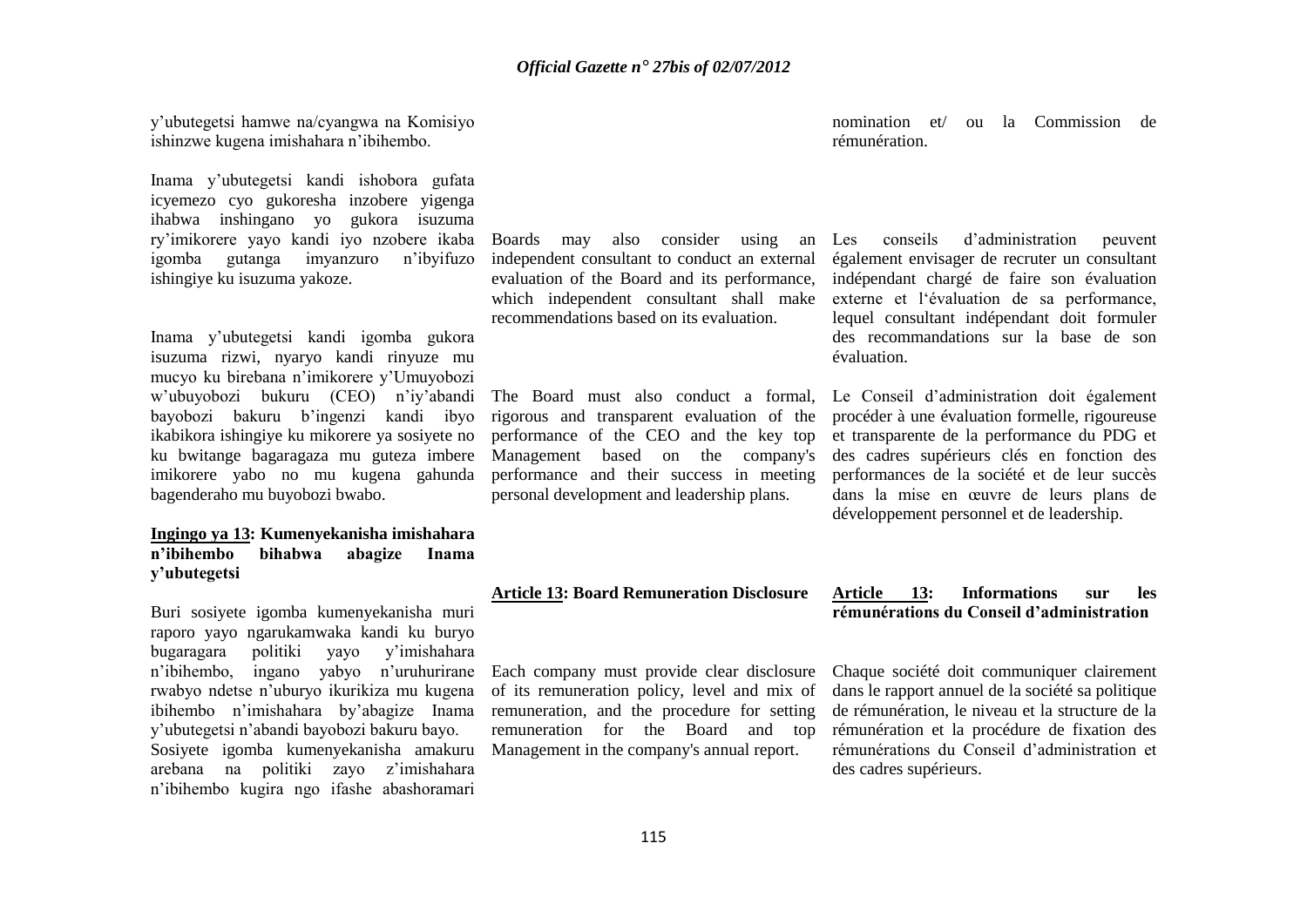gusobanukirwa isano iri hagati y"umushahara The company must provide disclosure in La société doit fournir des informations sur n"ibihembo byahawe abagize Inama y"ubutegetsi n"abayobozi bakuru n"umusaruro yinjije.

Sosiyete igomba kugaragaza buri mwaka muri raporo ngarukamwaka igiteranyo cy"imishahara n"ibihembo byahawe abagize Inama y"ubutegetsi n"abayobozi bakuru ( ndetse n"abatari mu Nama y"ubutegetsi) ba sosiyete. Sosiyete ishobora gufata icyemezo cyo kugaragaza imishahara ya buri wese mu bagize Inama y"ubutegetsi n"iya buri wese mu bayobozi bayo bakuru.

#### **UMUTWE WA II: IBIREBANA N'UBUYOBOZI**

#### **Ingingo ya 14: Abagize ubuyobozi**

Ubuyobozi bwa sosiyete bugomba kuba bugizwe n"Umuyobozi w"ubuyobozi bukuru (CEO)/Umuyobozi Mukuru, abagize Inama y"ubutegetsi bari mu buyobozi n"abayobozi b"ibanze bayo bashinzwe ibikorwa byayo bya buri munsi.

#### **Ingingo ya 15: Imirimo n'inshingano by'abagize Ubuyobozi**

Inama y"ubutegetsi igomba kugaragaza neza imirimo n"inshingano by"abagize ubuyobozi bukuru kugira ngo ibyo biyifashe iyo Nama y"ubutegetsi ubwayo ndetse n"Ubuyobozi

relation to its remuneration policies to enable investors to understand the link between remuneration paid to directors and key executives, and performance.

The company should report to the shareholders each year in the annual report on the global remuneration of directors and top Management (who are not also directors) of the company. A company may choose to disclose the individual salaries of its directors and its top Management.

ses politiques de rémunération afin de permettre aux investisseurs de comprendre le lien entre la rémunération versée aux administrateurs et principaux dirigeants et la performance.

La société doit, chaque année, communiquer aux actionnaires dans le rapport annuel sur la rémunération globale des administrateurs et des cadres supérieurs (qui ne sont pas également administrateurs) de la société. Une société peut décider de donner de divulguer les salaires individuels de ses administrateurs et de ses cadres supérieurs.

#### **CHAPTER II: MANAGEMENT CHAPITRE MATTERS II: QUESTIONS DE GESTION**

#### **Article 14: Constitution**

Managing Director, executive directors and the Directeur key managers of the company, involved in the day-to-day activities of the company.

**Article 15: Roles & Responsibilities of Article 15: Rôles et responsabilités de la Management**

#### **Article 14: Composition**

The Management must comprise the CEO/ La Direction doit comprendre le PDG / général, les administrateurs dirigeants et les principaux dirigeants de la société, impliqué dans les activités quotidiennes de la société.

# **Direction**

gusobanurira sosiyete n'abanyamigabane bayo responsibilities of senior management in order rôles et les responsabilités des cadres The Board must clarify the roles and Le Conseil d"administration doit clarifier les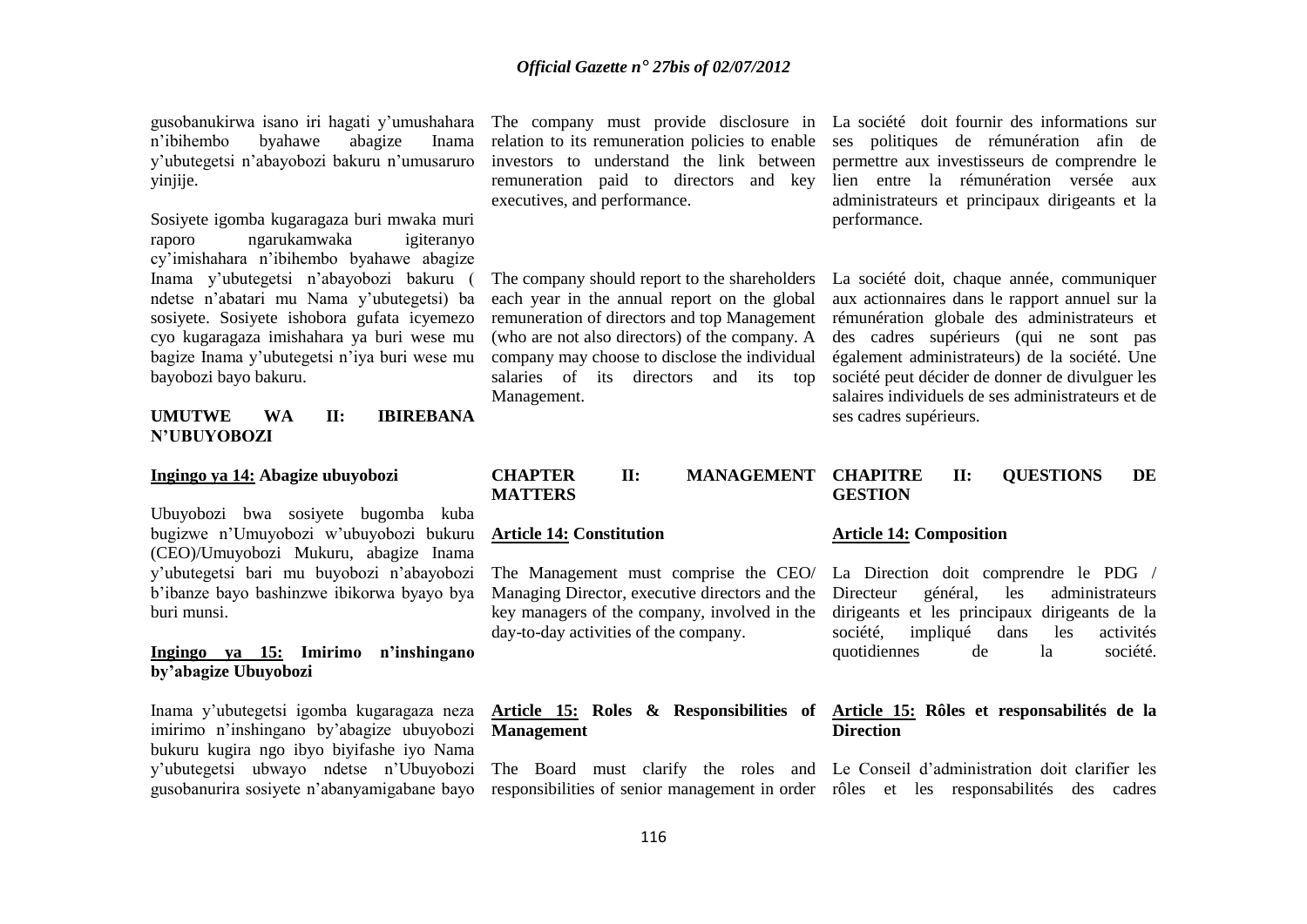uburyo ishingano zayo n"iz"Ubuyobozi zishyirwa mu bikorwa.

Inama y"ubutegetsi igomba gukora ku buryo Ubuyobozi bugira inshingano yo gushyira mu bikorwa amahame y"imiyoborere myiza ya sosiyete avugwa muri aya Mabwiriza kandi agenwa n"Inama y"ubutegetsi.

Inama y"ubutegetsi igomba gukora ku buryo Ubuyobozi bukomeza gukurikiza uburyo bunoze bw"imigenzurire yayo ubwayo kugira ngo habungabungwe ishoramari ry"abanyamigabane n"umutungo wa sosiyete.

Inama y"ubutegetsi igomba gukora ku buryo habaho uburyo busaba abayobozi bayo bose kuyimenyesha ibibazo byose birebana n"igongana ry"inyungu igihe cyose bikimara kugaragara byaba ari ibyavutse cyangwa ibishobora kuvuka.

#### **Ingingo ya 16: Guhabwa amakuru**

Abari mu Buyobozi bagomba guha Inama y"ubutegetsi amakuru arebana n"ibikorwa byose by"igenzi birebana n"imari n"ubucuruzi bafitemo inyungu yabo bwite bishobora gutuma havuka ikibazo cy"igongana ry"inyungu zabo n"iza sosiyete muri rusange.

Inama y""ubutegetsi ishobora gutumira mu nama zayo abagize Ubuyobozi ndetse n"abandi

accountability to both the company and its shareholders.

# responsible for implementing the principles of la Direction est responsable de la mise en corporate governance provided under this œuvre des principes de gouvernance Code, as framed by the Board.

The Board must ensure that the Management Le Conseil d"administration doit s"assurer que maintains a sound system of internal control to safeguard the shareholders' investments and the company's assets.

The Board must ensure that there is a Le Conseil d'administration doit s'assurer qu'il procedure in place that requires all managers of the company to disclose to the Board all situations of conflict of interests immediately upon such a conflict arising, whether potential or real.

#### **Article 16: Access to Information**

Disclosures must be made by the Management La Direction doit fournir au Conseil to the Board relating to all material, financial and commercial transactions, where they have a personal interest, that they may have a potential conflict with the interests of the Company at large.

to facilitate Board and Management supérieurs afin de faciliter la reddition des comptes du Conseil d"administration et de la Direction à la fois envers la société et ses actionnaires.

The Board must ensure that the Management is Le Conseil d"administration doit s"assurer que d"entreprise prévues par le présent Code, tel que présenté par le Conseil d"administration.

> la Direction maintient un système efficace de contrôle interne pour protéger les investissements des actionnaires et des actifs de la société.

> existe une procédure en place qui exige tous les gestionnaires de la société de communiquer à la Commission toutes les situations de conflit d"intérêts immédiatement après la survenance d"un tel conflit, que celui-ci soit éventuel ou réel.

#### **Article 16: Accès aux informations**

d"administration des informations relatives à toutes les transactions importantes, financières et commerciales dans lesquelles ses membres ont un intérêt personnel et qui présentent un conflit éventuel avec les intérêts de la Société en général.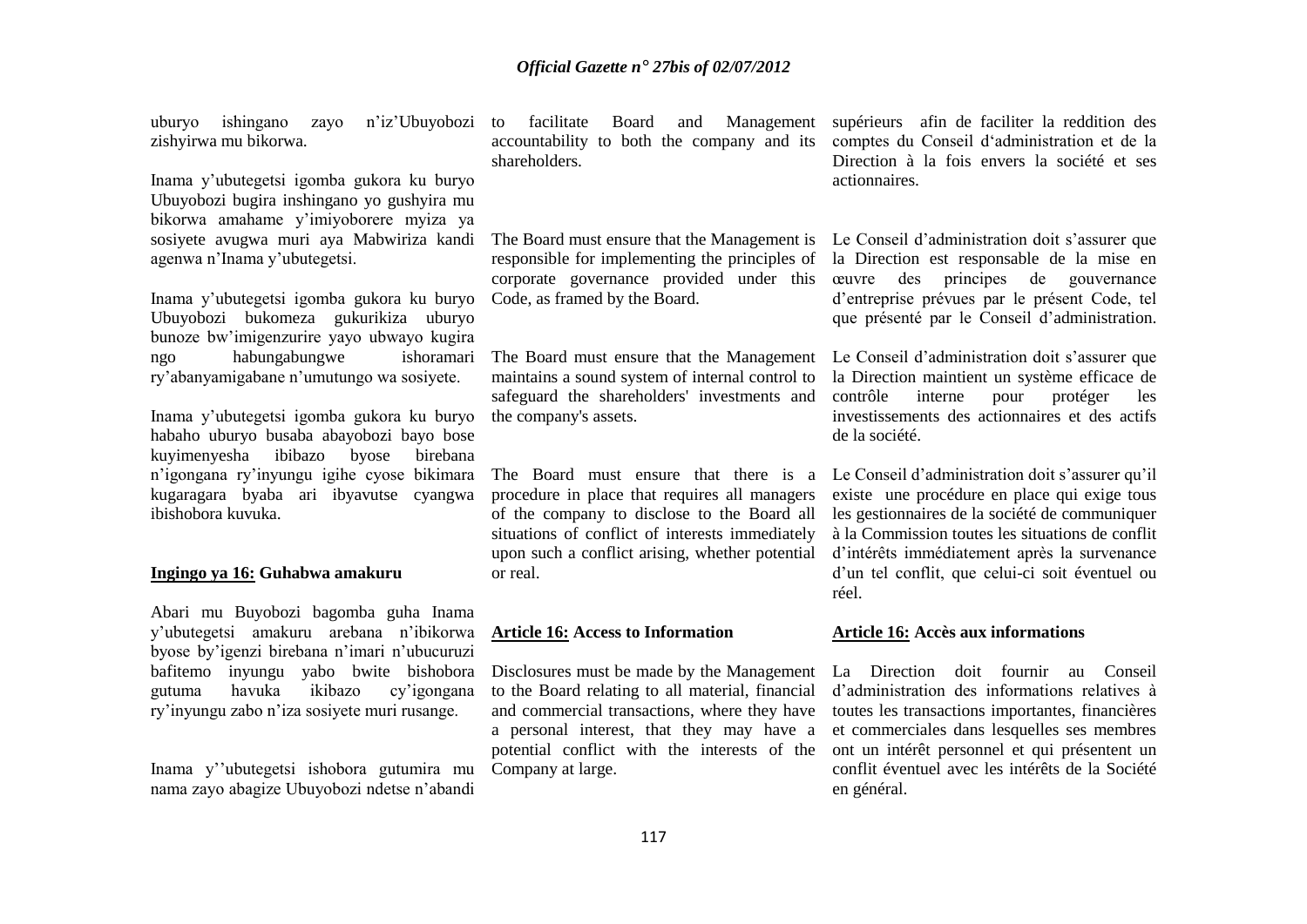bantu isanga ari ngombwa kugira ngo bayihe amakuru ibonako ari ngombwa cyangwa The Board may invite Management and such Le Conseil d"administration peut, le cas ikeneye kugira ngo ishobore kujya impaka zinoze mu gufata ibyemezo byayo no gushyira mu bikorwa inshingano zayo.

Inama y"ubutegetsi ishobora gukoresha its duties. amafaranga ya sosiyete kugira ngo yitabaze impuguke zigenga kugira ngo ziyihe inama mu by"amatageko cyangwa mu bindi ku bintu byose bya ngombwa ibonako byayifasha kuzuza inshingano zayo.

**UMUTWE WA III: IGENZURAMUTUNGO, ABAGENZURAMUTUNGO BIGENGA N'IGENZURAMUTUNGO RIKOZWE N'ABAKOZI BA SOSIYETE**

# **Ingingo ya 17: Ingenzuramutungo rikozwe n'abakozi ba sosiyete**

- (a) Amasosiyete yose yemerewe gukorera **Article 17: Internal Audit** ku isoko ry"imari n"imigabane agomba kuba afite abakozi bayo bwite bashinzwe igenzuramutungo.
- (b) Komisiyo y"igenzuramutungo igomba kwemeza ishyirwaho n"ikurwaho ry"umugenzuramutungo wa sosiyete.
- (c) Serivisi y"igenzuramutungo ya sosiyete igomba kuba ifite inshingano zisesuye zo gukora iperereza ku nzego zose za sosiyete kandi ikaba idakorerwamo n"Ubuyobozi kandi

others as appropriate persons to board échéant, inviter à ses réunions la Direction et meetings, as required, to provide information deemed appropriate or necessary in order to effectively deliberate on decisions and perform

expense, outside legal or other professional advice on any matter deemed necessary for it to effectively perform its duties.

d"autres personnes appropriées pour lui fournir des informations jugées nécessaires ou appropriées en vue de délibérer de manière efficace et d"accomplir ses fonctions.

The Board can obtain, at the company's Le Conseil d"administration peut, aux frais de la société, se faire donner des conseils en matière de droit ou d"autres domaines professionnels sur toute question jugée nécessaire pour l"accomplissement efficace de ses fonctions.

# **AUDIT, EXTERNAL AUDITORS AND INTERNAL CONTROL EXTERNES ET CONTROLES INTERNES**

(a) All listed companies must have an internal audit function within the

(b) The Audit Committee should approve the appointment and removal of the

(c) The internal audit department should have a broad scope of work to

company.

internal auditor.

# **CHAPITRE III: AUDIT, AUDITEURS**

# **Article 17: Audit interne**

- (a) Toutes les sociétés cotées doivent se doter d"un service d"audit interne en leur sein.
- (b) La Commission d"audit doit approuver la nomination et la révocation de l"auditeur interne.
- (c) Le service d"audit interne doit avoir des responsabilités étendues lui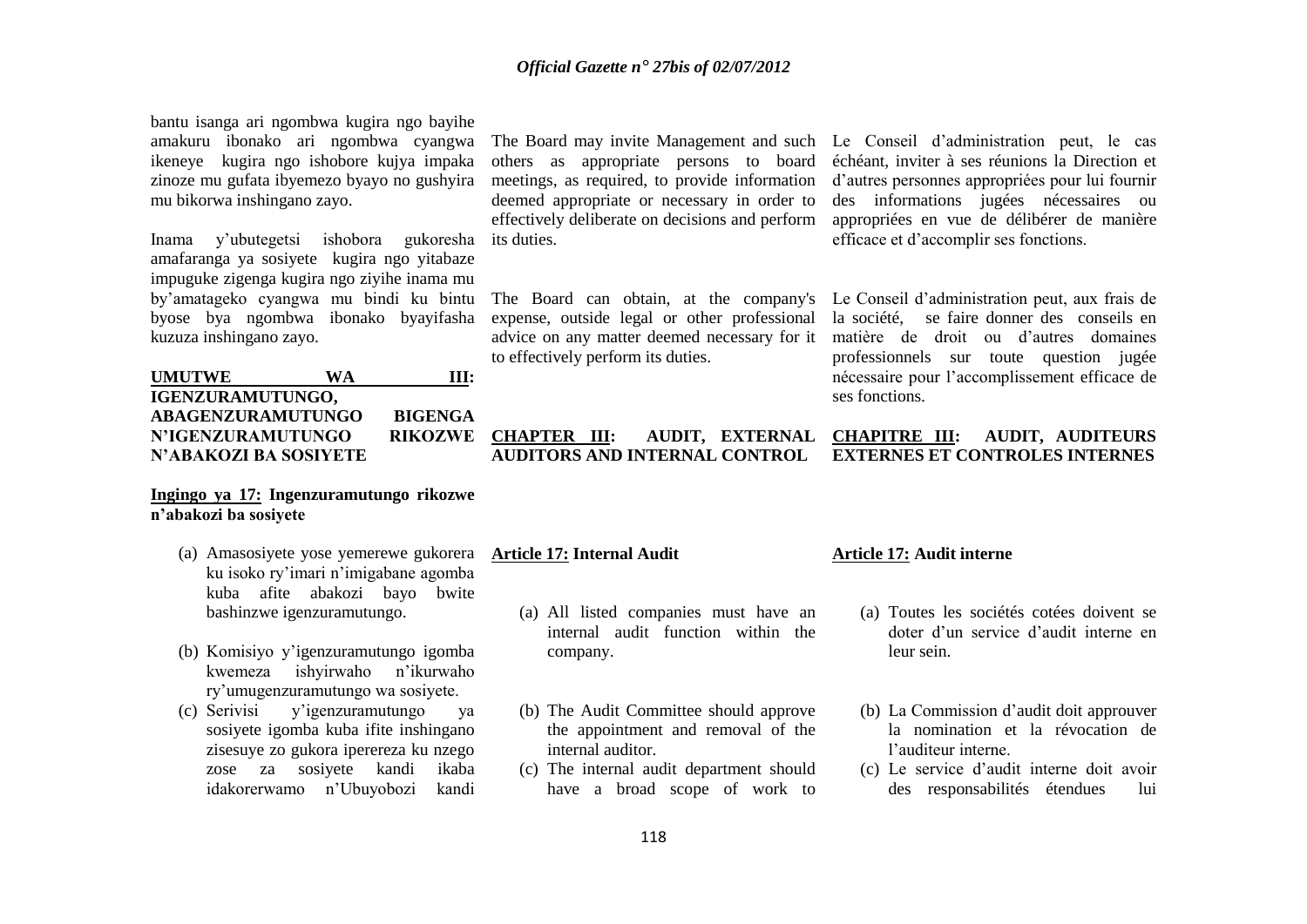ikaba ishobora kubonana n"Inama y"ubuyobozi na Komisiyo y"igenzuramutungo ku buryo butaziguye.

- (d) Komisiyo y"igenzuramutungo igomba gukurikirana no gusuzuma imigendekere by"igenzuramari bikorwa n"abakozi ba sosiyete kandi muri ibyo hakaba harimo gusuzuma raporo zose z"igenzuramutungo zakozwe n"abakozi ba sosiyete ubwabo na gahunda zayo z"igenzuramutungo no gukurikirana uburyo Ubuyobozi bushyira mu bikorwa imyanzuro y"izo raporo no gukora ku buryo ibona imari n"abakozi ikeneye mu kuzuza inshingano zayo.
- (e) Komisiyo y"igenzuramutungo igomba nibura rimwe mu mwaka kureba niba imikorere ya serivisi yayo y"igenzuramutungo inoze.
- (f) Umuntu wa mbere umukozi wa sosiyete ushinzwe igenzuramutungo agomba gushyikiriza raporo ye ni Umuyobozi wa Komisiyo yigenzuramutungo kabone n"ubwo umugenzuramutungo wa sosiyete ashobora na none gushyikiriza raporo ye Umuyobozi w"ubuyobozi bukuru (CEO).

**Ingingo ya 18: Abagenzuramutungo** 

investigate all levels of the organization and be independent from Management, with direct access to the Board of Directors and the Audit **Committee** 

(d) The Audit Committee should monitor and review the effectiveness of the internal audit activities, including reviewing all internal audit reports and plans and monitoring management's responsiveness, and ensure that it is adequately resourced.

permettant d"enquêter à tous les niveaux de l"organisation et être indépendant de la Direction et jouir d"un accès direct au Conseil d"administration et au Comité d"audit.

(d) La Commission d"audit doit procéder au suivi et à l"examen de l"efficacité des activités d"audit interne, y compris l"examen de tous les rapports et plans d"audit interne et le suivi de la suite donnée par la Direction à ces rapports et s"assurer qu"elle dispose des ressources suffisantes.

- (e) The Audit Committee should, at least annually, ensure the adequacy of the internal audit function
- (f) The internal auditor's primary line of reporting should be to the chairman of the Audit Committee although the internal auditor can also report administratively to the CEO.
- (e) La Commission d"audit doit, au moins annuellement, s"assurer de l"adéquation du service d"audit interne.
- (f) l"auditeur interne doit directement faire rapport au président de la Commission d"audit, bien qu"il puisse également faire directement rapport administrativement au PDG.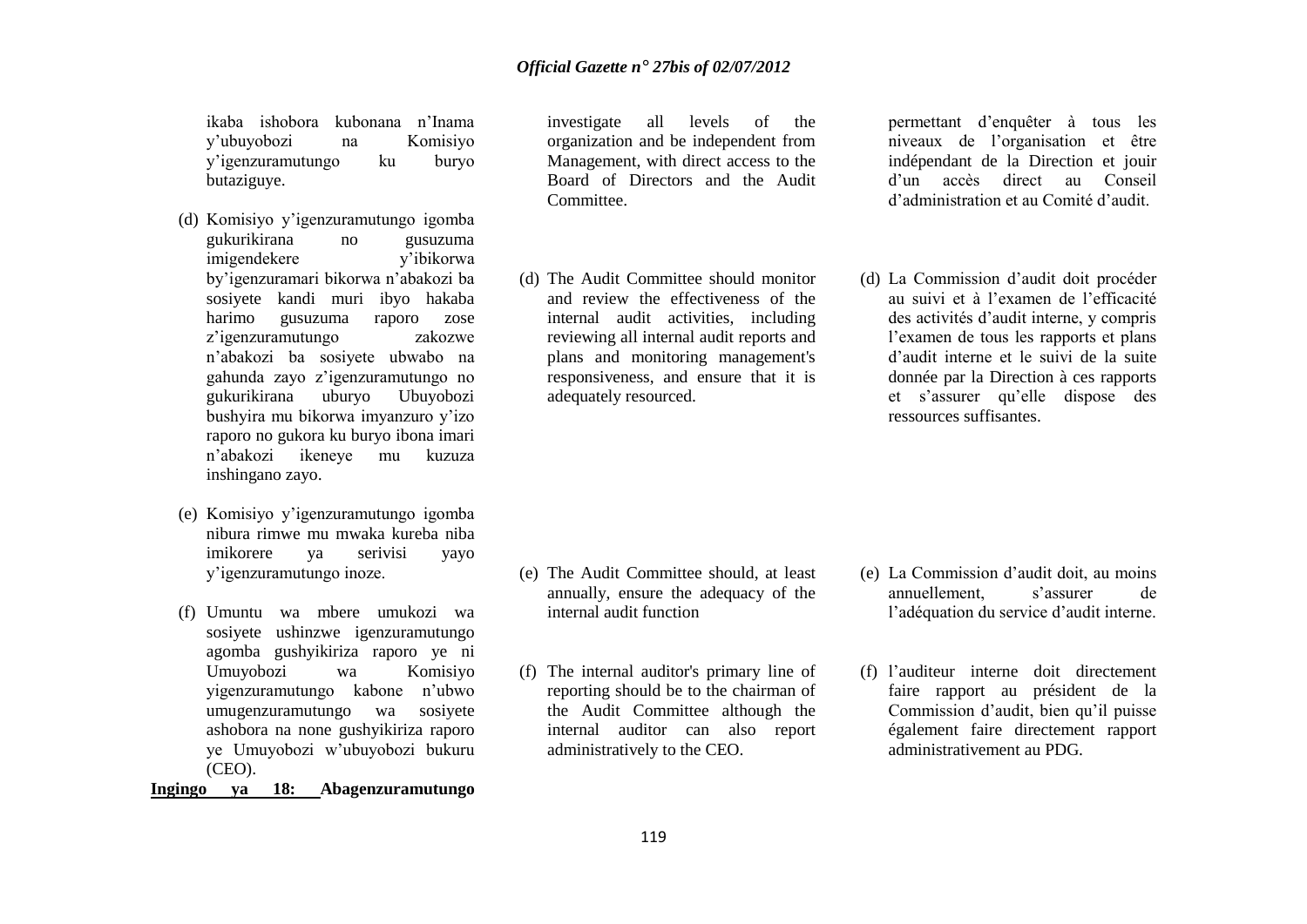#### **bigenga**

- a) Inshingano ya mbere ya Komisiyo **Article18: External Auditors** y"igenzuramikorere ni ugutanga imyanzuro n"ibyifuzo ku birebana no gushyirwaho, kugumisha mu mirimo no gukuraho abagenzuzi bigenga no kwemeza imishahara n""ibihembo byabo n"inshingano zabo kandi ibyo bigakorwa hashingiwe ku mashuri bize, ku buzobere bwabo, ku kamaro no mu migendekere by"imirimo y"abagenzuramutungo bigenga.
- b) Ishyirwaho rw"abagenzuramutungo bigenga rigomba kwemezwa n"abanyamigabane bateraniye mu nama rusange ngarukamwaka.
- c) Abagenzuramutungo bigenga bagomba kuba bigenga koko, bafite ubumenyi bubafasha kubahiriza inshingano zabo kandi bakaba batanarebwa n"ikibazo iki n"iki kirebana n"igongana ry"inyungu. Sosiyete z'igenzuramutungo ntizemerewe kuba zakora muri sosiyete imirimo y"ibaruramari cyangwa indi yose mu gihe zashyizweho kugira ngo zibe abagenzuramutungo bigenga b"izo sosiyete.
- d) Abagenzuramutungo ntibemerewe kugira imigabane mu masosiyete bakorera igenzuramutungo. Iyo abagenzuramutungo bafite imigabane muri sosiyete kandi bakaba baragenwe

- a) The Audit Committee must have primary responsibility for making a recommendation on the appointment, re-appointment and removal of the external auditors and approving the remuneration and the terms of engagement of the external auditors, bearing in mind their qualifications, expertise, resources and the effectiveness of the external audit.
- b) The appointment of the external auditors must be affirmed by the shareholders at the annual general meeting.
- c) External auditors must be independent, well qualified to carry out their duties, and free of conflicts of interests. Audit firms must not be engaged in accounting or non-audit consulting in enterprises in which they have been appointed as the statutory auditors.

d) Auditors must not hold shares in companies they audit. If auditors hold shares in a company for which they

#### **Article18: Auditeurs externes**

- a) La Commission d"audit doit être principalement chargé de faire une recommandation sur la nomination, le renouvellement du mandat et la révocation des auditeurs externes et approuver la rémunération et les conditions d"emploi des auditeurs externes, en tenant compte de leurs qualifications, de leur expertise, des ressources et de l"efficacité de l"audit externe.
	- b) La nomination des auditeurs externes doit être confirmée par les actionnaires lors de l"assemblée générale annuelle.
	- c) Les auditeurs externes doivent être indépendants et bien qualifiés pour mener à bien leurs fonctions et être à l"abri de tout conflit d"intérêts avec la société. Les cabinets d"audit ne doivent pas être engagés dans les services de conseil en comptabilité ou autres dans les entreprises dans lesquelles ils ont été désignés comme contrôleurs statutaires des comptes.
- d) Les auditeurs ne doit pas détenir des actions dans des sociétés au sein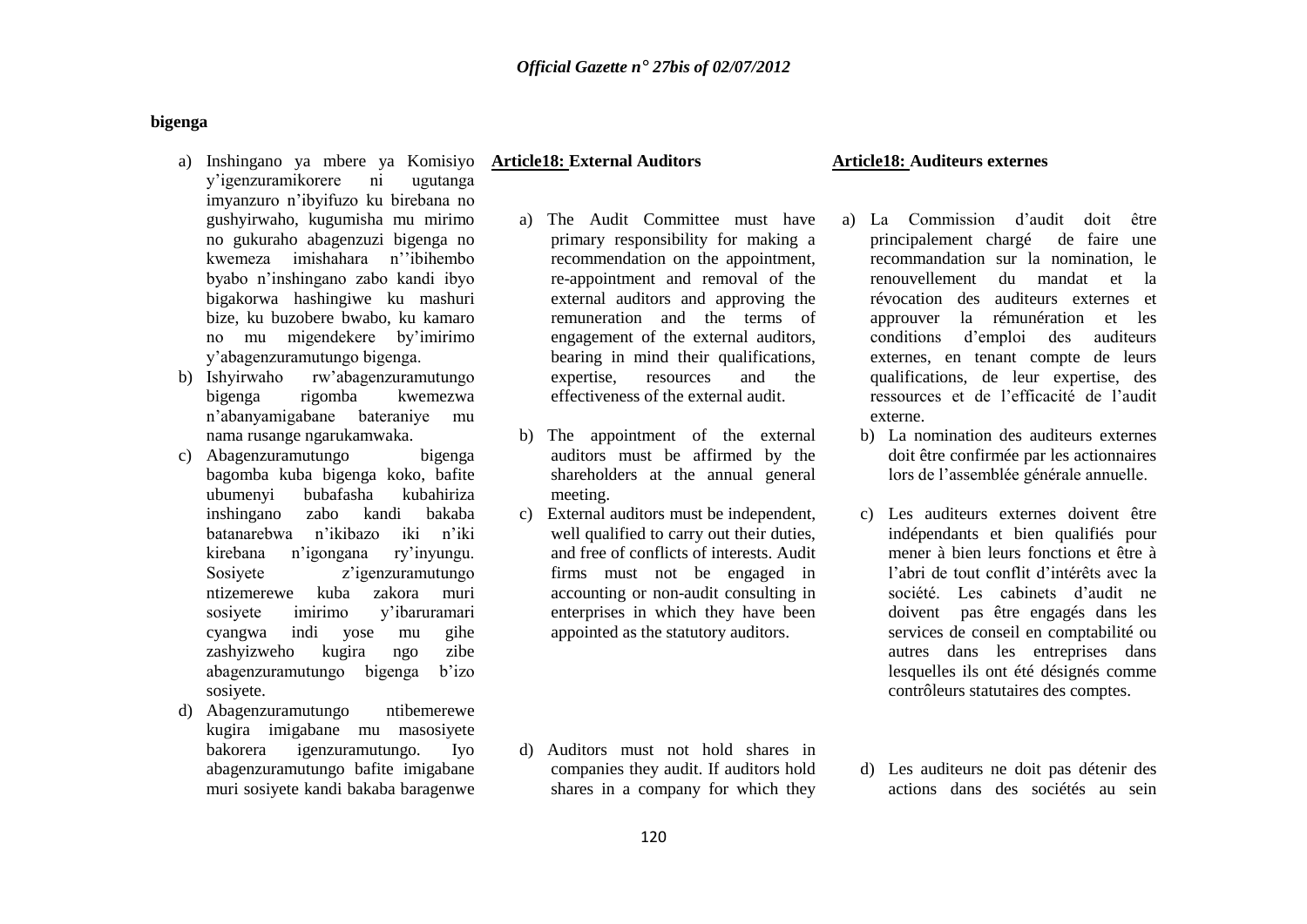kugira ngo babe abagenzuramutungo b"iyo sosiyete bagomba kumenyakanisha imigabane bafite muri iyo sosiyete.

- e) Komisiyo y"igenzuramutungo igomba gukora isuzuma rya buri mwaka igamije kureba niba abagenzuramutungo bigenga bagaragaza ubwigenge no kutabogama mu mikorere yabo.
- f) Komisiyo y"igenzuramutungo igomba gusuzuma no kwemeza gahunda ngarukamwaka y"igenzuramutungo kandi igahura buri gihe n"umugenzuramutungo wigenga.
- g) Abagenzuramutungo bigenga bakorana na sosiyete bagomba kujya basimburana buri myaka itanu (5) ku masosiyete yose yemerewe gukorera ku isoko ry"imari n"imigabane.

# **Ingingo ya 19: Imigenzurire ikozwe n'abakozi ba sosiyete**

Inama y"ubutegetsi igomba gukora ku buryo Ubuyobozi bukomeza gukurikiza uburyo bunoze bw"imigenzurire yayo ubwayo kugira ngo habungabungwe ishoramari ry"abanyamigabane n"umutungo wa sosiyete.

Komisiyo y"igenzuramutungo igomba nibura rimwe mu mwaka gukora isuzuma rigamije kureba niba uburyo sosiyete ikoresha mu igenzuramutungo, mu bikorwa no mu kugenzura iyubahirizwa ry"amabwiriza bunoze are appointed as the statutory auditor, the shareholding amount should be disclosed.

- e) The Audit Committee must review the independence and objectivity of the external auditors annually.
- f) The Audit Committee must review and approve the annual audit plan; meet regularly with the external auditor.
- g) The external audit partners should be rotated every five (5) years for all listed companies.

#### **Article 19: Internal Controls**

The Board must ensure that the Management maintains a sound system of internal controls to safeguard the shareholders' investments and the company's assets.

The Audit Committee must, at least annually, review the adequacy of the company's internal financial controls, operational and compliance controls, and risk management policies and desquelles ils font l"audit. Si les auditeurs détiennent des actions dans une société pour laquelle ils sont nommés en tant que commissaire aux comptes, le montant de leur participation doit être divulgué.

- e) La Commission d"audit doit examiner chaque année l"indépendance et l"objectivité des auditeurs externes.
- f) La Commission d"audit doit examiner et approuver le plan d"audit annuel; rencontrer régulièrement les auditeurs externes.
- g) Les partenaires d"audit externe doivent faire l"objet de rotation tous les cinq (5) ans pour toutes les sociétés cotées.

#### **Article 19: Contrôles internes**

Le Conseil d'administration doit s'assurer que la Direction maintient un système solide de contrôles internes pour protéger les investissements des actionnaires et les actifs de la société.

La Commission d"audit doit, au moins une fois par an, examiner la pertinence des contrôles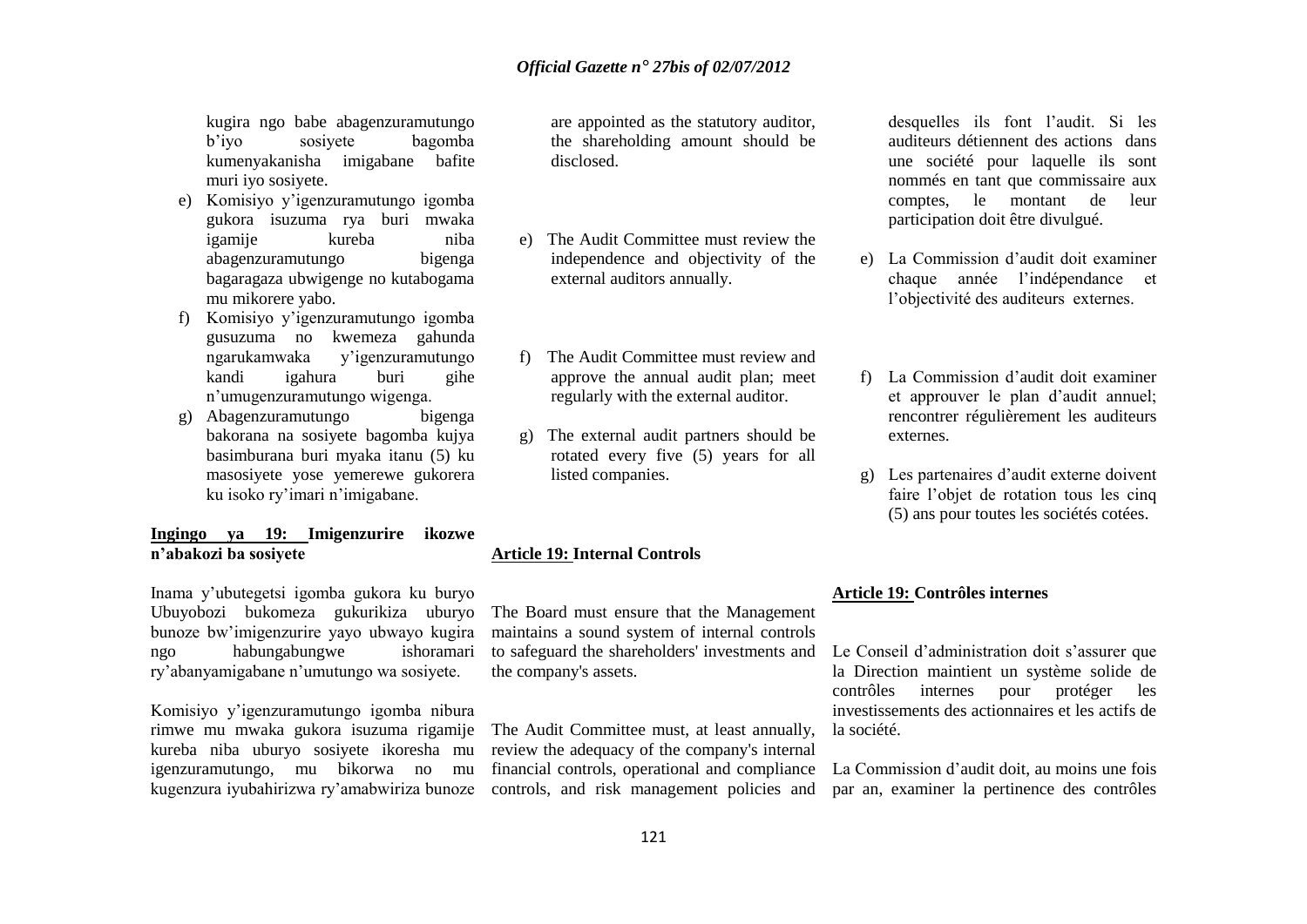byashyizweho n"Ubuyobozi mu rwego rwo (collectively 'internal controls'). gukemura ibibazo ( imigenzurire ya sosiyete buri mukozi wese agiramo uruhare).

Inama y"ubutegetsi igomba kugira icyo ivuga ku minogere y"uburyo sosiyete yashyizeho mu rwego rw"imigenzurire harimo imigenzurire yo mu rwego rw"imari, urw"ibikorwa n"urwo kugenzura iyubahirizwa ry"amabwiriza n"uburyo bwashyizweho mu rwego rwo report. gukemura ibibazo bigaragazwa muri raporo ngarukamwaka ya sosiyete.

### **Ingingo ya 20: Umunyamabanga wa sosiyete**

Sosiyete zigomba gukoresha Umunyamabanga ufite ubumenyi busabwa kugira ngo yuzuze inshingano zose zirebana no kureba niba sosiyete yubahiriza ibyo isabwa.

Umunyamabanga wa sosiyete agomba kugira inama Ubuyobozi n"Inama y"ubutegetsi ku birebana n"inshingano n"uburyozwe mu rwego rw"ibyo sosiyete isabwa kubahiriza responsibilities and liability with regard to ibitegannywa n"amategeko n"amabwiriza no mu rwego rwo kubahiriza ibikubiye muri aya compliance with this Code. Mabwiriza.

Umunyamabanga wa sosiyete agomba kubika biteganijwe muri aya

The Board must comment on the adequacy of the internal controls, including financial, operational and compliance controls, and risk Le Conseil d"administration doit se prononcer management systems in the company's annual

#### **Article 20: Company Secretary**

Companies must employ a qualified Company Secretary to perform all compliance functions of the company.

Management and the Board on their société. legal and regulatory requirements and

raporo ngarukamwaka zigaragaza uburyo The Company Secretary must keep an annual sosiyete yubahiriza/itubahiriza ibyo isabwa record of the company's compliance/ non n''ibiteganijwe mu yandi mategeko yagenwe. relevant laws, and in the event of non registre annuel de respect ou de non respect compliance with this Code and all other Le Secrétaire de la Société doit tenir un

no gusuzuma iminogere ya politiki n"uburyo systems established by the Management financiers internes de la société, les contrôles opérationnels et de conformité, et des politiques de gestion des risques et des systèmes établis par la Direction (contrôles internes réalisés collectivement).

> sur le caractère adéquat des contrôles internes, y compris les contrôles financiers, opérationnels et de conformité et des systèmes de gestion des risques contenus dans le rapport annuel de la société.

#### **Article 20: Secrétaire de la Société**

The Company Secretary must advise fonctions de respect de la conformité par la Les sociétés doivent employer un Secrétaire de la Société chargé d"accomplir toutes les

> Le Secrétaire de la Société doit donner des conseils à la Direction quant à ses responsabilités et devoirs en ce qui concerne les exigences légales et réglementaires et de respect du présent Code.

Igihe bigaragarako hari ibyo sosiyete compliance an explanation should be sought par la société des dispositions du présent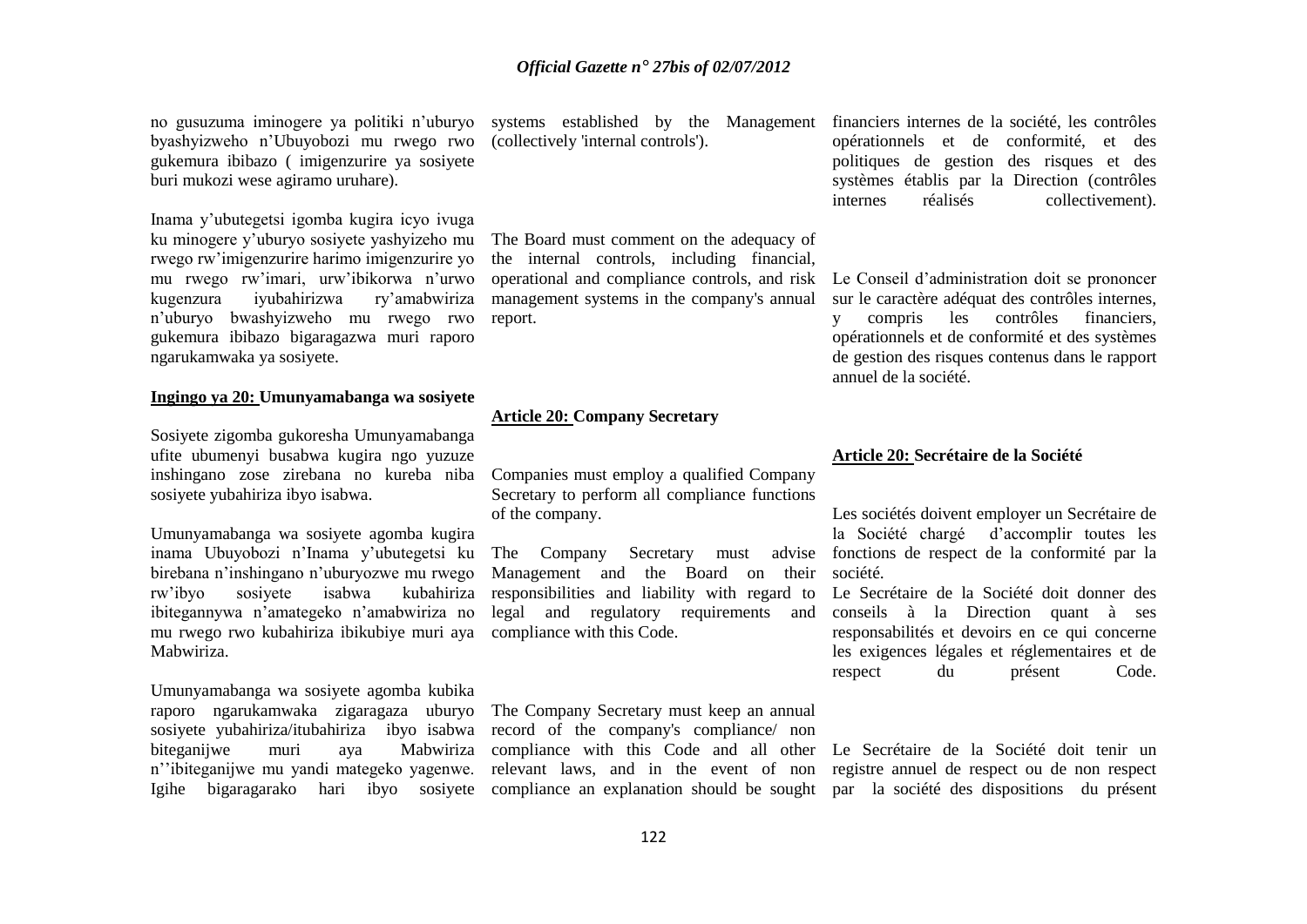yubahirije ni ngombwa gushaka ibisobanuro for the record from the Board. muri raporo z"Inama y"ubutegetsi.

Iyo Inama y"ubutegetsi idashobora kuba yasobanura amafaranga ikoresha mu munyamabanga ishobora n"abajyanama bigenga kandi icyo gihe abo baiyanama bagomba kuba abagenzuramutungo ba sosiyete, abanyamategeko bayo cyangwa bakorera Inama y"ubutegetsi undi murimo uyu n"uyu w"ubujyanama.

#### **UMUTWE WA IV: UBURENGANZIRA BW'ABANYAMIGABANE**

#### **Ingingo ya 21: Guha abanyamigabane amahugurwa**

Ikintu cya mbere kiba giteye impungenge ni uko hari igihe abanyamigabane baba batazi cyangwa ngo basobanukirwe uburenganzira n"inshingano byabo. Mu rwego rwo gushakira umuti iyo mpungenge, sosiyete zemerewe gukorere ku isoko ry"imari n"imigabane zigomba gukora ibishoboka kugira ngo zigenere amahugurwa abanyamigabane bazo ku birebana n"ububasha n"inshingano byabo.

kwishyura Umunyamabanga wa sosiyete ukora cost of a full time in house Company ku buryo buhoraho, inshingano y"uwo Secretary, the functions may be performed by mu In the event that the Board cannot justify the external advisers provided that these advisers are not also the auditor, company lawyer, or hatari other adviser to the board.

# **CHAPTER IV: SHARE HOLDER RIGHTS**

**Article 21: Educating shareholders** 

A primary concern is that shareholders do not know or understand their rights and responsibilities. To address this problem, listed companies must make an effort to educate their shareholders as to their rights and responsibilities.

Code et toutes les autres lois en la matière et en cas de non respect, une explication doit être recherchée dans les rapports du Conseil d"administration.

# Lorsque le Conseil d'administration ne peut pas justifier le coût d"un secrétaire à plein temps dans la société, les fonctions de secrétaire peuvent être accomplies par des conseillers externes à condition que ces conseillers ne soient pas également des auditeurs, des juriste de la société, ou d"autres conseillers du Conseil d"administration.

# **CHAPITRE IV: DROITS DES ACTIONNAIRES**

#### **Article 21: Formation des actionnaires**

Une préoccupation majeure est que les actionnaires ne savent pas ou ne comprennent pas leurs droits et responsabilités. Pour résoudre ce problème, les sociétés cotées doivent faire un effort pour éduquer leurs actionnaires sur leurs droits et responsabilités.

**Ingingo ya 22: Uburenganzira bwo**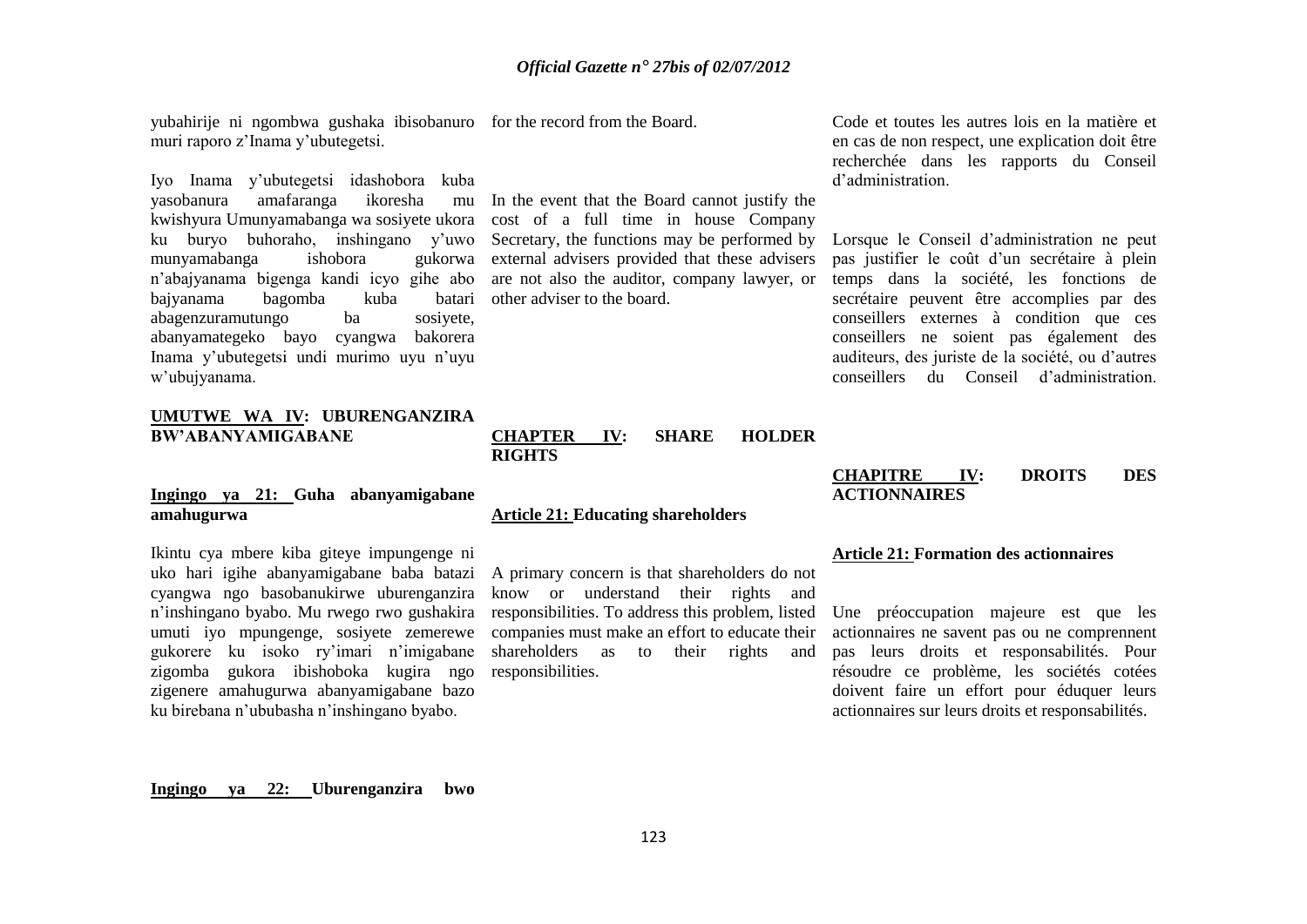#### **guhabwa amakuru**

#### **Article 22: Shareholder Communications**

Sosiyete zigomba kugeza ku banyamigabane bazo amakuru ku buryo buhoraho, bunoze kandi bunyuze mu mucyo kandi ibyo bigakorwa mu nama rusange cyangwa mu general meetings or through other means. bundi buryo.

Sosiyete zigomba buri gihe gutanga amakuru akenewe, gukusanya ibyifuzo n"ibitekerezo no gushakira umuti impungenge z"abanyamigabane. Mu gutanga amakuru, amasosiyete agomba kuyatanga mu buryo busobanura, burambuye kandi mu buryo bwo kubwizanya ukuri uko kwakabaye.

Sosiyete zigomba gutanga amakuru amwe ku n"uburangare ubu n"ubu hakagira itsinda ry"abanyamigabane ribona amakuru abandi batayabonye, sosiyete igomba kuyatangariza ku mugaragaro abandi banyamigabane bose publicly to all others as soon as practicable. kandi vuba.

#### **Ingingo ya 23: Inteko rusange**

Inteko rusange cyane cyane inteko rusange iba buri mwaka ni bwo buryo bw"ingenzi abanyamigabane, abagize ubuyobozi n"abagize Inama y"ubutegetsi bifashisha kugira ngo bahanahane amakuru.

Sosiyete zigomba gushishikariza abanyamigabane kugira uruhare rufatika mu Companies must encourage greater nama rusange iba buri mwaka ibyo ikabikora shareholder participation at annual general

Companies must engage in regular, effective and fair communication with shareholders at

Companies must regularly convey pertinent information, gather views or inputs, and address shareholders' concerns. In disclosing information, companies should be as descriptive, detailed and forthcoming as possible.

# banyamigabane bose ku buryo igihe bitewe Companies must disclose information equally to all shareholders, where there is inadvertent disclosure made to a selected group, companies should make the same disclosure

#### **Article 23: General Meetings**

The general meetings, in particular the annual general meeting, is the main means of communication between Management and the Board.

#### **Article 22: Communications avec les actionnaires**

Les sociétés doivent s'engager dans une communication régulière, efficace et équitable avec les actionnaires par voie des assemblées générales ou par d"autres moyens.

Les sociétés doivent régulièrement fournir des informations pertinentes, recueillir les opinions ou les intrants et les préoccupations des actionnaires et trouver des solutions à leurs préoccupations. En divulguant des informations, les sociétés doivent donner des informations aussi descriptives, détaillées et franches que possible.

Les sociétés doivent fournir les mêmes informations à tous les actionnaires, et lorsqu"il ya divulgation par inadvertance des infirmations à un groupe sélectionné, les sociétés doivent divulguer publiquement ces mêmes informations à tous les autres dès que possible.

#### **Article 23: Assemblées générales**

Les assemblées générales, en particulier l"assemblée générale annuelle, est le principal moyen de communication entre les actionnaires, la Direction et le Conseil d"administration.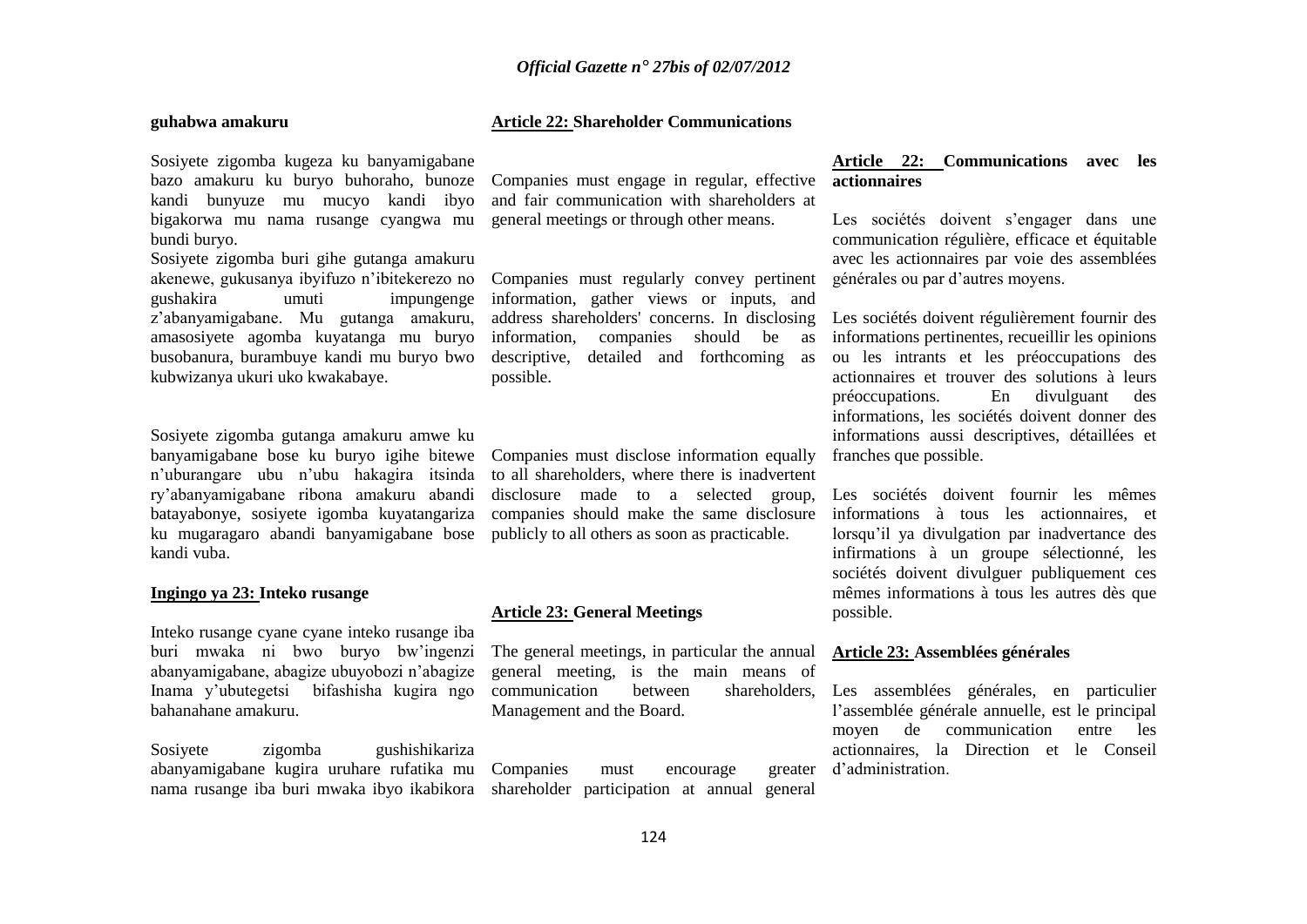ibasaba kwitabira iyo nama no kubaha meetings by requiring shareholder attendance, umwanya wo gutanga ibitekerezo byabo ku bibazo bitandukanye bireba sosiyete.

Abanyamigabane bagomba guhabwa amakuru ahagije ku birebana n'inteko rusange kandi ayo<br>makuru bakavahabwa binyuiiiwe mu makuru bakayahabwa binyujijwe mu matangazo kandi inteko rusange igomba gutegurwa mu buryo bufasha abanyamigabane kuyigiramo uruhare rushoboka ariko bigakorwa haseguriwe ikigero ntarengwa and equitable treatment of shareholders. n"inshingano yo gufata abanyamigabane kimwe.

Inyandiko ihamagaza inteko rusange ngarukamwaka igomba kuba irimo amakuru agaragaza ingingo zizagibwaho impaka mu nama harimo n"amakuru yerekeye abakandida bashaka kuba abagenzuramutungo, abifuza kujya mu nama y"ubutegetsi n"inyandiko y"imyanzuro y"inama y"agateganyo. Mu gutanga amakuru atangwa ku birebana n"ingingo ziri kuri gahunda y"inama, ni ngombwako izo ngingo zikurikirana hakurikijwe uko zizakurikirana mu gusuzumwa mu nama.

Ibyavuye mu nama rusange ndetse n"inyandiko zivunaguye z'izo nama rusange bigomba The outcome and proceedings of general kwandikwa no gushyirwa ahantu abantu meetings should be recorded and be verifiable. bashobora kubisoma.

Abayobozi ba Komisiyo y"igenzuramutungo, aba Komisiyo ishinzwe gushyiraho abagize The chairpersons of the Audit, Nomination and

and allow shareholders the opportunity to communicate their views on various matters affecting the company.

Shareholders should be well informed regarding general meetings through issue of notices and the meeting should be organized in a manner that allows for maximum shareholder participation, subject to reasonable limitations,

# The notice of the annual general meeting should include information about the agenda items to be discussed, including a description of auditor candidates, director candidates, and the text of proposed resolutions. The information provided about the agenda items for any general meeting should be detailed enough to allow shareholders to make an informed decision. The agenda should be

in the meeting.

presented in the order items will be addressed

Les sociétés doivent encourager une plus grande participation des actionnaires aux assemblées générales annuelles, en exigeant la présence des actionnaires et donner aux actionnaires la possibilité de communiquer leurs points de vue sur diverses questions touchant la société.

Les actionnaires doivent être bien informés au sujet des assemblées générales par le biais des avis et la réunion doit être organisée d"une manière qui permet la participation maximale des actionnaires sous réserve de limites raisonnables et le traitement équitable des actionnaires.

L"invitation de l"assemblée générale annuelle doit inclure des informations sur les points à l"ordre du jour, y compris une description des candidats auditeurs, des candidats administrateurs et le texte des résolutions proposées. Les informations fournies sur les points à l"ordre du jour de toute assemblée générale doivent être suffisamment détaillés pour permettre aux actionnaires de prendre une décision éclairée. Les points à l"ordre du jour doivent être présentés suivant l"ordre de leur discussion à la réunion.

Les résultats et le déroulement des assemblées générales doivent être enregistrés et vérifiables.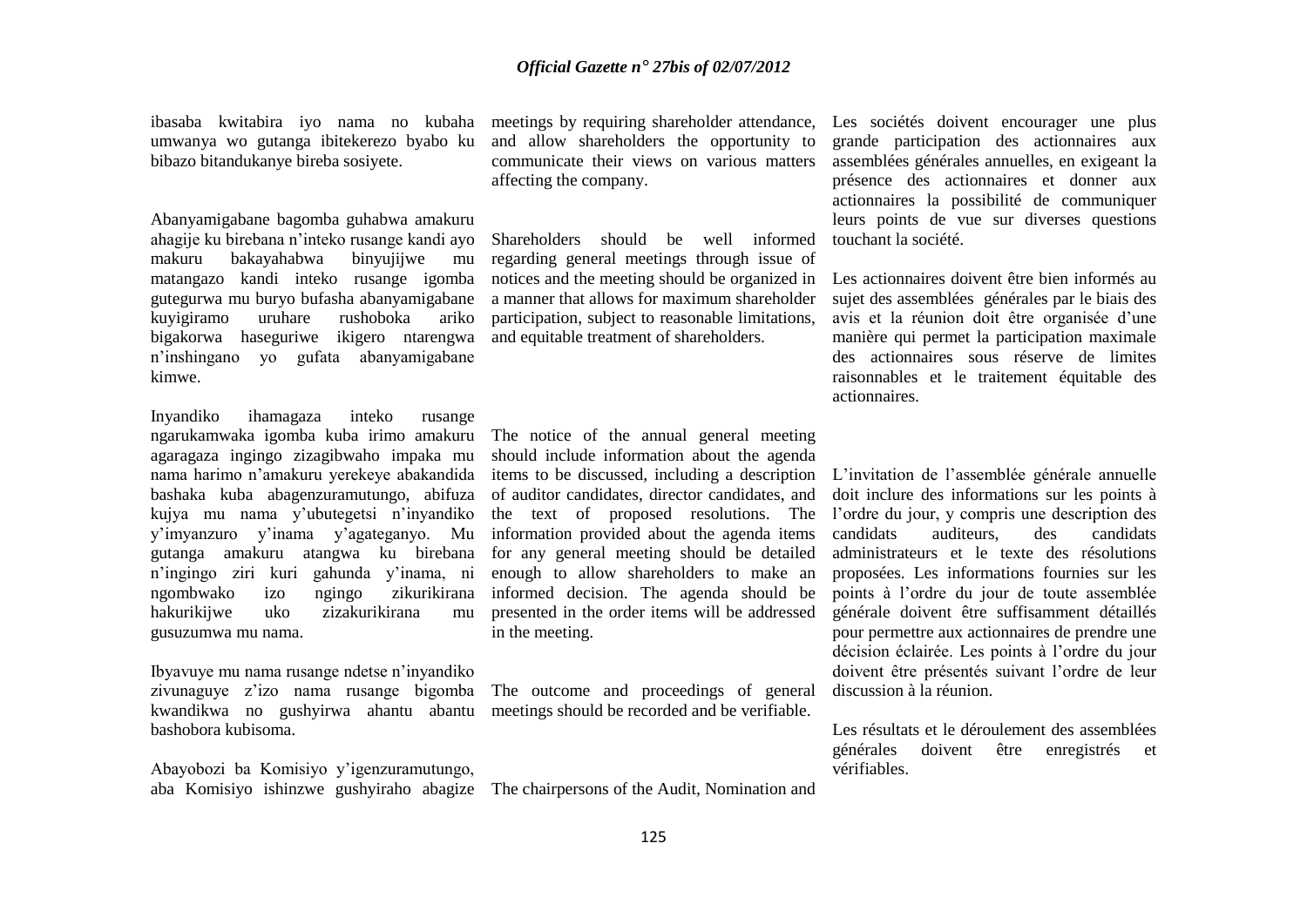inama y"ubutegetsi n"aba Komisiyo ishinzwe Remuneration Committees should be present imishahara n"ibihembo bagomba kuboneka kandi bagafata n"umwanya wo gusubiza ibibazo bibajijwe mu nama rusange. Abagenzuzi bigenga na bo kandi bagomba kuba bari muri izo nama kugira ngo basubize content of the auditors' report. ibibazo by"abanyamigabane ku birebana v'igenzuramutungo, imitegurire ya raporo y"igenzuramutungo n"impamvu zatumye iyo raporo ikorwa.

# **Ingingo ya 24: Uburenganzira mu gufata ibyemezo**

Uburenganzira mu gufata ibyemezo n"uburyo bukurikizwa mu gufata ibyemezo ni ibintu bigomba gusobanurwa neza kugira ngo abanyamigabane babimenye kugira ngo bashobore gukoresha uburenganzira bwabo bwose mu nama rusange.

#### Iyo buri sosiyete ishyiraho uburyo bukurikizwa

mu gufata ibyemezo no mu gukoresha In establishing the voting procedures and kimwe cy"imigabane bagomba kugira amakuru yerekeye uburenganzira mu ifatwa shareholders. ry"ibyemezo ku birebana n"ibyiciro byose by"imigabane.

and available to address questions at general meetings. The external auditors should also be present to address shareholders' queries about the conduct of audit and the preparation and

**Article 24: Voting Rights**

Voting rights and procedures must be clearly explained to shareholders so they may fully assert their rights in general meetings.

uburenganzira, igomba gushingira ku ihame rights for companies, the principle of one ry"uko buri mugabane umwe ugomba kugira share, one vote must guide every company. ijwi rimwe. Abanyamigabane bari mu cyiciro Within a class of shares, all shareholders must ubureganzira bungana mu ifatwa ry"ibyemezo. regarding the voting rights of all classes of Kuzaba abanyamigabane bagomba guhabwa shares must be available to potential have the same voting rights. Information

Les présidents des Commissions d"audit et de rémunération doivent être présents et disponibles pour répondre aux questions lors des assemblées générales. Les auditeurs externes doivent également être présents pour répondre à des questions au sujet de la conduite de l"audit et de la préparation et du contenu du rapport des auditeurs.

#### **Article 24: Droits de vote**

Les droits et les procédures de vote doivent être clairement expliqués aux actionnaires afin qu"ils puissent pleinement faire valoir leurs droits dans les assemblées générales.

Chaque société doit, en établissant les procédures et des droits de vote, s"inspirer du principe « une action, une voix ». Tous les actionnaires dans une catégorie d"actions doivent avoir les mêmes droits de vote. Les informations concernant les droits de vote de toutes les catégories d"actions doivent être rendus disponibles aux actionnaires potentiels.

Mu rwego rwo korohereza abanyamigabane mu gufata ibyemezo, ni ngombwako To facilitate voting by shareholders, proxy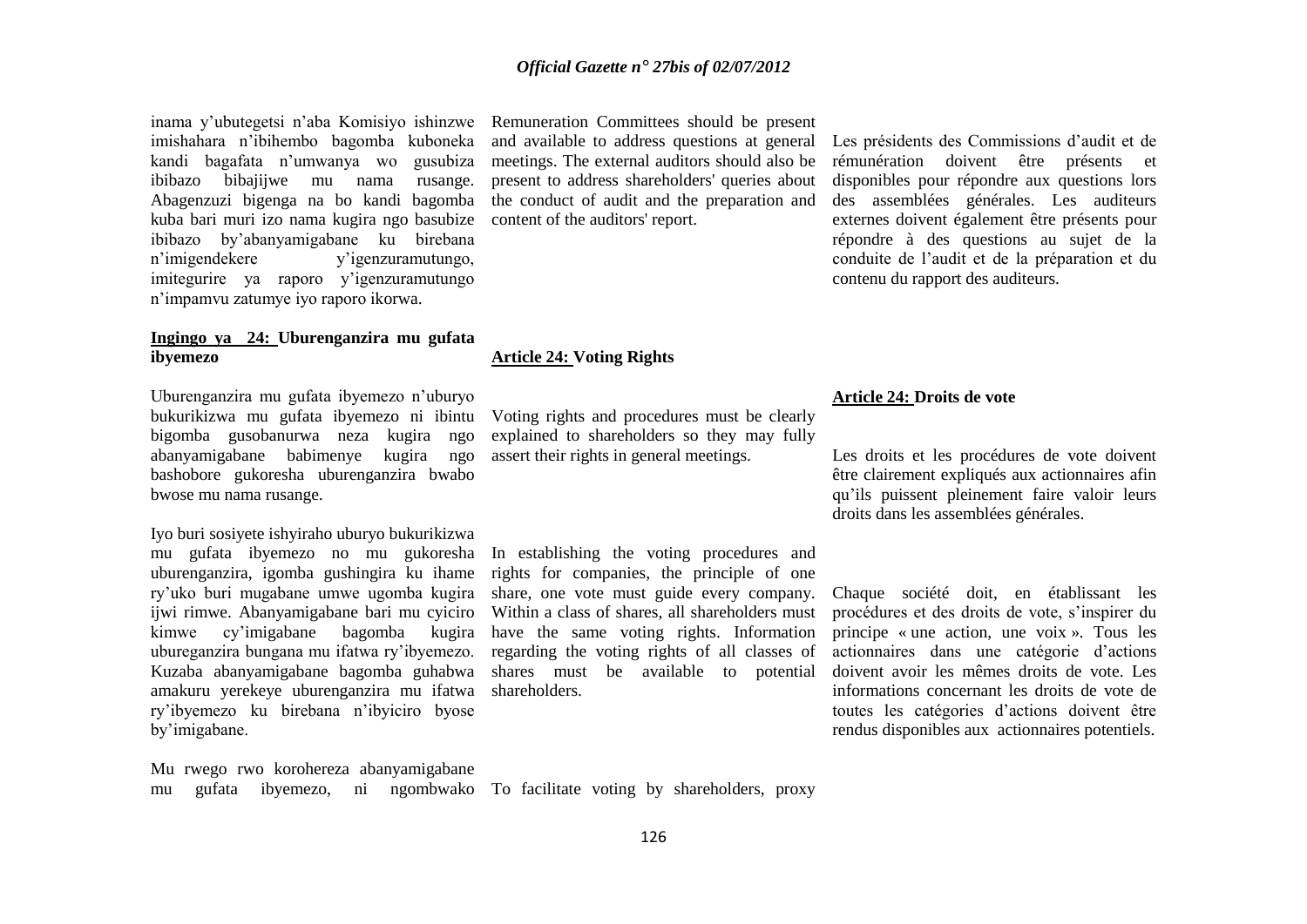ifatwa ry"ibyemezo aba yoroshye kandi atagoranye mu kuyakurikiza.

Abanyamigabane kandi bashobora ry"ibyemezo badahari. Ni yo mpamvu sosiyete zishishikarizwa gushyira mu Mategekoshingiro yazo ingingo ziteganya uburyo bwemerera abantu kugira uruhare mu ifatwa ry"ibyemezo badahari bakaba bakifashisha ubutumwa bunyujijwe mu iposita, ubunyujijwe kuri internet, kuri fax no ku mabanki cyangwa se bunyujijwe ahandi hantu hemewe hazwi.

Buri cyemezo cyose cy"ingenzi gifashwe mu nama rusange kigomba kugira imyanzuro yacyo yihariye. Sosiyete zigomba kwirinda gufata imyanzuro "ya rusange" keretse igihe iyo myanzuro yuzuzanya kandi ikaba ifitanye isano ku buryo igomba gukora umwanzuro umwe w"ingenzi. Iyo imyanzuro ifatiwe hamwe "muri rusange" sosiyete zigomba gusobanura impamvu iyo myanzuro ifatiwe hamwe n"akamaro ko kuyishyira hamwe.

#### **Ingingo ya 25: Kumenyekanisha amakuru**

Buri sosiyete igomba gukora ku buryo itangaza raporo ngarukamwaka yubahiriza ibivugwa mu Itegeko ryerekeye amasosiyete n"ibisabwa kugira ngo yemererwe gukorera ku isoko ry"imari n"imigabane no gusobanura uko yashoboye kubahiriza ibivugwa muri aya has achieved compliance with the provisions

amabwiriza arebana no guhagararirwa mu voting rules must be simple and easy to follow.

kwemererwa kugira uruhare mu ifatwa Shareholders may also be allowed to vote in absentia. In this regard, companies are encouraged to make the appropriate provisions in their Articles of Association to allow for absentia voting methods such as by mail, email, fax, and at banks or such other suitable official premises.

> There should be separate resolutions at general meetings on each substantially separate issue. Companies should avoid 'bundling' resolutions unless the resolutions are interdependent and linked so as to form one significant proposal. Where resolutions are 'bundled', companies should explain the reasons and material implications.

#### **Article 25: Disclosure**

Every Company must ensure that it issues an annual report that complies with the provisions of the Companies Act and the Listing requirements and explain how the Company

Pour faciliter le vote par les actionnaires, les règles de vote par procuration doit être simple et facile à suivre.

Les actionnaires peuvent également être autorisés à voter in absentia. À cet égard, les sociétés sont encouragées à prendre les dispositions appropriées pour insérer dans leurs statuts des méthodes de vote in absentia par voie de courrier, de courriel, de fax, et de banques ou d"autres locaux officiels appropriés.

Il doit y avoir des résolutions distinctes lors des assemblées générales sur chaque question substantiellement distincte. Les sociétés doivent éviter le «regroupement» des résolutions à moins que les résolutions soient interdépendantes et liées de manière à former une proposition importante. Lorsque les résolutions sont «regroupées», les sociétés doivent expliquer les raisons et les implications importantes.

#### **Article 25: Communication des informations**

Chaque société doit veiller à ce qu"elle publie un rapport annuel qui est conforme aux dispositions de la Loi relative aux sociétés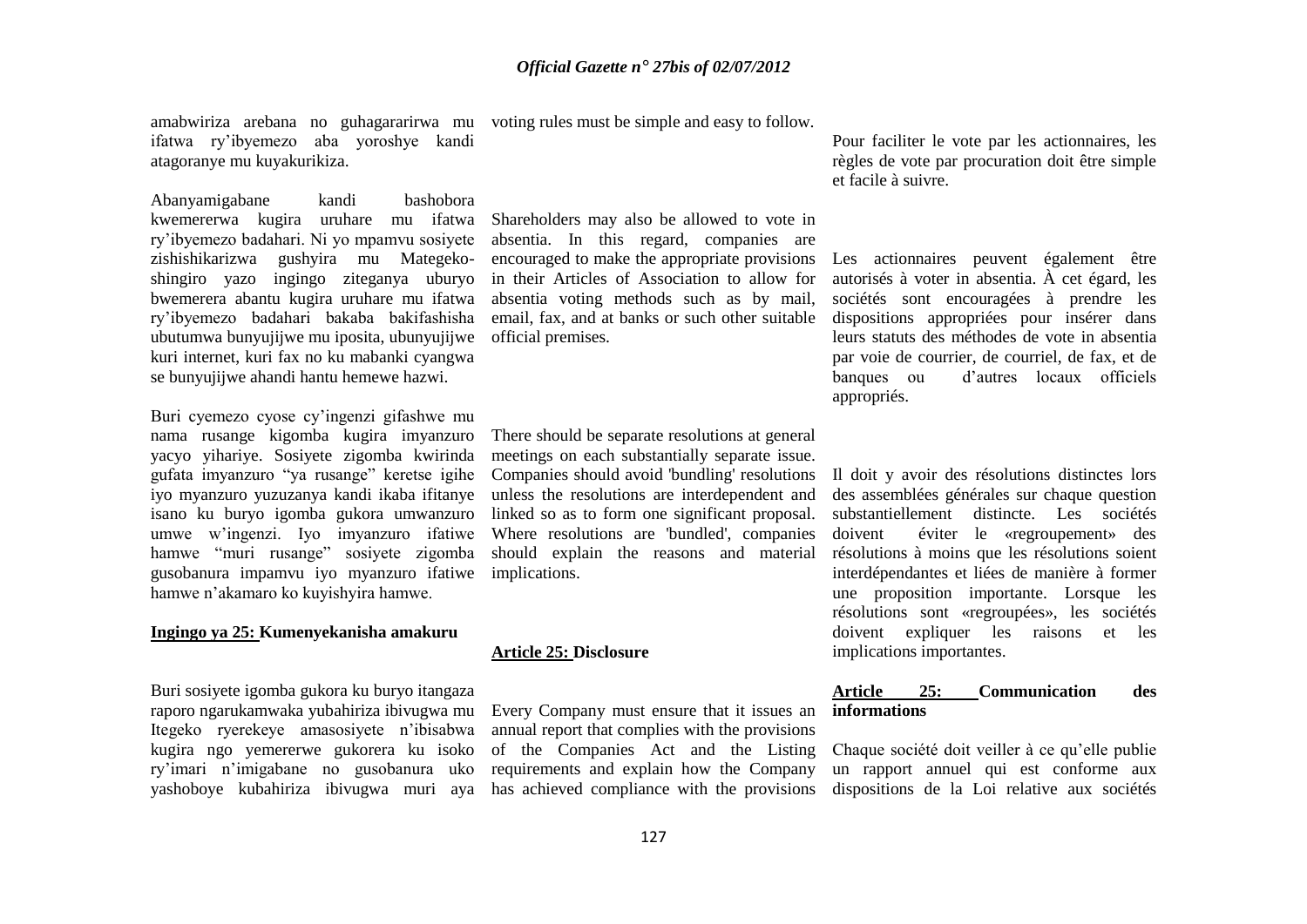Mabwiriza. Igihe hari ibyo itashoboye of this Code. Where there has been no kubahiriza, sosiyete igomba gusobanura compliance, the Company must explain why impamvu itashoboye kubyubahiriza.

#### **Ingingo ya 26: Raporo z'imari**

Sosiyete zigomba gukora ku buryo raporo zazo z"imari zubahiriza Amabwiriza mpuzamahanga agenga ibaruramari n"igenzuramari bityo zikihatira gukora ibishoboka byose kugira ngo raporo zazo z'imari zikorerwe igenzura kugira ngo zubahirize ku buryo bwuzuye Amabwiriza Standards ('lAS'). mpuzamahanga agenga ibaruramari n"igenzuramari.

Ifoto y"ibarura ry"umutungo ndetse n"ifoto igaragaza inyungu n"igihombo zigomba The Balance Sheet and Profit and Loss gusuzumwa no gushyirwaho umukono n"Umuyobozi w"Inama y"ubutegetsi, Umuyobozi w"ubuyobozi bukuru (CEO) kandi hakanemezwako raporo zitanzwe zigaragaza neza isura ya sosiyete kandi ko nta kintu kizaba nyuma y"ikorwa ry"ifoto y"ibarura ry"umutungo cyangwa se ikintu kitaragaragara mu ifoto y"ibarura ry"umutungo cyaba statements to evaluate the company or make kitamenyekanishijwe abakoresha izo raporo z'imari mu bushobozi<br>bwabo bwo gukorera isuzuma sosivete gukorera isuzuma sosiyete cyangwa bwo gufata icyemezo. cyazabangamira decision.

# **Ingingo ya 27: Raporo zitari iz'imari**

Sosiyete igomba gukora ku buryo ibibazo byose by"igongana ry"inyungu biriho cyangwa The company must ensure that all current or **Article 27: Déclarations non financières**

the compliance could not be achieved.

#### **Article 26: Financial Statements**

Companies must ensure that their financial statements and accounts conform to international standards and thus, strive to have their financial statements and accounts audited to conform with full International Accounting

Statement must be reviewed and signed off by the Chairman of the Board, CEO, and to certify that the accounts reflect a true and fair picture of the company, and that there are no post balance sheet events or off-balance sheet

items, the non-disclosure of which can affect the ability of the users of the financial

commerciales et aux exigences de cotation et expliquer la façon dont la Société s"est conformée aux dispositions du présent Code. Dans les cas où la société n'a pas pu se conformer à ces dispositions, elle doit en expliquer les raisons.

#### **Article 26: Etats financiers**

Les sociétés doivent s'assurer que leurs états financiers et comptes sont conformes aux normes internationales et, par conséquent, s"efforcer de faire auditer leurs états financiers et comptes en vue de se conformer à toutes les normes comptables internationales (IAS).

Le bilan et le compte de profits et pertes doivent être examinés et signés par le président du Conseil d"administration, le PDG et certifier que les comptes reflètent une image fidèle de la société, et qu"il n"existe aucun événement postérieur à la clôture ou un élément hors bilan dont la non-divulgation peut affecter la capacité des utilisateurs des états financiers à évaluer la société ou à prendre des décisions.

#### **Article 27: Non-Financial Statements**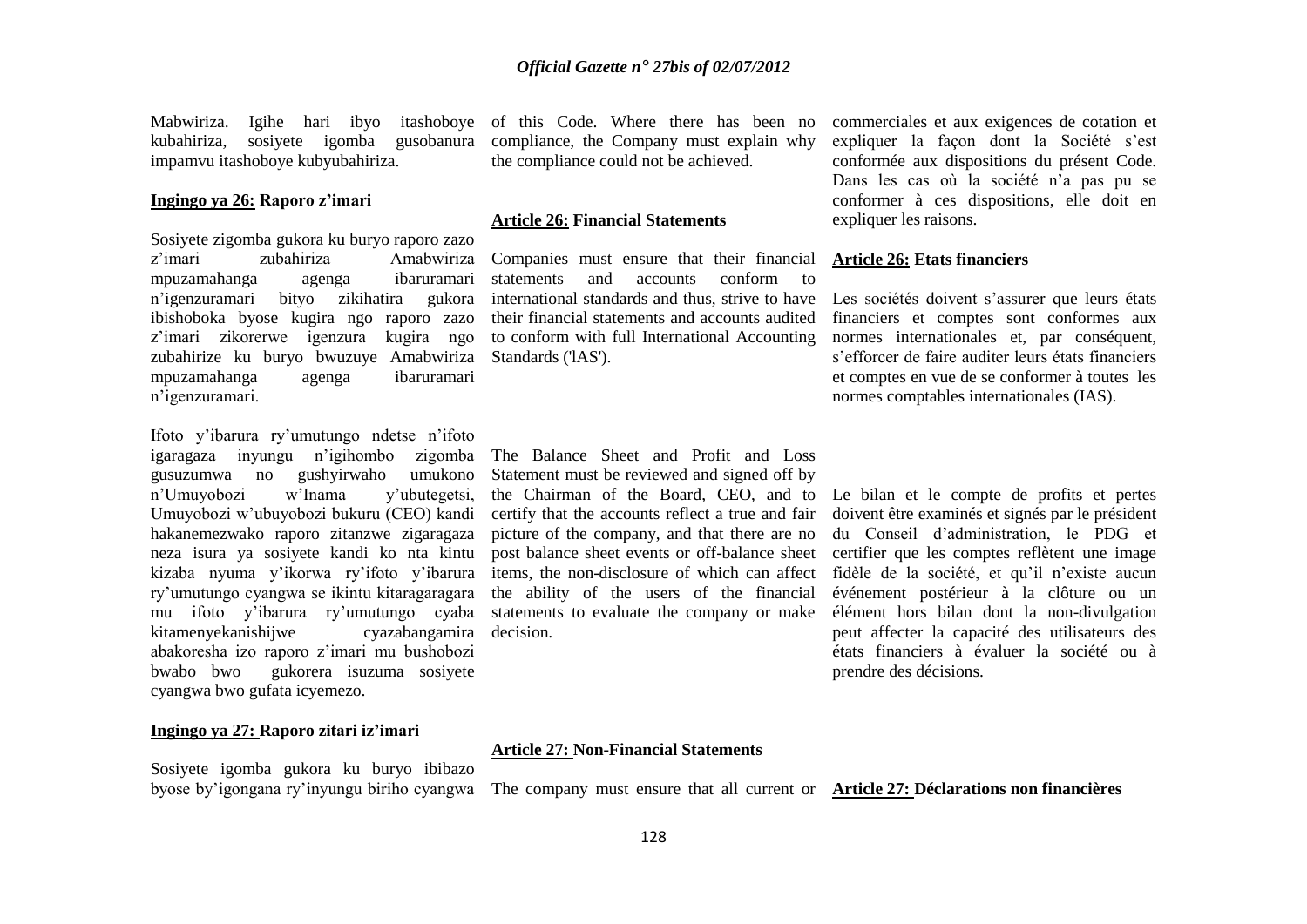byazavuka cyangwa se ibikorwa by"ubucuruzi by"undi muntu byakorwa n"abagize inama y"ubutegetsi cyangwa ubuyobozi bigaragazwa muri raporo ngarukamwaka.

Sosiyete igomba gukora buri mwaka raporo ku mishahara y"abagize Inama y"ubutegetsi n"iy"abayobozi b"ingenzi ( n"abatari mu nama y"ubutegetsi) ikayishyikiriza abanyamigabane. Iyo raporo ngarukamwaka igaragaza imishahara n"ibihembo igomba kuba kimwe mu bice bigize raporo ngarukamwaka ya sosiyete cyangwa igashyirwa ku mugereka wayo.

# **UMUTWE WA V: INGINGO ZINYURANYE**

## **Ingingo ya 28 Uburyo bukoreshwa mu kugaragaza impungenge**

Inama y"ubutegetsi igomba gushyiraho uburyo bufasha kugira inzira nyayo abakozi cyangwa abagize Ubuyobozi bifashisha mu kugaragaza impungenge bafite. Izo mpungenge zishobora kuba zagaragazwa mu ibanga cyangwa mu bundi buryo kandi zikaba zirebana no kutubahiziza ibisabwa cyangwa amanyanga cyangwa ikindi cyaha cyoroheje bigaragara muri sosiyete. Buri sosiyete ifite uburenganzira bwo kwihitiramo gushyiraho inzira nyayo yo gushyira mu bikorwa ubwo buryo.

Abakozi bose bagomba kumenyeshwa uburyo bwashyizweho bukoreshwa mu kugaragaza All employees must be made aware of the

potential conflicts of interests and interested third party transactions by the directors or the management are disclosed in the annual report.

The company must report to the shareholders each year on the remuneration of directors and the key executives (who are not also directors) of the company. This annual remuneration report should form part of, or be annexed to the company's annual report of its director

# **CHAPTER V: MISCELLANEOUS**

#### **Article 28: system to raise concerns**

The Board should introduce a system of ensuring that an appropriate process is put in place to enable employees or Management to raise any concerns that they have whether on a confidential basis or otherwise, of any noncompliance or fraud or other misdemeanor within the company. The exact implementation process should be left to each company to develop on its own.

La société doit veiller à ce que tous les conflits d"intérêts actuels ou potentiels et les opérations des tiers intéressés réalisées par les administrateurs ou la direction soient communiqués dans le rapport annuel.

La société doit chaque année faire rapport aux actionnaires sur la rémunération des administrateurs et des principaux dirigeants (qui ne sont pas également administrateurs) de la société. Ce rapport sur les rémunérations annuelles doit faire partie intégrante de, ou être annexé au rapport annuel de la société.

# **CHAPITRE V: DISPOSITIONS DIVERSES**

### **Article 28: Système suivi pour soulever des préoccupations**

Le Conseil d"administration doit mettre en place un système permettant de s"assurer qu"un processus approprié est mis en place pour permettre aux employés ou à la Direction de soulever leur préoccupations que ce soit confidentiellement ou autrement quant au cas de non respect, de fraude ou de tout autre délit au sein de la société. Chaque société a le libre choix d"élaborer le processus de mise en œuvre exacte qui lui convient.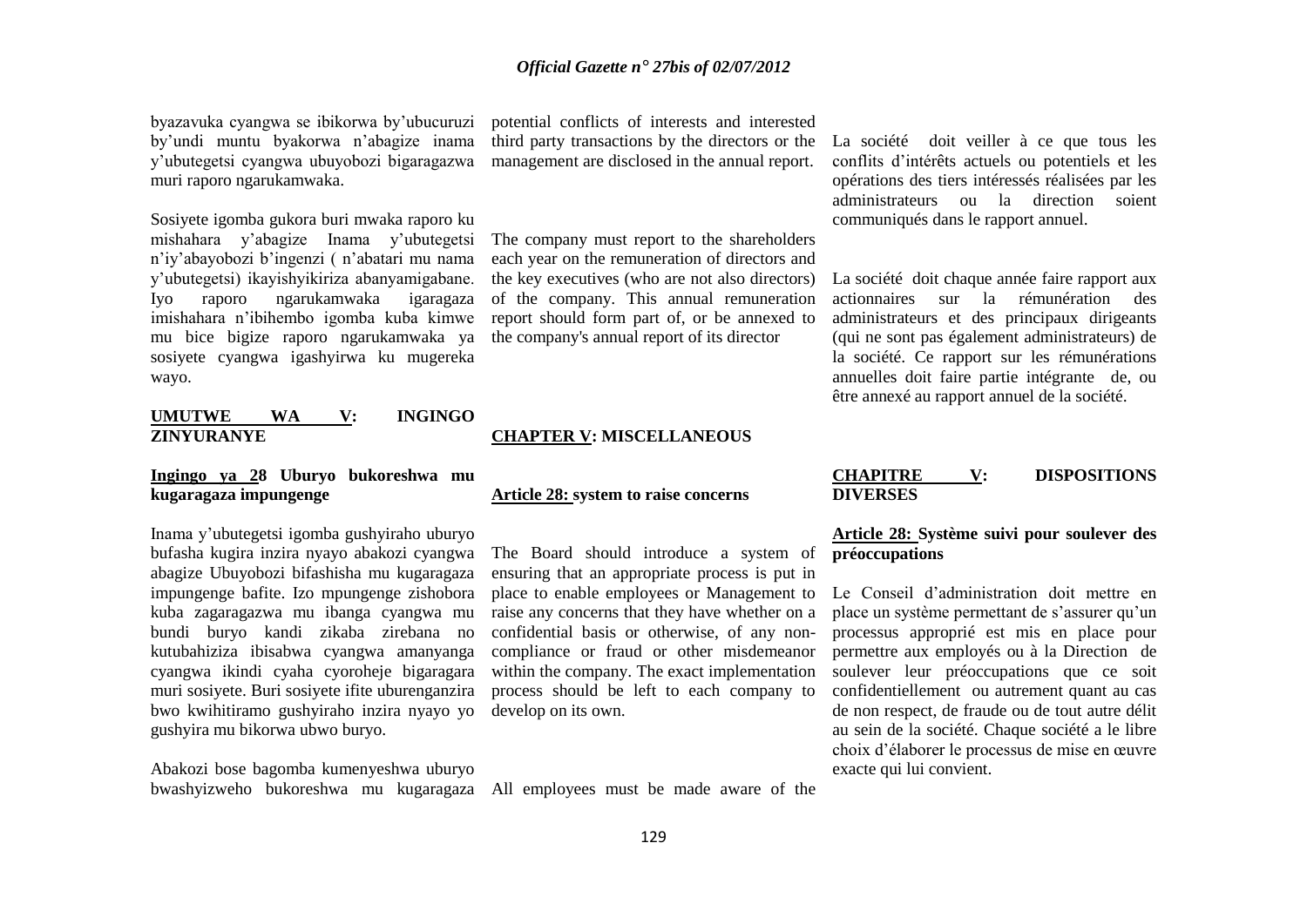impungenge zabo. Abakozi bose kandi bagomba kwizezwako badashobora kurenganwa mu buryo ubwo ari bwo bwose igihe bagaragaje impungenge zabo.

Sosite yashyizeho uburyo bukurikizwa mu kugaragaza impungenge igomba kubimenyesha muri raporo yayo ngarukamwaka.

#### **Ingingo ya 29: Imikoranire n'abashoramari n'ibitangazamakuru**

Ibitangazamakuru bigomba gusobanukirwa neza amahame y"imiyoborere myiza ya sosiyete cyane ko uretse kugira uruhare rukomeye mu gufasha kubahiriza ayo mahame binakangurira abakora ibikorwa by"ubucuruzi n"abashoramari akamaro ko kuyubahiriza.

Ni ngombwako gushyiraho uburyo bwo kungurana ibitekerezo hagati y"abaturage, amasosiyete n"ibitangazamakuru byo mu gihugu ku birebana n"imiyoborere myiza y"amasosiyete. Uretse kuba ubwo buryo bwatanga amakuru ku ngaruka z"imiyoborere mibi ya sosiyete, bunafasha abantu kurushaho kumenya amahame y"ingenzi afasha mu kurwanya ruswa. Amasosiyete agomba:

(a) Guteza imbere ishyirwaho ry"ibitangazamakuru bitangaza inkuru

system for raising concerns that has been implemented. All employees must also be given the assurance that they will not be in any way penalized for raising the concern.

A company which has implemented a system for raising concerns must disclose the same in its annual report.

#### **Article 29: Investors and media relationship**

The media must have a clear understanding of the principles of corporate governance, as they play an important role in not only making sure that good governance practices are adhered to, but also in creating an awareness amongst the business and investment communities on the need to do so.

It is important to initiate exchange of experience between the general public, the companies and the local media on corporate governance which would not only provide information about the risks of poor corporate governance, but will 'also provide increased awareness of principles key to combating corruption.

#### Companies should:

(a) Promote development of a strong Les sociétés doivent:

Tous les employés doivent être mis au courant de l"existence de ce système pour pouvoir soulever leurs préoccupations. Tous les employés doivent également être rassurés qu"ils ne seront pas pénalisés en aucune façon pour avoir soulevé leurs préoccupations.

Une société qui a mis en place un système permettant de soulever les préoccupations doit divulguer ce même système dans son rapport annuel.

#### **Article 29: Relations avec les investisseurs et les médias**

Les médias doivent comprendre clairement les principes de gouvernance d"entreprise, car ils jouent un rôle important non seulement en veillant à ce que les pratiques de bonne gouvernance sont respectées, mais aussi dans la création d"une prise de conscience parmi les milieux d"affaires et d"investissement sur la nécessité de respecter ces principes.

Il importe d"initier l"échange d"expériences entre le grand public, les sociétés et les médias locaux sur la gouvernance d"entreprise, lequel échange doit non seulement fournir des informations sur les risques de mauvaise gouvernance d"entreprise, mais également faire une sensibilisation accrue des principes clés de la lutte contre la corruption.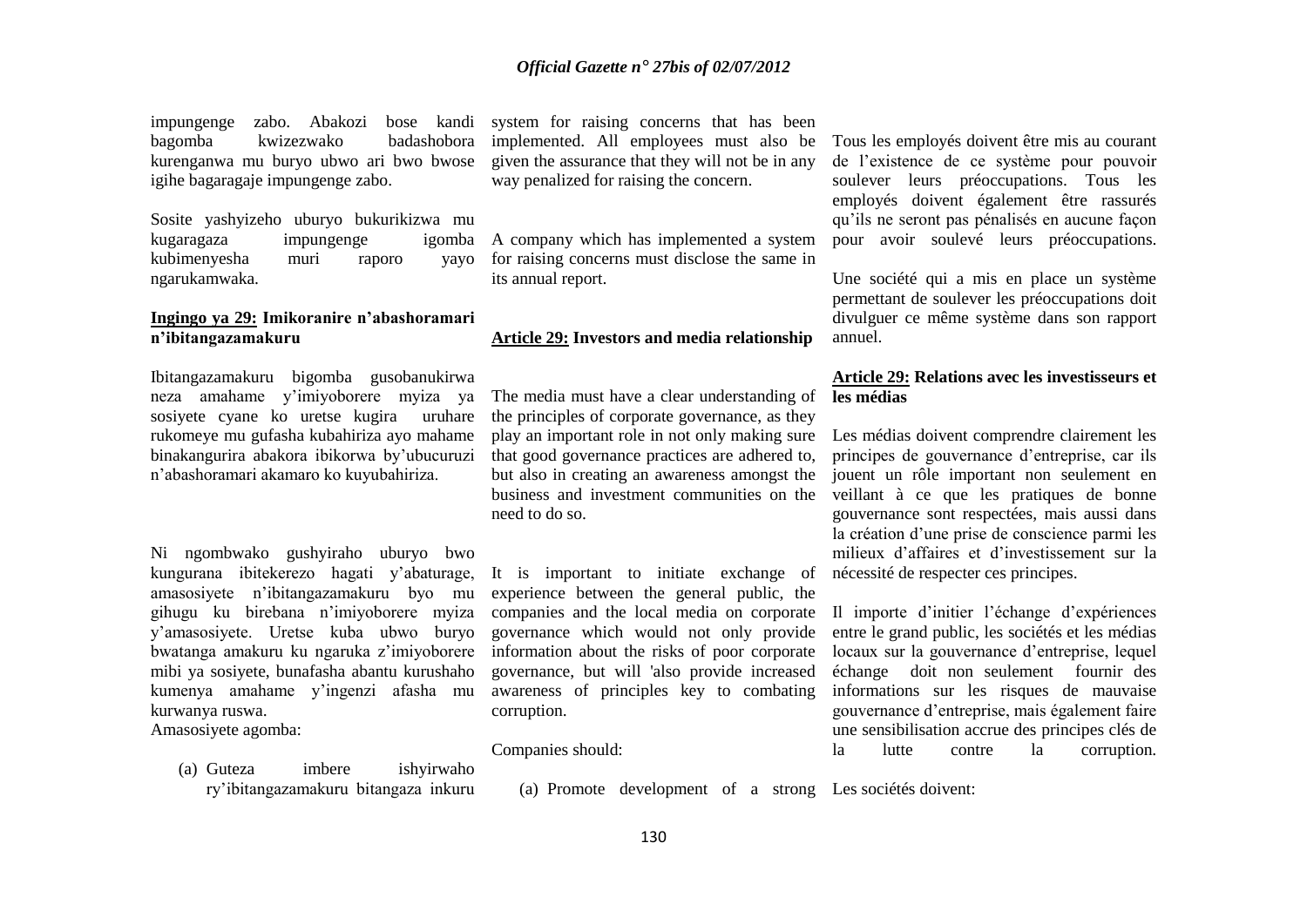zo mu rwego rw"imari kandi ibyo akabikora atanga amakuru kandi anategura inkuru ngufi zitabogamye zo gushyira muri ibyo bitangazamakuru no mu gutegura ijambo ry"ibanze rigenewe abasomyi risobanura imiyoborere ya sosiyete rigomba gutangazwa mu bitangazamakuru bitangaza inkuru zo mu rwego rw"ubucuruzi.

- (b) Gushishikariza ibitangazamakuru kumenyekanisha amavugururwa yo mu rwego rw'imiyoborere<br>v'amasosiyete ibyo bikabikora y'amasosiyete ibyo bitangaza ibikorwa by"intangarugero byo mu rwego rw"imari byakozwe n"amashyirahamwe y"ubucuruzi yo mu gihugu n"ayo mu karere ndetse n"andi ahuriye mu bucuruzi kugira ngo hamenyekane sosiyete zirangwa n"imiyoborere myiza.
- (c) Kwinjiza amahame y"imiyoborere myiza muri gahunda y"inama nyunguranabitekerezo cyangwa y"zindi nama zose zikoreshwa buri gihe n"ingaga n"amashyirahamwe.

## **Ingingo ya 30: Ivanwaho ry'ingingo zinyuranye n'aya mabwiriza**

Ingingo zose n"amabwiriza zibanziriza aya mabwiriza kandi zinyuranyije nayo zikuweho.

financial press by disclosing information, and preparing short objective articles and editorials defining the concept of good corporate governance for publication in the business media.

- (b) Encourage the media to publicize corporate governance reforms by providing success stories from regional and national business associations and others in the business network to identify companies that practice good corporate governance.
- (c) Incorporate the principles of good governance into the agenda of the media seminars or workshops held regularly by institutes and associations.

## **Article 30: Repealing of inconsistent provisions**

All prior regulatory provisions contrary to this Code are hereby repealed.

- (a) Promouvoir le développement d"une presse financière forte en divulguant des informations et en préparant des articles et de brefs éditoriaux objectifs t définissant le concept de bonne gouvernance d"entreprise aux fins de publication dans les médias commerciaux.
- (b) Encourager les médias à faire connaître les réformes de gouvernance d"entreprise en fournissant des exemples de réussite des associations professionnelles régionales et nationales et d"autres dans le réseau commercial pour identifier les sociétés qui pratiquent la bonne gouvernance d"entreprise.
- (c) Intégrer les principes de bonne gouvernance dans l"ordre du jour des séminaires ou ateliers organisés régulièrement pour les médias par des instituts et des associations.

#### **Article 30: Disposition abrogatoire**